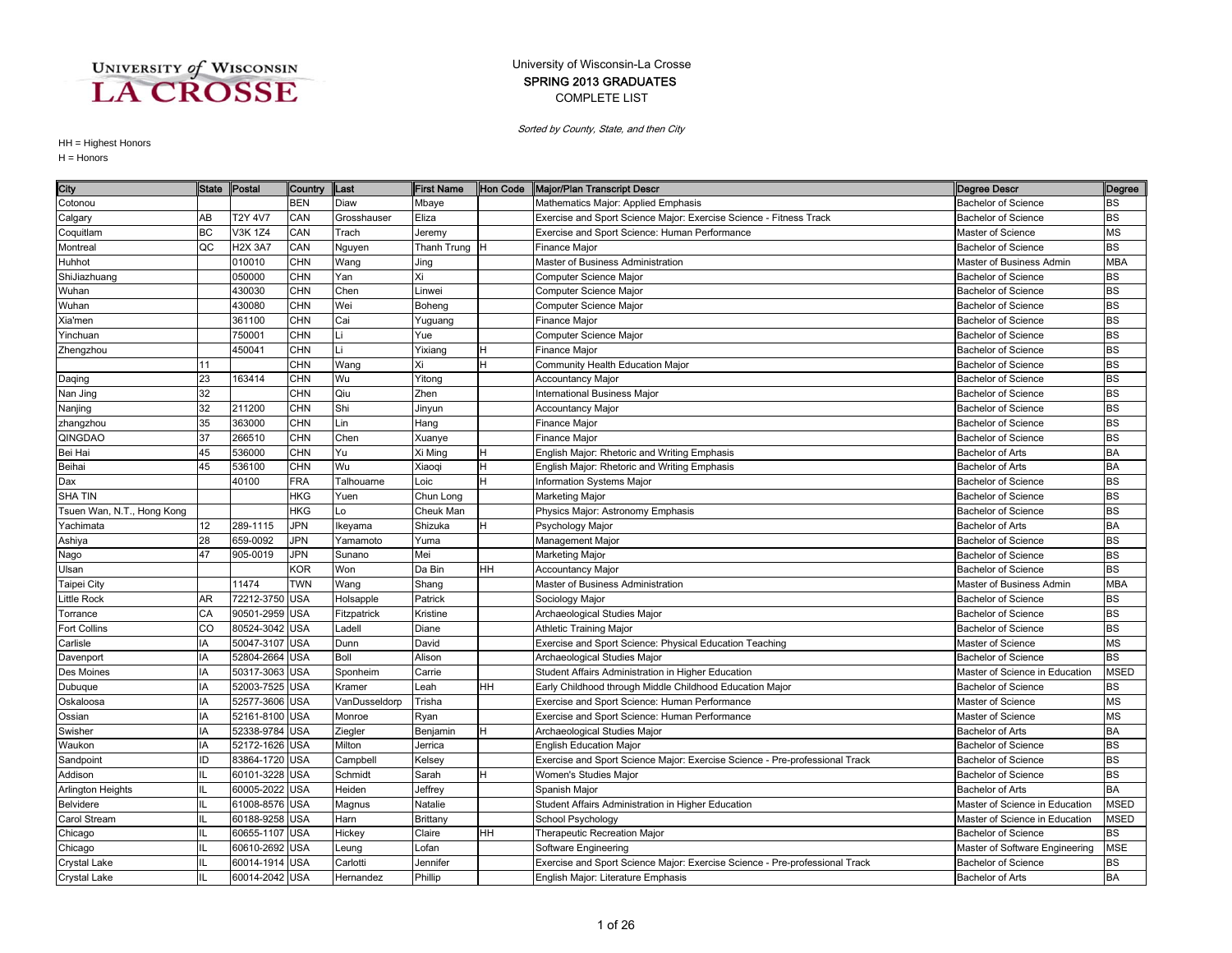### COMPLETE LIST SPRING 2013 GRADUATES University of Wisconsin-La Crosse

Sorted by County, State, and then City

| Darien                  |           | 60561-4530 USA |            | Disrud       | Amanda    |           | Spanish Major                                                                       | <b>Bachelor of Arts</b>        | <b>BA</b>   |
|-------------------------|-----------|----------------|------------|--------------|-----------|-----------|-------------------------------------------------------------------------------------|--------------------------------|-------------|
| Downers Grove           |           | 60515-3221     | <b>USA</b> | <b>Ellis</b> | Eric      |           | <b>Physical Therapy</b>                                                             | Doctor of Physical Therapy     | <b>DPT</b>  |
| Elgin                   | IL.       | 60120-5107 USA |            | Patel        | Dhara     |           | Clinical Laboratory Science Major                                                   | <b>Bachelor of Science</b>     | <b>BS</b>   |
| Geneseo                 | Ш         | 61254-1179 USA |            | Patterson    | Alyssa    |           | Exercise and Sport Science Major: Exercise Science - Pre-professional Track         | <b>Bachelor of Science</b>     | <b>BS</b>   |
| Glen Ellyn              | IL        | 60137-3949 USA |            | Abellera     | Laura     | H         | Sociology Major                                                                     | <b>Bachelor of Arts</b>        | <b>BA</b>   |
| Harvard                 |           | 60033-9713     | <b>USA</b> | Kleven       | Jacob     |           | Sociology Major                                                                     | <b>Bachelor of Science</b>     | <b>BS</b>   |
| Hennepin                | IL        | 61327-9541     | <b>USA</b> | Herkelman    | Spenser   |           | Exercise and Sport Science: Physical Education Teaching                             | Master of Science              | <b>MS</b>   |
| Ingleside               |           | 60041-8718 USA |            | Munsen       | Amanda    |           | Theatre Arts Major: Design / Technical Emphasis                                     | <b>Bachelor of Arts</b>        | <b>BA</b>   |
| Mendota                 |           | 61342-1535 USA |            | Phalen       | Morgan    |           | Exercise and Sport Science Major: Exercise Science - Fitness Track                  | <b>Bachelor of Science</b>     | <b>BS</b>   |
| Northbrook              |           | 60062-5235 USA |            | Karteczka    | Krzysztof |           | <b>Medical Dosimetry</b>                                                            | Master of Science              | <b>MS</b>   |
| Oak Lawn                |           | 60453-4623 USA |            | Sedlacek     | Julie     |           | Physician Assistant Studies                                                         | Master of Science              | <b>MS</b>   |
| Oswego                  | IL        | 60543-8045 USA |            | Giesenschlag | Rebecca   |           | Philosophy Major                                                                    | <b>Bachelor of Science</b>     | <b>BS</b>   |
| Palatine                |           | 60074-2508 USA |            | Thigpen      | Terrence  |           | Communication Studies Major: Organizational and Professional Communication Emphasis | <b>Bachelor of Science</b>     | <b>BS</b>   |
| Rockford                | IL        | 61103-2049     | <b>USA</b> | Alberti      | David     |           | Art Major                                                                           | <b>Bachelor of Arts</b>        | <b>BA</b>   |
| Rockford                | Ш         | 61104-3216 USA |            | Todd         | Paul      |           | Social Studies Major (Broad Field Option B)                                         | <b>Bachelor of Science</b>     | <b>BS</b>   |
| Rolling Meadows         | IL        | 60008-1751     | <b>USA</b> | Andersen     | Jennifer  | HН        | Exercise and Sport Science Major: Exercise Science - Pre-professional Track         | <b>Bachelor of Science</b>     | <b>BS</b>   |
| South Beloit            |           | 61080-9401     | <b>USA</b> | Sanderson    | Anna      |           | Sociology Major                                                                     | <b>Bachelor of Arts</b>        | <b>BA</b>   |
| St Charles              |           | 60175-7715 USA |            | Robbins      | Steven    |           | Information Systems Major                                                           | <b>Bachelor of Science</b>     | <b>BS</b>   |
| Waukegan                | IL        | 60087-3260 USA |            | Trout        | Anna      |           | Psychology Major                                                                    | <b>Bachelor of Science</b>     | <b>BS</b>   |
| Wheaton                 | IL        | 60187-4164 USA |            | Dunn         | James     |           | Art Major                                                                           | <b>Bachelor of Science</b>     | <b>BS</b>   |
| Wheaton                 | IL        | 60187-4642 USA |            | Rosenwinkel  | Jeffrey   | HH        | Microbiology Major: Biomedical Concentration                                        | <b>Bachelor of Science</b>     | <b>BS</b>   |
| Valparaiso              | IN        | 46383-6800     | <b>USA</b> | Rooker       | Angela    |           | Archaeological Studies Major                                                        | <b>Bachelor of Science</b>     | <b>BS</b>   |
| Malden                  | MA        | 02148-5848 USA |            | Lau          | Jackson   |           | <b>Medical Dosimetry</b>                                                            | Master of Science              | <b>MS</b>   |
| Frederick               | <b>MD</b> | 21701-5228 USA |            | Ervin        | Tonya     |           | Student Affairs Administration in Higher Education                                  | Master of Science in Education | <b>MSED</b> |
| Bessemer                | MI        | 49911-1725 USA |            | Ahnen        | Maria     |           | Psychology Major                                                                    | <b>Bachelor of Science</b>     | <b>BS</b>   |
| Crystal Falls           | MI        | 49920-1827     | <b>USA</b> | Beaudoin     | Richard   |           | Physical Therapy                                                                    | Doctor of Physical Therapy     | <b>DPT</b>  |
| Oakland Township        | MI        | 48306-4747 USA |            | Malzfeldt    | Elisabeth |           | Psychology Major                                                                    | <b>Bachelor of Arts</b>        | <b>BA</b>   |
| Albert Lea              | <b>MN</b> | 56007-1514 USA |            | Johnson      | Scott     |           | Political Science Major                                                             | <b>Bachelor of Science</b>     | <b>BS</b>   |
| Albertville             | <b>MN</b> | 55301-9709 USA |            | Trudeau      | Anthony   |           | Psychology Major                                                                    | <b>Bachelor of Science</b>     | <b>BS</b>   |
| Andover                 | <b>MN</b> | 55304-4022     | <b>USA</b> | Gerster      | Hayley    | H         | Exercise and Sport Science Major: Exercise Science - Pre-professional Track         | <b>Bachelor of Science</b>     | <b>BS</b>   |
| Annandale               | <b>MN</b> | 55302-3489     | <b>USA</b> | Ashwill      | Meghan    | HH        | Psychology Major                                                                    | <b>Bachelor of Science</b>     | <b>BS</b>   |
| Apple Valley            | <b>MN</b> | 55124-7761     | <b>USA</b> | Klima        | Kathleen  | H.        | Spanish Major                                                                       | <b>Bachelor of Arts</b>        | <b>BA</b>   |
| <b>Apple Valley</b>     | <b>MN</b> | 55124-6200 USA |            | Tanberg      | Hana      |           | Communication Studies Major: Organizational and Professional Communication Emphasis | <b>Bachelor of Science</b>     | <b>BS</b>   |
| Apple Valley            | MN        | 55124-8187     | <b>USA</b> | Vaughan      | Shawn     |           | Archaeological Studies Major                                                        | <b>Bachelor of Science</b>     | <b>BS</b>   |
| <b>Apple Valley</b>     | MN        | 55124-8035 USA |            | Vonbehren    | Vanessa   |           | <b>Biochemistry Major</b>                                                           | <b>Bachelor of Science</b>     | <b>BS</b>   |
| <b>Apple Valley</b>     | <b>MN</b> | 55124-9430 USA |            | Wasmund      | Ryan      |           | Exercise and Sport Science Major: Exercise Science - Fitness Track                  | <b>Bachelor of Science</b>     | <b>BS</b>   |
| Arden Hills             | MN        | 55112-2837 USA |            | Gilsvik      | Kayla     |           | Psychology Major                                                                    | Bachelor of Arts               | <b>BA</b>   |
| Austin                  | MN        | 55912-6566     | <b>USA</b> | Stundahl     | Crystal   |           | Clinical Laboratory Science Major                                                   | <b>Bachelor of Science</b>     | <b>BS</b>   |
| Barnum                  | <b>MN</b> | 55707-8712     | <b>USA</b> | Rengo        | Kelli     |           | Exercise and Sport Science Major: Sport Management                                  | <b>Bachelor of Science</b>     | <b>BS</b>   |
| Becker                  | <b>MN</b> | 55308-8744     | <b>USA</b> | Gerber       | Lucas     |           | School Psychology                                                                   | Master of Science in Education | <b>MSED</b> |
| Becker                  | <b>MN</b> | 55308-9528     | <b>USA</b> | Nelson       | Justin    |           | Psychology Major                                                                    | <b>Bachelor of Science</b>     | <b>BS</b>   |
| Bemidji                 | MN        | 56601-8026     | <b>USA</b> | Drewes       | Samantha  | Н         | Athletic Training Major                                                             | <b>Bachelor of Science</b>     | <b>BS</b>   |
| Blaine                  | <b>MN</b> | 55449-4509 USA |            | Skinner      | Joshua    |           | Psychology Major                                                                    | <b>Bachelor of Science</b>     | <b>BS</b>   |
| <b>Blooming Prairie</b> | MN        | 55917-7008 USA |            | Wolf         | Kaylin    | HН        | Theatre Arts Major: General Studies Emphasis                                        | <b>Bachelor of Arts</b>        | <b>BA</b>   |
| Bloomington             | MN        | 55438-1309 USA |            | Jerve        | Alex      | н         | Exercise and Sport Science Major: Exercise Science - Pre-professional Track         | <b>Bachelor of Science</b>     | <b>BS</b>   |
| Bloomington             | MN        | 55425-1709 USA |            | Lepinski     | Nicole    |           | <b>Physician Assistant Studies</b>                                                  | Master of Science              | <b>MS</b>   |
| Bloomington             | MN        | 55431-1720 USA |            | McNamara     | Sarina    |           | Communication Studies Major: Organizational and Professional Communication Emphasis | <b>Bachelor of Arts</b>        | <b>BA</b>   |
| Bloomington             | <b>MN</b> | 55420-3725 USA |            | Schuda       | Elizabeth | <b>HH</b> | Archaeological Studies Major                                                        | <b>Bachelor of Science</b>     | <b>BS</b>   |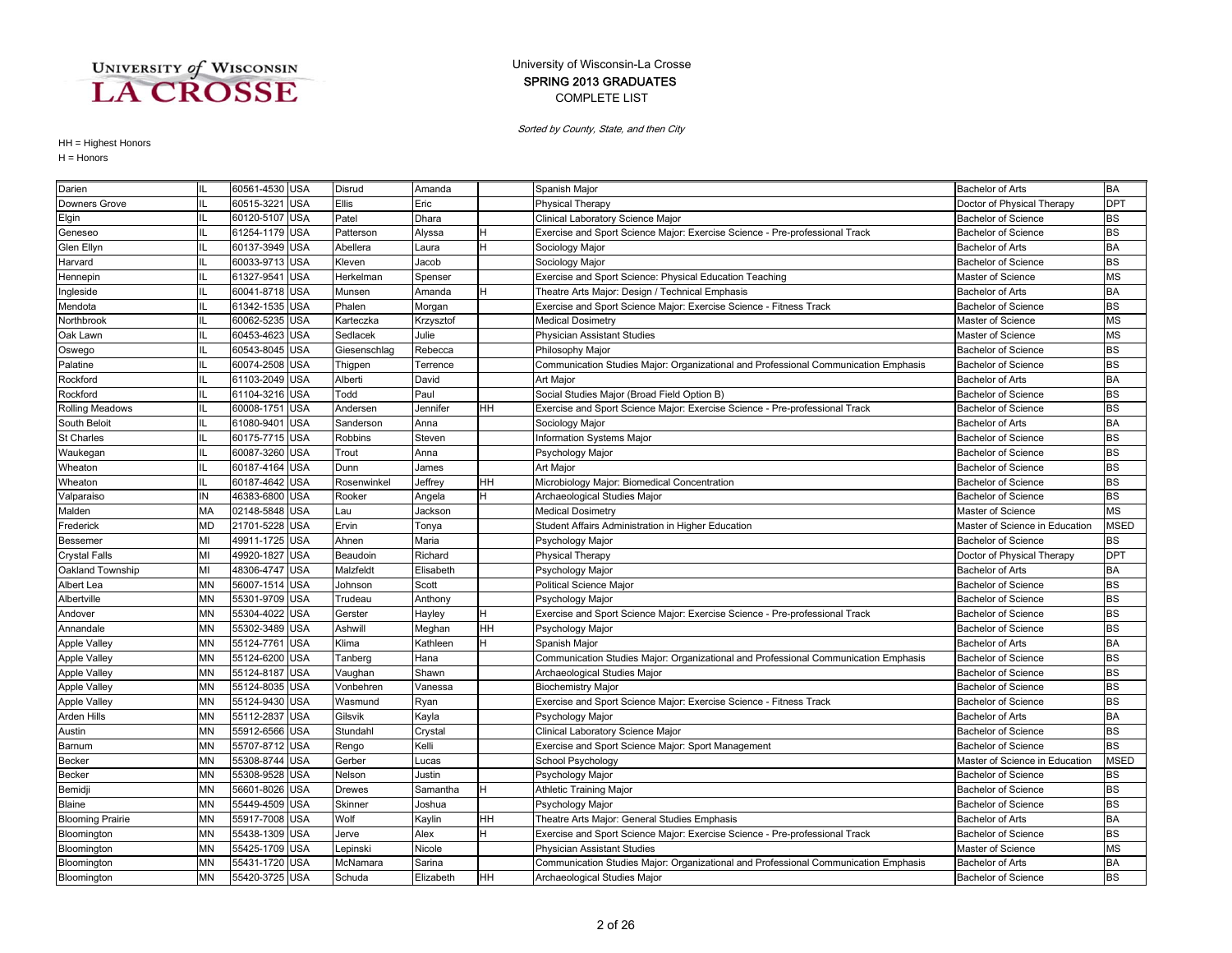### COMPLETE LIST SPRING 2013 GRADUATES University of Wisconsin-La Crosse

Sorted by County, State, and then City

| Bloomington          | <b>MN</b> | 55431-1809 USA |            | Specktor     | Amanda    |    | History Major: Regional Emphasis                                                    | <b>Bachelor of Science</b>     | <b>BS</b>   |
|----------------------|-----------|----------------|------------|--------------|-----------|----|-------------------------------------------------------------------------------------|--------------------------------|-------------|
| Bloomington          | <b>MN</b> | 55437-1907 USA |            | Vaudreuil    | Ryan      |    | Marketing Major                                                                     | <b>Bachelor of Science</b>     | <b>BS</b>   |
| Bricelyn             | MN        | 56014-2000 USA |            | Hanson       | Melanie   |    | <b>Biochemistry Major</b>                                                           | <b>Bachelor of Science</b>     | <b>BS</b>   |
| <b>Brooklyn Park</b> | MN        | 55443-3451 USA |            | Meinen       | Melissa   |    | Psychology Major                                                                    | <b>Bachelor of Science</b>     | <b>BS</b>   |
| <b>Brownsville</b>   | <b>MN</b> | 55919-5858 USA |            | Grabhorn     | Clinton   | н  | Art Major                                                                           | <b>Bachelor of Science</b>     | <b>BS</b>   |
| <b>Burnsville</b>    | <b>MN</b> | 55337-3968 USA |            | Goulet       | Katie     |    | School Psychology                                                                   | Master of Science in Education | <b>MSED</b> |
| <b>Burnsville</b>    | <b>MN</b> | 55337-4732 USA |            | Swiggum      | Lindsay   |    | Communication Studies Major: Organizational and Professional Communication Emphasis | <b>Bachelor of Arts</b>        | <b>BA</b>   |
| <b>Burnsville</b>    | <b>MN</b> | 55306-5282     | <b>USA</b> | Weber        | Courtney  | H  | Psychology Major                                                                    | <b>Bachelor of Science</b>     | <b>BS</b>   |
| Byron                | <b>MN</b> | 55920-1524     | <b>USA</b> | Baron        | Hillary   | HH | Psychology Major                                                                    | <b>Bachelor of Science</b>     | <b>BS</b>   |
| Caledonia            | <b>MN</b> | 55921-8677     | <b>USA</b> | Jergenson    | David     |    | <b>Biology Major</b>                                                                | <b>Bachelor of Science</b>     | <b>BS</b>   |
| Chaska               | MN        | 55318-1564 USA |            | Crider       | Jason     |    | English Major: Rhetoric and Writing Emphasis                                        | <b>Bachelor of Arts</b>        | <b>BA</b>   |
| Chaska               | MN        | 55318-9625 USA |            | Eaton        | Rachel    |    | Sociology Major                                                                     | <b>Bachelor of Science</b>     | <b>BS</b>   |
| Chaska               | <b>MN</b> | 55318-2037 USA |            | McMichael    | Patrick   |    | Finance Major                                                                       | <b>Bachelor of Science</b>     | <b>BS</b>   |
| Chaska               | MN        | 55318-1695 USA |            | Thomes       | Melissa   |    | Marketing Major                                                                     | <b>Bachelor of Science</b>     | <b>BS</b>   |
| <b>Circle Pines</b>  | MN        | 55014-2313 USA |            | Stone        | Jayme     |    | Biology Major: Environmental Science Concentration                                  | <b>Bachelor of Science</b>     | <b>BS</b>   |
| <b>Circle Pines</b>  | <b>MN</b> | 55014-2313 USA |            | Stone        | Jayme     |    | Earth Science Minor                                                                 | <b>Bachelor of Science</b>     | <b>BS</b>   |
| Cologne              | <b>MN</b> | 55322-9679 USA |            | Vaneyll      | Emily     |    | School Psychology                                                                   | <b>Education Specialist</b>    | <b>EDS</b>  |
| Columbia Heights     | <b>MN</b> | 55421-4028     | <b>USA</b> | Johnston     | Lauren    |    | Psychology Major                                                                    | <b>Bachelor of Science</b>     | <b>BS</b>   |
| Cottage Grove        | <b>MN</b> | 55016-2017     | <b>USA</b> | Johnston     | Alexis    |    | Sociology Major                                                                     | <b>Bachelor of Science</b>     | <b>BS</b>   |
| <b>Cottage Grove</b> | <b>MN</b> | 55016-4901 USA |            | Lindsey      | Alex      | HH | <b>Biology Major</b>                                                                | <b>Bachelor of Science</b>     | <b>BS</b>   |
| <b>Cottage Grove</b> | <b>MN</b> | 55016-2258 USA |            | McCool       | Kelly     | H  | Therapeutic Recreation Major                                                        | <b>Bachelor of Science</b>     | <b>BS</b>   |
| Dodge Center         | <b>MN</b> | 55927-7989 USA |            | Marquardt    | Victoria  |    | Psychology Major                                                                    | <b>Bachelor of Science</b>     | <b>BS</b>   |
| Dover                | MN        | 55929-1505 USA |            | Wegman       | Angelica  |    | School Psychology                                                                   | <b>Education Specialist</b>    | <b>EDS</b>  |
| Duluth               | <b>MN</b> | 55805-1894 USA |            | Kaminski     | Alexander |    | Clinical Laboratory Science Major                                                   | <b>Bachelor of Science</b>     | <b>BS</b>   |
| Eagan                | <b>MN</b> | 55121-2334     | <b>USA</b> | Haas         | Kayla     |    | Biology Major: Cellular and Molecular Biology Concentration                         | <b>Bachelor of Science</b>     | <b>BS</b>   |
| Eagan                | MN        | 55122-2287 USA |            | Hogan        | Scott     |    | Exercise and Sport Science Major: Exercise Science - Pre-professional Track         | <b>Bachelor of Science</b>     | <b>BS</b>   |
| Eagan                | <b>MN</b> | 55122-1922 USA |            | Stelman      | Christine | H  | Middle Childhood through Early Adolescence Education Major                          | <b>Bachelor of Science</b>     | <b>BS</b>   |
| Eagan                | <b>MN</b> | 55123-1646 USA |            | Westling     | Blake     | н  | Biology Major: Biomedical Science Concentration                                     | <b>Bachelor of Science</b>     | <b>BS</b>   |
| Eagan                | <b>MN</b> | 55123-1010 USA |            | Wright       | Angela    |    | Psychology Major                                                                    | <b>Bachelor of Arts</b>        | <b>BA</b>   |
| <b>Eden Prairie</b>  | MN        | 55344-7810 USA |            | Grewe        | Matthew   | н  | Finance Major                                                                       | <b>Bachelor of Science</b>     | <b>BS</b>   |
| Edina                | <b>MN</b> | 55439-1244 USA |            | Chavez       | Adele     | H. | Early Childhood through Middle Childhood Education Major                            | <b>Bachelor of Science</b>     | <b>BS</b>   |
| Ellendale            | <b>MN</b> | 56026-4286     | <b>USA</b> | Jensen       | Tara      |    | Information Systems Major                                                           | <b>Bachelor of Science</b>     | <b>BS</b>   |
| Esko                 | <b>MN</b> | 55733-9626     | <b>USA</b> | Grames       | Molly     |    | <b>Physical Therapy</b>                                                             | Doctor of Physical Therapy     | <b>DPT</b>  |
| Excelsion            | <b>MN</b> | 55331-9057 USA |            | Stacken      | Emily     | HН | Communication Studies Major: Organizational and Professional Communication Emphasis | <b>Bachelor of Arts</b>        | <b>BA</b>   |
| Faribault            | <b>MN</b> | 55021-7863 USA |            | DeGrood      | Rachel    |    | <b>Physical Therapy</b>                                                             | Doctor of Physical Therapy     | <b>DPT</b>  |
| Faribault            | <b>MN</b> | 55021-4224     | <b>USA</b> | Edon         | Emily     | HH | <b>Accountancy Major</b>                                                            | <b>Bachelor of Science</b>     | <b>BS</b>   |
| Faribault            | <b>MN</b> | 55021-6512 USA |            | Favro        | Katherine |    | Recreation Management Major                                                         | <b>Bachelor of Science</b>     | <b>BS</b>   |
| Forest Lake          | <b>MN</b> | 55025-8439     | <b>USA</b> | Holmes       | Nicole    |    | Middle Childhood through Early Adolescence Education Major                          | <b>Bachelor of Science</b>     | <b>BS</b>   |
| Goodview             | <b>MN</b> | 55987-1493     | <b>USA</b> | Almonroeder  | Thomas    |    | <b>Physical Therapy</b>                                                             | Doctor of Physical Therapy     | <b>DPT</b>  |
| <b>Grand Rapids</b>  | <b>MN</b> | 55744-2335     | <b>USA</b> | Keute        | Caitlin   |    | Biology Major: Biomedical Science Concentration                                     | <b>Bachelor of Science</b>     | <b>BS</b>   |
| Green Isle           | <b>MN</b> | 55338-2203     | <b>USA</b> | Muehlenhardt | Abby      |    | Finance Major                                                                       | <b>Bachelor of Science</b>     | <b>BS</b>   |
| Hartland             | MN        | 56042-4066 USA |            | Brekke       | Jenna     | HH | Accountancy Major                                                                   | <b>Bachelor of Science</b>     | <b>BS</b>   |
| Hopkins              | <b>MN</b> | 55343-8512 USA |            | Gause        | Lauren    |    | Psychology Major                                                                    | <b>Bachelor of Science</b>     | <b>BS</b>   |
| La Crescent          | <b>MN</b> | 55947-1648 USA |            | Abbott       | Nancy     |    | <b>Recreation Management</b>                                                        | Master of Science              | <b>MS</b>   |
| La Crescent          | <b>MN</b> | 55947-1596 USA |            | Anderson     | lan       | H. | Exercise and Sport Science Major: Physical Education                                | <b>Bachelor of Science</b>     | <b>BS</b>   |
| La Crescent          | <b>MN</b> | 55947-1436 USA |            | Brown        | Caleb     |    | English Major: Rhetoric and Writing Emphasis                                        | <b>Bachelor of Arts</b>        | <b>BA</b>   |
| La Crescent          | <b>MN</b> | 55947-1052 USA |            | Conway       | Justin    | H. | Communication Studies Major: Interpersonal Communication Emphasis                   | <b>Bachelor of Science</b>     | <b>BS</b>   |
| La Crescent          | <b>MN</b> | 55947-1617 USA |            | Dockendorff  | Antony    | H  | Exercise and Sport Science Major: Exercise Science - Pre-professional Track         | <b>Bachelor of Science</b>     | <b>BS</b>   |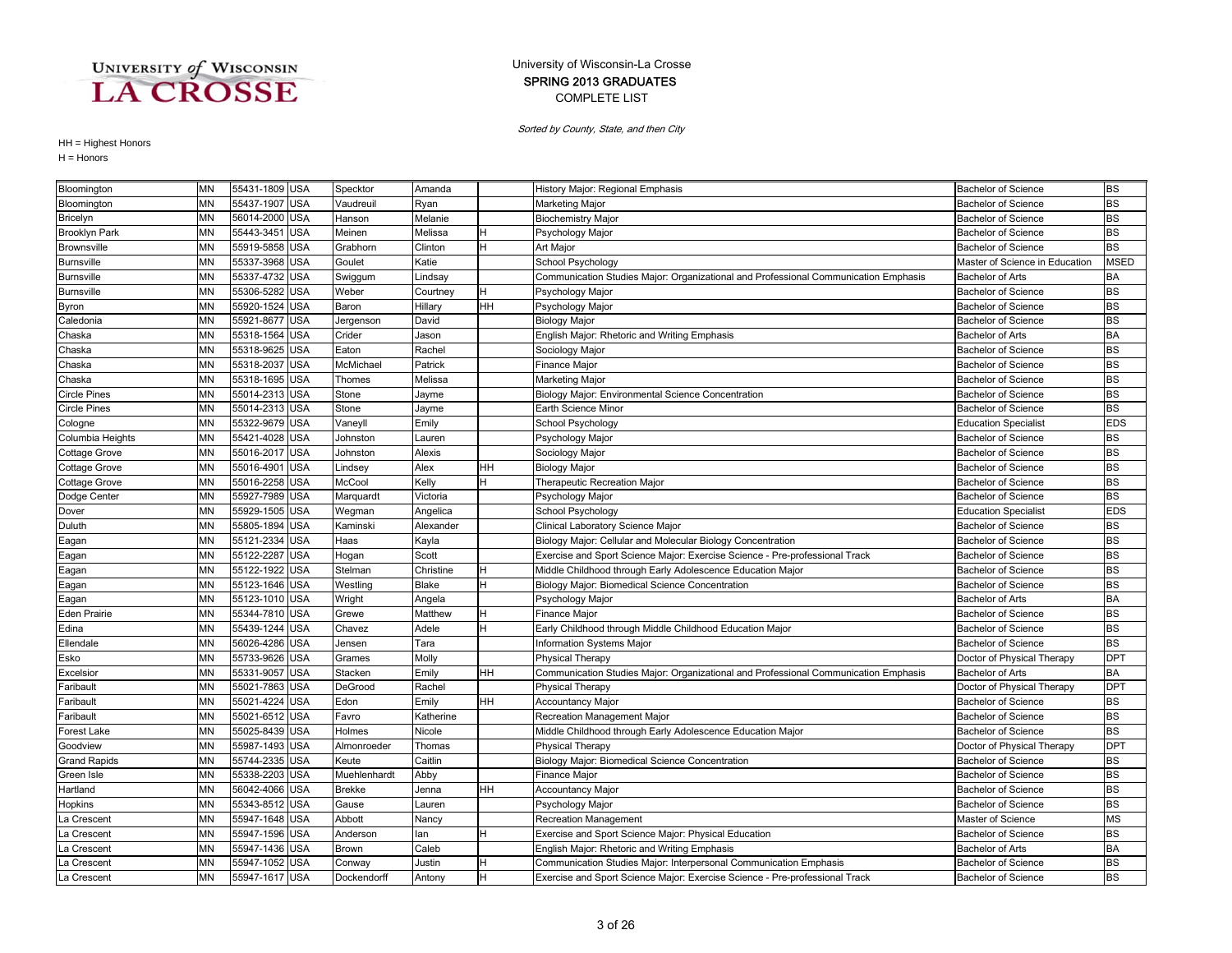### COMPLETE LIST SPRING 2013 GRADUATES University of Wisconsin-La Crosse

Sorted by County, State, and then City

| La Crescent       | ΜN        | 55947-1214 USA |            | Dolan            | Tom       |    | Psychology Major                                                                    | <b>Bachelor of Science</b>     | BS          |
|-------------------|-----------|----------------|------------|------------------|-----------|----|-------------------------------------------------------------------------------------|--------------------------------|-------------|
| La Crescent       | MN        | 55947-1822 USA |            | Ferrier          | Nathan    | HН | <b>Accountancy Major</b>                                                            | <b>Bachelor of Science</b>     | <b>BS</b>   |
| La Crescent       | <b>MN</b> | 55947-1047 USA |            | Fitts            | Paul      |    | School Psychology                                                                   | <b>Education Specialist</b>    | <b>EDS</b>  |
| La Crescent       | <b>MN</b> | 55947-1822     | <b>USA</b> | Fortuine         | Heather   |    | <b>Physical Therapy</b>                                                             | Doctor of Physical Therapy     | <b>DPT</b>  |
| La Crescent       | MN        | 55947-9775 USA |            | Lawlor           | Meghan    |    | Sociology Major                                                                     | <b>Bachelor of Science</b>     | BS          |
| La Crescent       | MN        | 55947-9695 USA |            | Reis             | Robert    | HН | Archaeological Studies Major                                                        | <b>Bachelor of Science</b>     | <b>BS</b>   |
| La Crescent       | <b>MN</b> | 55947-4356 USA |            | Shimshak         | Stephen   |    | <b>English Major</b>                                                                | <b>Bachelor of Science</b>     | <b>BS</b>   |
| Lake City         | <b>MN</b> | 55041-5855 USA |            | Schmidt          | Thomas    |    | Communication Studies Major: Interpersonal Communication Emphasis                   | <b>Bachelor of Science</b>     | <b>BS</b>   |
| Lake Crystal      | <b>MN</b> | 56055-0008 USA |            | Yarger           | Dylan     |    | Sociology Major                                                                     | <b>Bachelor of Science</b>     | <b>BS</b>   |
| Lakeville         | <b>MN</b> | 55044-8144     | <b>USA</b> | Anderson         | Aaron     |    | Physics Major: Biomedical Concentration                                             | <b>Bachelor of Science</b>     | <b>BS</b>   |
| _akeville         | <b>MN</b> | 55044-5517     | <b>USA</b> | <b>Brattland</b> | Kaitlyn   |    | Psychology Major                                                                    | <b>Bachelor of Science</b>     | <b>BS</b>   |
| _akeville         | MN        | 55044-5251     | <b>USA</b> | Habisch          | Lauren    |    | Physical Therapy                                                                    | Doctor of Physical Therapy     | <b>DPT</b>  |
| Lakeville         | <b>MN</b> | 55044-7017 USA |            | Neitzke          | Alyssa    | HН | Middle Childhood through Early Adolescence Education Major                          | <b>Bachelor of Science</b>     | <b>BS</b>   |
| _akeville         | <b>MN</b> | 55044-6842 USA |            | Seccombe         | Lindsay   |    | Community Health Education Major                                                    | <b>Bachelor of Science</b>     | <b>BS</b>   |
| Little Falls      | <b>MN</b> | 56345-5683     | <b>USA</b> | Maleski          | Nicole    |    | Exercise and Sport Science Major: Exercise Science - Pre-professional Track         | <b>Bachelor of Science</b>     | <b>BS</b>   |
| Lonsdale          | <b>MN</b> | 55046-4343 USA |            | Revak            | Andrew    | HН | <b>Biology Major</b>                                                                | <b>Bachelor of Science</b>     | <b>BS</b>   |
| Mankato           | MN        | 56001-7559 USA |            | Schmidt          | Samantha  | H. | Spanish Major                                                                       | <b>Bachelor of Science</b>     | <b>BS</b>   |
| Maple Grove       | <b>MN</b> | 55311-5213     | <b>USA</b> | Kaufman          | Katherine |    | Recreation Management Major                                                         | <b>Bachelor of Science</b>     | <b>BS</b>   |
| Maple Grove       | MN        | 55369-6244     | <b>USA</b> | Klein            | Alesha    |    | Archaeological Studies Major                                                        | <b>Bachelor of Science</b>     | <b>BS</b>   |
| Maple Grove       | MN        | 55369-3708 USA |            | Manelli          | Daniel    | н  | Biology Major: Biomedical Science Concentration                                     | <b>Bachelor of Science</b>     | <b>BS</b>   |
| Maple Grove       | MN        | 55369-2747 USA |            | Molnau           | Alexander |    | Communication Studies Major: Organizational and Professional Communication Emphasis | <b>Bachelor of Science</b>     | BS          |
| Maple Grove       | <b>MN</b> | 55369-6389 USA |            | Petrakov         | Art       |    | International Business Major                                                        | <b>Bachelor of Science</b>     | <b>BS</b>   |
| Maple Grove       | MN        | 55369-2749 USA |            | Pierce           | Jessica   | HН | Communication Studies Major: Organizational and Professional Communication Emphasis | Bachelor of Arts               | BA          |
| Maple Grove       | MN        | 55311-1563 USA |            | Simons           | Andrew    |    | <b>International Business Major</b>                                                 | <b>Bachelor of Science</b>     | <b>BS</b>   |
| Maple Grove       | <b>MN</b> | 55369-6505 USA |            | Tiedens          | Alyssa    | н  | <b>Athletic Training Major</b>                                                      | <b>Bachelor of Science</b>     | <b>BS</b>   |
| Maple Plain       | <b>MN</b> | 55359-8746 USA |            | Roiland          | Megan     | н  | Psychology Major                                                                    | <b>Bachelor of Science</b>     | <b>BS</b>   |
| Maplewood         | MN        | 55117-2471     | <b>USA</b> | Mittet           | Marissa   | н  | <b>Accountancy Major</b>                                                            | <b>Bachelor of Science</b>     | <b>BS</b>   |
| Mazeppa           | MN        | 55956-7544 USA |            | Yeakel           | John      | HН | Biology Major: Biomedical Science Concentration                                     | <b>Bachelor of Science</b>     | <b>BS</b>   |
| McGregor          | <b>MN</b> | 55760          | <b>USA</b> | Randall          | Taylor    |    | Social Studies Major (Broad Field Option B)                                         | <b>Bachelor of Science</b>     | <b>BS</b>   |
| Medina            | <b>MN</b> | 55340-9532 USA |            | Oare             | Tegan     | HН | Exercise and Sport Science Major: Exercise Science - Pre-professional Track         | <b>Bachelor of Science</b>     | <b>BS</b>   |
| Mendota Heights   | <b>MN</b> | 55118-4328     | <b>USA</b> | Goldman          | Joseph    |    | <b>Physics Major</b>                                                                | <b>Bachelor of Science</b>     | <b>BS</b>   |
| Minneapolis       | <b>MN</b> | 55426-2238 USA |            | Jones            | Nathan    |    | Communication Studies Major: Organizational and Professional Communication Emphasis | <b>Bachelor of Science</b>     | <b>BS</b>   |
| Minneota          | <b>MN</b> | 56264-9389 USA |            | Heggeseth        | Nathan    |    | <b>Physical Therapy</b>                                                             | Doctor of Physical Therapy     | <b>DPT</b>  |
| Minnesota Lake    | <b>MN</b> | 56068-3203 USA |            | Volz             | Mackenzie |    | Biology Major: Biomedical Science Concentration                                     | <b>Bachelor of Science</b>     | <b>BS</b>   |
| Minnetonka        | MN        | 55345-2318 USA |            | Lokken           | Garrett   |    | Management Major                                                                    | <b>Bachelor of Science</b>     | BS          |
| Montrose          | <b>MN</b> | 55363-8502 USA |            | Swartzer         | Cassandra | HH | Psychology Major                                                                    | <b>Bachelor of Science</b>     | <b>BS</b>   |
| Moorhead          | MN        | 56562-0001     | <b>USA</b> | Shugarman        | Melissa   |    | Student Affairs Administration in Higher Education                                  | Master of Science in Education | MSED        |
| New Hope          | <b>MN</b> | 55427-1522 USA |            | Tracy            | Laura     |    | Theatre Arts Major: Design / Technical Emphasis                                     | <b>Bachelor of Science</b>     | <b>BS</b>   |
| New Ulm           | MN        | 56073-3332 USA |            | Larson           | Kaitlin   |    | Psychology Major                                                                    | <b>Bachelor of Science</b>     | <b>BS</b>   |
| Oakdale           | <b>MN</b> | 55128-564      | <b>USA</b> | Dintzner         | Stephanie |    | <b>Biology Major</b>                                                                | <b>Bachelor of Science</b>     | <b>BS</b>   |
| Oronoco           | <b>MN</b> | 55960-9501     | <b>USA</b> | Gallagher        | Ryan      | HН | Biology Major: Biomedical Science Concentration                                     | <b>Bachelor of Science</b>     | <b>BS</b>   |
| Orr               | MN        | 55771-8306 USA |            | Wiltgen          | Daniel    |    | Recreation Management Major                                                         | <b>Bachelor of Science</b>     | <b>BS</b>   |
| Owatonna          | <b>MN</b> | 55060-5280 USA |            | Mulert           | Laura     | H  | Psychology Major                                                                    | <b>Bachelor of Science</b>     | <b>BS</b>   |
| Perham            | <b>MN</b> | 56573-1913 USA |            | Young            | Christina |    | Archaeological Studies Major                                                        | <b>Bachelor of Science</b>     | <b>BS</b>   |
| Pine Island       | <b>MN</b> | 55963-6807     | <b>USA</b> | Heying           | Drew      |    | Therapeutic Recreation Major                                                        | <b>Bachelor of Science</b>     | <b>BS</b>   |
| Plymouth          | <b>MN</b> | 55447-1256 USA |            | Janikowski       | Amanda    |    | English Major: Literature Emphasis                                                  | <b>Bachelor of Arts</b>        | <b>BA</b>   |
| Plymouth          | <b>MN</b> | 55447-2051     | <b>USA</b> | Werb             | William   |    | Student Affairs Administration in Higher Education                                  | Master of Science in Education | <b>MSED</b> |
| <b>Prior Lake</b> | <b>MN</b> | 55372-8743 USA |            | Turner           | Teresa    |    | English Major: Literature Emphasis                                                  | <b>Bachelor of Arts</b>        | <b>BA</b>   |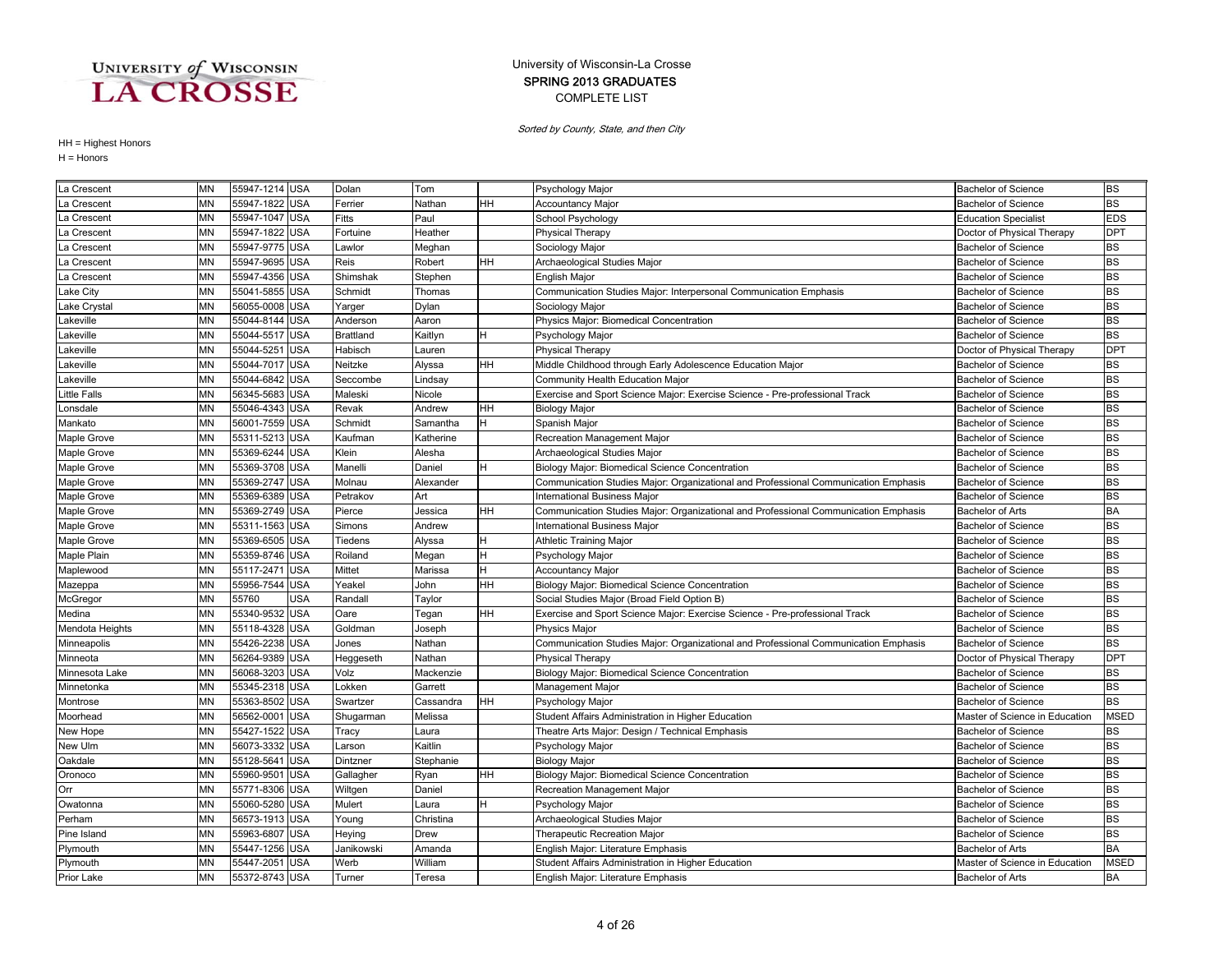### COMPLETE LIST SPRING 2013 GRADUATES University of Wisconsin-La Crosse

Sorted by County, State, and then City

| Ramsey              | MN        | 55303-5718 USA           | Dubiel        | Joel            |    | Exercise and Sport Science Major: Exercise Science - Fitness Track                  | <b>Bachelor of Science</b>     | <b>BS</b>   |
|---------------------|-----------|--------------------------|---------------|-----------------|----|-------------------------------------------------------------------------------------|--------------------------------|-------------|
| Ramsey              | <b>MN</b> | 55303-6140 USA           | McLain        | Joshua          |    | Exercise and Sport Science Major: Exercise Science - Pre-professional Track         | <b>Bachelor of Science</b>     | <b>BS</b>   |
| Ramsey              | MN        | 55303-3301 USA           | Witalka       | Kimberly        | н  | Archaeological Studies Major                                                        | Bachelor of Arts               | BA          |
| Richfield           | <b>MN</b> | 55423-1115 USA           | Mueller       | Alettie         |    | Therapeutic Recreation                                                              | Master of Science              | <b>MS</b>   |
| Rochester           | MN        | 55901-0403 USA           | Ahrens        | Alissa          |    | Exercise and Sport Science Major: Sport Management                                  | <b>Bachelor of Science</b>     | <b>BS</b>   |
| Rochester           | <b>MN</b> | 55901-5564 USA           | Anshus        | Danielle        |    | Psychology Major                                                                    | <b>Bachelor of Science</b>     | <b>BS</b>   |
| Rochester           | <b>MN</b> | 55904-5618 USA           | Aranguren     | Nina            |    | <b>Physician Assistant Studies</b>                                                  | Master of Science              | <b>MS</b>   |
| Rochester           | <b>MN</b> | 55906-4312 USA           | <b>Braatz</b> | Lindsay         |    | Marketing Major                                                                     | <b>Bachelor of Science</b>     | <b>BS</b>   |
| Rochester           | <b>MN</b> | 55904-801<br><b>USA</b>  | Clark         | Kalli           |    | <b>Athletic Training Major</b>                                                      | <b>Bachelor of Science</b>     | <b>BS</b>   |
| Rochester           | MΝ        | 55906-7652 USA           | Enquist       | Evan            |    | Exercise and Sport Science: Human Performance                                       | Master of Science              | <b>MS</b>   |
| Rochester           | MN        | 55902-2134 USA           | Gillard       | Brandon         |    | Psychology Major                                                                    | <b>Bachelor of Science</b>     | <b>BS</b>   |
| Rochester           | ΜN        | 55901-8036 USA           | Glatzmaier    | Mary            |    | Psychology Major                                                                    | <b>Bachelor of Science</b>     | <b>BS</b>   |
| Rochester           | MN        | 55901-2911<br><b>USA</b> | Grande        | Peter           |    | <b>Physical Therapy</b>                                                             | Doctor of Physical Therapy     | <b>DPT</b>  |
| Rochester           | MN        | 55901-7407 USA           | Hansen        | Kaitlyn         |    | Psychology Major                                                                    | <b>Bachelor of Science</b>     | <b>BS</b>   |
| Rochester           | MN        | 55902-3436 USA           | Kitslaar      | Emily           |    | Communication Studies Major: Interpersonal Communication Emphasis                   | Bachelor of Science            | <b>BS</b>   |
| Rochester           | <b>MN</b> | 55902-2406 USA           | Kitzmann      | Stephanie       |    | <b>Physician Assistant Studies</b>                                                  | Master of Science              | <b>MS</b>   |
| Rochester           | <b>MN</b> | 55904-3219 USA           | Krampitz      | Alyssa          |    | Psychology Major                                                                    | <b>Bachelor of Science</b>     | <b>BS</b>   |
| Rochester           | <b>MN</b> | 55901-5305 USA           | Kuseske       | Jesse           |    | Physician Assistant Studies                                                         | Master of Science              | <b>MS</b>   |
| Rochester           | <b>MN</b> | 55901-2284 USA           | Miller        | Joshua          |    | <b>Physician Assistant Studies</b>                                                  | Master of Science              | <b>MS</b>   |
| Rochester           | MN        | 55902-2874 USA           | Miller        | Matthew         |    | Biology Major: Biomedical Science Concentration                                     | Bachelor of Science            | <b>BS</b>   |
| Rochester           | MN        | 55902-8701 USA           | Nickel        | Sarah           |    | <b>Physician Assistant Studies</b>                                                  | Master of Science              | <b>MS</b>   |
| Rochester           | <b>MN</b> | 55901-8700 USA           | Nonn          | Danielle        |    | Exercise and Sport Science Major: Exercise Science - Pre-professional Track         | <b>Bachelor of Science</b>     | <b>BS</b>   |
| Rochester           | MN        | 55901-3206 USA           | Quinones      | Melanie         |    | Sociology Major                                                                     | <b>Bachelor of Arts</b>        | <b>BA</b>   |
| Rochester           | MN        | 55901-3700 USA           | Zastrow       | Corey           |    | Communication Studies Major: Organizational and Professional Communication Emphasis | <b>Bachelor of Science</b>     | <b>BS</b>   |
| Rosemount           | <b>MN</b> | 55068-3496 USA           | Kesler        | Matthew         |    | <b>Physician Assistant Studies</b>                                                  | Master of Science              | <b>MS</b>   |
| Rosemount           | MN        | 55068-7129 USA           | Rogers        | <b>Kelsey</b>   |    | Psychology Major                                                                    | <b>Bachelor of Science</b>     | <b>BS</b>   |
| Rosemount           | MN        | 55068-3384 USA           | Shervey       | Sarah           | HН | Music Major: Choral Emphasis                                                        | <b>Bachelor of Science</b>     | <b>BS</b>   |
| Roseville           | MN        | 55113-6408 USA           | Allen         | Olivia          | H. | Communication Studies Major: Organizational and Professional Communication Emphasis | <b>Bachelor of Science</b>     | <b>BS</b>   |
| Roseville           | MN        | 55113-1622 USA           | Norgon        | Kate            | HH | Spanish Major                                                                       | <b>Bachelor of Arts</b>        | <b>BA</b>   |
| Rushford            | ΜN        | 55971-5171<br><b>USA</b> | Norstad       | Shelby          | н  | Management Major                                                                    | <b>Bachelor of Science</b>     | <b>BS</b>   |
| Rushford            | MN        | 55971-7708 USA           | Torkelson     | Jared           |    | <b>Biology Major</b>                                                                | <b>Bachelor of Science</b>     | <b>BS</b>   |
| Saint Charles       | MN        | 55972-1651<br><b>USA</b> | McKay         | Erin            |    | Psychology Major                                                                    | <b>Bachelor of Science</b>     | <b>BS</b>   |
| Saint Charles       | <b>MN</b> | 55972-1066 USA           | Storsveen     | Shelby          |    | <b>Biochemistry Major</b>                                                           | <b>Bachelor of Science</b>     | <b>BS</b>   |
| Saint Cloud         | <b>MN</b> | 56303-1415 USA           | Ferber        | <b>Kelli</b>    |    | Physician Assistant Studies                                                         | Master of Science              | <b>MS</b>   |
| Saint James         | MN        | 56081-4015 USA           | Yearling      | Chantel         |    | Therapeutic Recreation Major                                                        | <b>Bachelor of Science</b>     | <b>BS</b>   |
| Saint Michael       | <b>MN</b> | 55376-9446 USA           | Zachman       | Ashley          |    | <b>Biology Major</b>                                                                | <b>Bachelor of Science</b>     | <b>BS</b>   |
| Saint Paul          | MN        | 55104-6906 USA           | Cook          | Sarah           |    | <b>Physician Assistant Studies</b>                                                  | Master of Science              | <b>MS</b>   |
| Saint Paul          | MN        | 55104-7051<br><b>USA</b> | Knutson       | Amy             |    | Student Affairs Administration in Higher Education                                  | Master of Science in Education | <b>MSED</b> |
| Saint Paul          | MN        | 55104-6529 USA           | Schultz       | Heather         |    | Medical Dosimetry                                                                   | Master of Science              | <b>MS</b>   |
| Saint Paul          | MN        | 55105-1127 USA           | Sullivan      | sabel           | HН | Communication Studies Major: Organizational and Professional Communication Emphasis | <b>Bachelor of Arts</b>        | <b>BA</b>   |
| Saint Paul          | MN        | 55104-6416 USA           | Van Driessche | Rileigh         | н  | Archaeological Studies Major                                                        | <b>Bachelor of Arts</b>        | <b>BA</b>   |
| Savage              | MN        | 55378-4678 USA           | Benick        | Emilie          | HН | Athletic Training Major                                                             | <b>Bachelor of Science</b>     | <b>BS</b>   |
| Savage              | MN        | 55378-2923 USA           | Comee         | <b>Bridgett</b> | HH | <b>Athletic Training Major</b>                                                      | <b>Bachelor of Science</b>     | <b>BS</b>   |
| Shafer              | MN        | 55074-9768 USA           | Sontag        | Jill            |    | <b>Athletic Training Major</b>                                                      | <b>Bachelor of Science</b>     | <b>BS</b>   |
| Shakopee            | <b>MN</b> | 55379-4445 USA           | Stratton      | Chad            |    | Physical Therapy                                                                    | Doctor of Physical Therapy     | <b>DPT</b>  |
| <b>Spring Grove</b> | <b>MN</b> | 55974-1412 USA           | Peter         | Brian           | н  | Management Major                                                                    | <b>Bachelor of Science</b>     | <b>BS</b>   |
| Stacy               | <b>MN</b> | 55079-9557 USA           | Phillips      | Rebekah         |    | Psychology Major                                                                    | <b>Bachelor of Science</b>     | <b>BS</b>   |
| Stanchfield         | <b>MN</b> | 55080-5225 USA           | Dahl          | Karli           | H. | Spanish Major                                                                       | <b>Bachelor of Arts</b>        | <b>BA</b>   |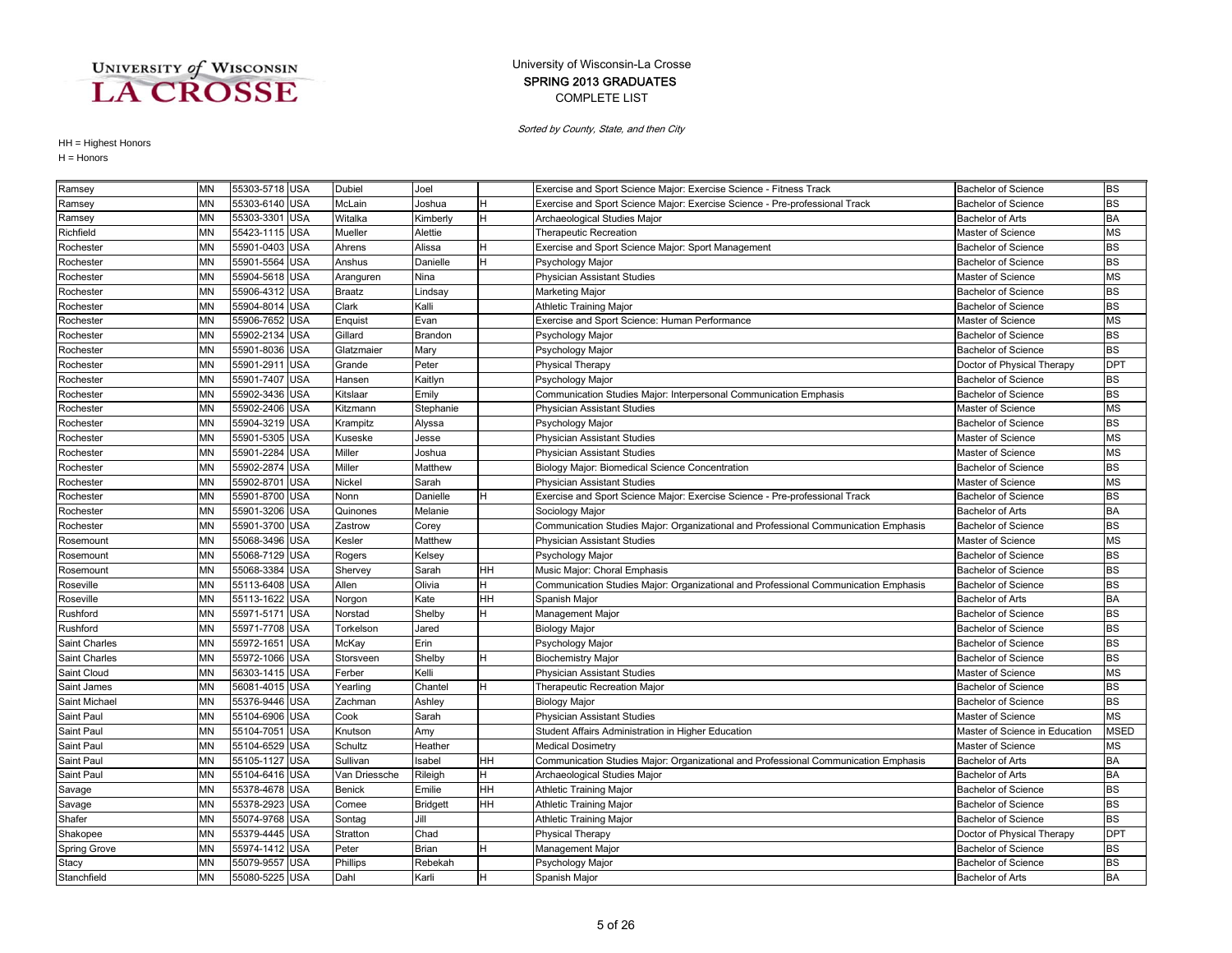### COMPLETE LIST SPRING 2013 GRADUATES University of Wisconsin-La Crosse

Sorted by County, State, and then City

| Stewartville     | ΜN        | 55976-1594 USA |            | Harris         | Benjamin  | lH. | Biology Major: Biomedical Science Concentration                                     | <b>Bachelor of Science</b>     | <b>BS</b>   |
|------------------|-----------|----------------|------------|----------------|-----------|-----|-------------------------------------------------------------------------------------|--------------------------------|-------------|
| Stewartville     | MN        | 55976-1506 USA |            | Orte           | Michael   | HН  | Exercise and Sport Science Major: Exercise Science - Pre-professional Track         | Bachelor of Science            | <b>BS</b>   |
| Stewartville     | MN        | 55976-1158 USA |            | Rainey         | Emily     | н   | Management Major                                                                    | <b>Bachelor of Science</b>     | <b>BS</b>   |
| Stillwater       | <b>MN</b> | 55082-9603 USA |            | Erickson       | Andrew    |     | Philosophy Major                                                                    | <b>Bachelor of Arts</b>        | <b>BA</b>   |
| Stillwater       | <b>MN</b> | 55082-7201     | <b>USA</b> | Hitt           | Nathaniel | HH  | <b>Biochemistry Major</b>                                                           | <b>Bachelor of Science</b>     | <b>BS</b>   |
| Stillwater       | <b>MN</b> | 55082-1564     | <b>USA</b> | Kaul           | Joshua    |     | Accountancy Major                                                                   | <b>Bachelor of Science</b>     | <b>BS</b>   |
| Stillwater       | <b>MN</b> | 55082-3454     | <b>USA</b> | Parrish        | Alycia    | н   | Therapeutic Recreation Major                                                        | <b>Bachelor of Science</b>     | <b>BS</b>   |
| Stillwater       | <b>MN</b> | 55082-5988     | <b>USA</b> | Schell         | Scott     | н   | Communication Studies Major: Broadcast and Digital Media Emphasis                   | <b>Bachelor of Science</b>     | <b>BS</b>   |
| Victoria         | <b>MN</b> | 55386-8242     | <b>USA</b> | Zydowsky       | Thomas    |     | Clinical Laboratory Science Major                                                   | <b>Bachelor of Science</b>     | <b>BS</b>   |
| Wabasha          | MN        | 55981-7640     | <b>USA</b> | Kaiser         | Kyle      |     | Psychology Major                                                                    | <b>Bachelor of Arts</b>        | <b>BA</b>   |
| Wabasha          | <b>MN</b> | 55981-1521 USA |            | Smith          | Sarah     |     | Communication Studies Major: Organizational and Professional Communication Emphasis | <b>Bachelor of Science</b>     | <b>BS</b>   |
| Waldorf          | <b>MN</b> | 56091-2619 USA |            | Nesset         | Chelsey   |     | Psychology Major                                                                    | <b>Bachelor of Science</b>     | <b>BS</b>   |
| Wanamingo        | <b>MN</b> | 55983-3812 USA |            | Froyum         | Katlyn    | н   | Biology Major: Biomedical Science Concentration                                     | <b>Bachelor of Science</b>     | <b>BS</b>   |
| Watertown        | <b>MN</b> | 55388-8340     | <b>USA</b> | Burns          | Matthew   |     | <b>Physician Assistant Studies</b>                                                  | Master of Science              | <b>MS</b>   |
| Wells            | <b>MN</b> | 56097-6065     | <b>USA</b> | Schultz        | Sarah     | HH  | Psychology Major                                                                    | <b>Bachelor of Science</b>     | <b>BS</b>   |
| Willmar          | <b>MN</b> | 56201-9751     | <b>USA</b> | Otto           | Alissa    |     | School Psychology                                                                   | Master of Science in Education | <b>MSED</b> |
| Winona           | <b>MN</b> | 55987-4615     | <b>USA</b> | Hettenbach     | Jamie     |     | Master of Business Administration                                                   | Master of Business Admin       | <b>MBA</b>  |
| Woodbury         | <b>MN</b> | 55125-2805     | <b>USA</b> | Schisler       | Mariah    |     | <b>Finance Major</b>                                                                | <b>Bachelor of Science</b>     | <b>BS</b>   |
| Woodbury         | MN        | 55129-8804     | <b>USA</b> | Spano          | Mitchell  |     | Mathematics Major                                                                   | <b>Bachelor of Science</b>     | <b>BS</b>   |
| Zumbrota         | <b>MN</b> | 55992-7307     | <b>USA</b> | Lohmann        | Elizabeth |     | Physician Assistant Studies                                                         | Master of Science              | <b>MS</b>   |
| Zumbrota         | <b>MN</b> | 55992-1681     | <b>USA</b> | Yennie         | Blake     |     | Psychology Major                                                                    | <b>Bachelor of Science</b>     | <b>BS</b>   |
| <b>Ballwin</b>   | <b>MO</b> | 63011-3283     | <b>USA</b> | Cochran        | Taylor    |     | Psychology Major                                                                    | <b>Bachelor of Science</b>     | <b>BS</b>   |
| Plattsburg       | <b>MO</b> | 64477-9495     | <b>USA</b> | Farwell        | Ryan      |     | Exercise and Sport Science: Physical Education Teaching                             | Master of Science              | <b>MS</b>   |
| Ainsworth        | <b>NE</b> | 69210-1160     | <b>USA</b> | Graff          | Lucas     |     | Student Affairs Administration in Higher Education                                  | Master of Science in Education | <b>MSED</b> |
| Henderson        | <b>NV</b> | 89044-1009     | <b>USA</b> | Hunt           | Kahlynn   | н   | <b>Political Science Major</b>                                                      | <b>Bachelor of Science</b>     | <b>BS</b>   |
| <b>Bellbrook</b> | OH        | 45305-8821     | <b>USA</b> | Lesko          | Maura     |     | Clinical Exercise Physiology                                                        | Master of Science              | <b>MS</b>   |
| Bala Cynwyd      | PA        | 19004-3124     | <b>USA</b> | Unruh          | Austin    |     | Psychology Major                                                                    | <b>Bachelor of Science</b>     | <b>BS</b>   |
| Shavertown       | PA        | 18708-9591     | <b>USA</b> | Rostock        | Robert    |     | <b>Medical Dosimetry</b>                                                            | Master of Science              | <b>MS</b>   |
| Charleston       | SC        | 29403-4151     | <b>USA</b> | Mewbourn       | Laura     |     | Student Affairs Administration in Higher Education                                  | Master of Science in Education | <b>MSED</b> |
| Florence         | <b>SC</b> | 29505-6347     | <b>USA</b> | Grimm          | Kevan     |     | <b>Medical Dosimetry</b>                                                            | Master of Science              | <b>MS</b>   |
| Converse         | <b>TX</b> | 78109-3237     | <b>USA</b> | uperchio.      | Kaitlyn   |     | Sociology Major                                                                     | <b>Bachelor of Science</b>     | <b>BS</b>   |
| Georgetown       | <b>TX</b> | 78633-5436     | <b>USA</b> | Lager          | Eve       |     | Management Major                                                                    | <b>Bachelor of Science</b>     | <b>BS</b>   |
| Lehi             | UT        | 84043-2749     | <b>USA</b> | Holt           | Jesse     |     | Student Affairs Administration in Higher Education                                  | Master of Science in Education | <b>MSED</b> |
| Shaftsbury       | VT        | 05262-9334     | <b>USA</b> | Carver         | Jonathan  |     | Biology                                                                             | Master of Science              | <b>MS</b>   |
| Yakima           | WA        | 98901-833      | <b>USA</b> | Phipps         | Sara      |     | Therapeutic Recreation                                                              | Master of Science              | <b>MS</b>   |
| Abrams           | WI        | 54101-9707     | <b>USA</b> | Habberley      | Michaela  |     | Psychology Major                                                                    | <b>Bachelor of Science</b>     | <b>BS</b>   |
| Alma             | WI        | 54610-8349 USA |            | udwigson_      | Jordan    | HН  | Biology Major: Biomedical Science Concentration                                     | <b>Bachelor of Science</b>     | <b>BS</b>   |
| Alma Center      | WI        | 54611-8505 USA |            | Bohac          | Jeri      |     | Archaeological Studies Major                                                        | <b>Bachelor of Arts</b>        | <b>BA</b>   |
| Almond           | WI        | 54909-9792     | <b>USA</b> | <b>Bradley</b> | Adam      |     | Biology Major: Biomedical Science Concentration                                     | <b>Bachelor of Science</b>     | <b>BS</b>   |
| Altoona          | WI        | 54720-2587     | <b>USA</b> | Hessel         | Rachel    | н   | Community Health Education Major                                                    | <b>Bachelor of Science</b>     | <b>BS</b>   |
| Amery            | WI        | 54001-1634     | <b>USA</b> | Olson          | Nathan    |     | Physical Therapy                                                                    | Doctor of Physical Therapy     | <b>DPT</b>  |
| Amherst          | WI        | 54406-932      | <b>USA</b> | Toftum         | Kathryn   | HH  | Exercise and Sport Science Major: Physical Education                                | <b>Bachelor of Science</b>     | <b>BS</b>   |
| Aniwa            | WI        | 54408-964      | USA        | Ellefsen       | Jacob     |     | <b>History Major</b>                                                                | Bachelor of Science            | <b>BS</b>   |
| Antigo           | WI        | 54409          | USA        | <b>Bickler</b> | Amber     |     | Biology Major: Biomedical Science Concentration                                     | <b>Bachelor of Science</b>     | <b>BS</b>   |
| Antigo           | WI        | 54409-8861 USA |            | Frisch         | Stephanie | H   | <b>Biology Major</b>                                                                | <b>Bachelor of Science</b>     | <b>BS</b>   |
| Antigo           | WI        | 54409-1140 USA |            | Kuivinen       | Lacey     |     | Nuclear Medicine Technology Major                                                   | <b>Bachelor of Science</b>     | <b>BS</b>   |
| Antigo           | WI        | 54409-1133 USA |            | Sharon         | Eric      |     | Exercise and Sport Science Major: Sport Management                                  | <b>Bachelor of Science</b>     | <b>BS</b>   |
| Antigo           | WI        | 54409-8774 USA |            | Wagner         | Andrew    |     | Clinical Laboratory Science Major                                                   | <b>Bachelor of Science</b>     | <b>BS</b>   |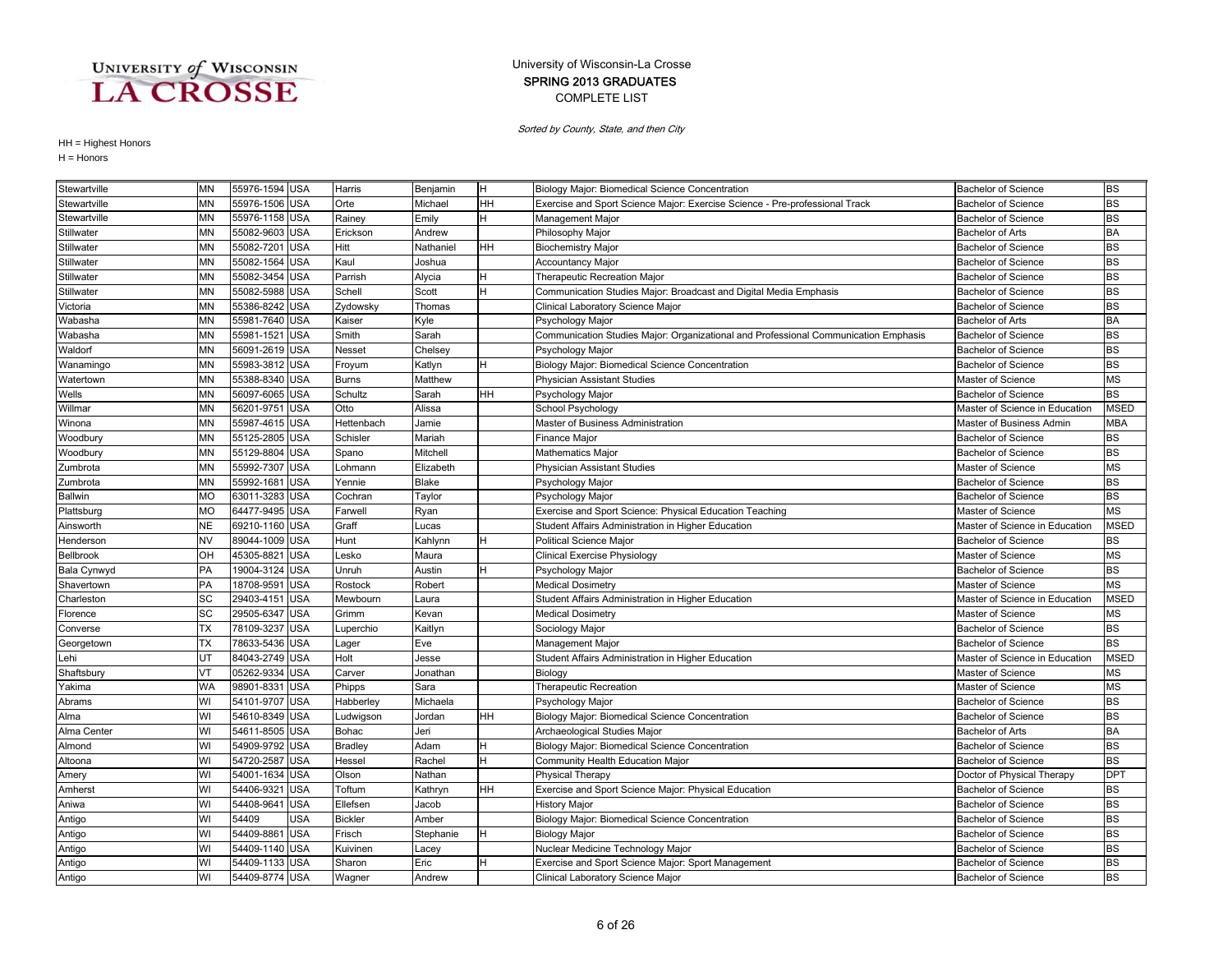### COMPLETE LIST SPRING 2013 GRADUATES University of Wisconsin-La Crosse

Sorted by County, State, and then City

| Appleton                 | WI | 54915-3730 USA           | Airis           | Brittanni    |    | Archaeological Studies Major                                                        | <b>Bachelor of Science</b> | <b>BS</b>   |
|--------------------------|----|--------------------------|-----------------|--------------|----|-------------------------------------------------------------------------------------|----------------------------|-------------|
| Appleton                 | WI | 54915-7039 USA           | Batterman       | Amanda       | HН | Biology Major: Biomedical Science Concentration                                     | <b>Bachelor of Science</b> | <b>BS</b>   |
| Appleton                 | WI | 54915-1884 USA           | Bissing-Olson   | Emily        |    | Sociology Major                                                                     | <b>Bachelor of Science</b> | <b>BS</b>   |
| Appleton                 | WI | 54915-9400 USA           | <b>Bosin</b>    | Amy          | н  | Psychology Major                                                                    | <b>Bachelor of Science</b> | <b>BS</b>   |
| Appleton                 | WI | 54913-8805 USA           | <b>Jeffers</b>  | Alyssa       |    | Psychology Major                                                                    | <b>Bachelor of Science</b> | <b>BS</b>   |
| Appleton                 | WI | 54915-8735 USA           | Kressin         | Andy         |    | <b>Biology Major</b>                                                                | <b>Bachelor of Science</b> | <b>BS</b>   |
| Appleton                 | WI | 54915-7450 USA           | <b>Nellis</b>   | Shayna       |    | Social Studies Major (Broad Field Option B)                                         | <b>Bachelor of Science</b> | <b>BS</b>   |
| Appleton                 | WI | 54914-4950 USA           | Pritchett       | Stacy        |    | Middle Childhood through Early Adolescence Education Major                          | <b>Bachelor of Science</b> | <b>BS</b>   |
| Appleton                 | WI | 54915-4764 USA           | Shoemaker       | Stephanie    |    | Exercise and Sport Science Major: Exercise Science - Pre-professional Track         | <b>Bachelor of Science</b> | <b>BS</b>   |
| Appleton                 | WI | 54911-8466 USA           | Sims            | Kyle         |    | Psychology Major                                                                    | <b>Bachelor of Science</b> | <b>BS</b>   |
| Appleton                 | WI | 54913-8010 USA           | Verhoeven       | Andrew       | н  | Therapeutic Recreation Major                                                        | <b>Bachelor of Science</b> | <b>BS</b>   |
| Appleton                 | WI | 54913<br><b>USA</b>      | Vosters         | Katie        | HН | Exercise and Sport Science Major: Physical Education                                | <b>Bachelor of Science</b> | <b>BS</b>   |
| Appleton                 | WI | 54914-1113 USA           | Zipple          | Nathaniel    |    | <b>Accountancy Major</b>                                                            | <b>Bachelor of Science</b> | <b>BS</b>   |
| <b>Arbor Vitae</b>       | WI | 54568-9585 USA           | Goff            | Lindsey      | н  | Middle Childhood through Early Adolescence Education Major                          | <b>Bachelor of Science</b> | <b>BS</b>   |
| Arcadia                  | WI | 54612-1053 USA           | Pronschinske    | Dylan        | H. | <b>Mathematics Education Major</b>                                                  | <b>Bachelor of Science</b> | <b>BS</b>   |
| Athens                   | WI | 54411-9793 USA           | Payne           | Jonathon     |    | Communication Studies Major: Broadcast and Digital Media Emphasis                   | <b>Bachelor of Science</b> | <b>BS</b>   |
| Baraboo                  | WI | 53913-1302 USA           | Kowalke         | Lindsey      |    | Biology Major: Biomedical Science Concentration                                     | <b>Bachelor of Science</b> | <b>BS</b>   |
| Baraboo                  | WI | 53913-2049 USA           | Lane            | Kasey        |    | Therapeutic Recreation Major                                                        | <b>Bachelor of Science</b> | <b>BS</b>   |
| Baraboo                  | WI | 53913-8102 USA           | Luther          | Dylan        |    | Finance Major: Risk, Insurance and Financial Planning Concentration                 | <b>Bachelor of Science</b> | <b>BS</b>   |
| Barneveld                | WI | 53507-9797 USA           | Zander          | Joshua       |    | Mathematics Major: Actuarial Science Concentration                                  | <b>Bachelor of Science</b> | <b>BS</b>   |
| <b>Beaver Dam</b>        | WI | 53916-9800 USA           | Aplin           | Emily        |    | Communication Studies Major: Organizational and Professional Communication Emphasis | <b>Bachelor of Arts</b>    | <b>BA</b>   |
| Beaver Dam               | WI | 53916-9714 USA           | Heiar           | <b>Blake</b> |    | Finance Major: Risk, Insurance and Financial Planning Concentration                 | <b>Bachelor of Science</b> | <b>BS</b>   |
| <b>Beaver Dam</b>        | WI | 53916-1432 USA           | <b>Nehls</b>    | David        |    | <b>Biology Major</b>                                                                | <b>Bachelor of Science</b> | <b>BS</b>   |
| <b>Beaver Dam</b>        | WI | 53916-9305 USA           | Rehberg         | Matthew      |    | <b>Management Major</b>                                                             | <b>Bachelor of Science</b> | <b>BS</b>   |
| Beaver Dam               | WI | 53916-1035 USA           | Rompre          | Melissa      |    | Exercise and Sport Science Major: Exercise Science - Fitness Track                  | Bachelor of Science        | <b>BS</b>   |
| <b>Belleville</b>        | WI | 53508-9313 USA           | Couch           | Megan        |    | English Major: Rhetoric and Writing Emphasis                                        | Bachelor of Arts           | <b>BA</b>   |
| Belmont                  | WI | 53510-9505 USA           | <b>Buss</b>     | Jenna        |    | Mathematics Education Major                                                         | <b>Bachelor of Science</b> | <b>BS</b>   |
| <b>Belmont</b>           | WI | 53510-9760 USA           | <b>McCarthy</b> | Megan        |    | Biology Major: Cellular and Molecular Biology Concentration                         | <b>Bachelor of Science</b> | <b>BS</b>   |
| Belmont                  | WI | 53510-0023 USA           | Opitz           | Shauna       |    | Early Childhood through Middle Childhood Education Major                            | <b>Bachelor of Science</b> | <b>BS</b>   |
| <b>Berlin</b>            | WI | 54923-9468 USA           | <b>Brooks</b>   | Steven       |    | Communication Studies Major: Interpersonal Communication Emphasis                   | <b>Bachelor of Science</b> | <b>BS</b>   |
| <b>Berlin</b>            | WI | 54923-931<br><b>USA</b>  | Gonzalez        | Enedina      |    | Biology Major: Biomedical Science Concentration                                     | <b>Bachelor of Science</b> | <b>BS</b>   |
| <b>Big Bend</b>          | WI | 53103-9426 USA           | O'Bryan         | Kristen      |    | Clinical Laboratory Science Major                                                   | <b>Bachelor of Science</b> | <b>BS</b>   |
| <b>Black Creek</b>       | WI | 54106-8960 USA           | Meulemans       | Nicole       | HН | English Major: Rhetoric and Writing Emphasis                                        | <b>Bachelor of Arts</b>    | <b>BA</b>   |
| <b>Black River Falls</b> | WI | 54615-1524 USA           | LaGaisse        | Curtis       |    | Finance Major                                                                       | <b>Bachelor of Science</b> | <b>BS</b>   |
| <b>Blair</b>             | WI | 54616-8843 USA           | Nereng          | Γi           |    | <b>Physical Therapy</b>                                                             | Doctor of Physical Therapy | <b>DPT</b>  |
| Bloomer                  | WI | 54724-1136 USA           | Abrahamson      | Amanda       |    | Psychology Major                                                                    | <b>Bachelor of Science</b> | <b>BS</b>   |
| <b>Blue River</b>        | WI | 53518-9435 USA           | Wilkinson       | Holden       |    | Psychology Major                                                                    | <b>Bachelor of Science</b> | <b>BS</b>   |
| Boscobel                 | WI | 53805-9103 USA           | Dayton          | Cassandra    |    | Middle Childhood through Early Adolescence Education Major                          | <b>Bachelor of Science</b> | <b>BS</b>   |
| Boscobel                 | WI | 53805-1425 USA           | Mathews         | Jason        |    | <b>Recreation Management</b>                                                        | Master of Science          | <b>MS</b>   |
| Bowler                   | WI | 54416-9538 USA           | Clauss          | Joshua       |    | Accountancy Major                                                                   | Bachelor of Science        | <b>BS</b>   |
| <b>Brodhead</b>          | WI | 53520-9251<br><b>USA</b> | Wallace         | Jaclyn       |    | Accountancy Major                                                                   | <b>Bachelor of Science</b> | <b>BS</b>   |
| <b>Brookfield</b>        | WI | <b>USA</b><br>53005-5201 | Carstens        | Samantha     |    | Management Major                                                                    | <b>Bachelor of Science</b> | <b>BS</b>   |
| Brookfield               | WI | 53005-2751 USA           | Franzel         | Rebecca      |    | English Major: Rhetoric and Writing Emphasis                                        | <b>Bachelor of Arts</b>    | <b>BA</b>   |
| <b>Brookfield</b>        | WI | 53045-4800 USA           | Johnson         | Lauren       | н  | Psychology Major                                                                    | <b>Bachelor of Science</b> | <b>BS</b>   |
| Brookfield               | WI | 53005-6402 USA           | Leutenegger     | Jake         |    | Public Administration Major                                                         | <b>Bachelor of Science</b> | <b>BS</b>   |
| <b>Brookfield</b>        | WI | 53005-7023 USA           | Reshel          | Hannah       |    | Archaeological Studies Major                                                        | <b>Bachelor of Science</b> | <b>BS</b>   |
| Brooklyn                 | WI | 53521-9205 USA           | Campbell        | Jeffrey      |    | <b>Professional Development</b>                                                     | Master of Educ - Prof Dev  | <b>MEPD</b> |
| Brooklyn                 | WI | 53521-9426 USA           | Debilzen        | Skyler       |    | Exercise and Sport Science Major: Exercise Science - Pre-professional Track         | <b>Bachelor of Science</b> | <b>BS</b>   |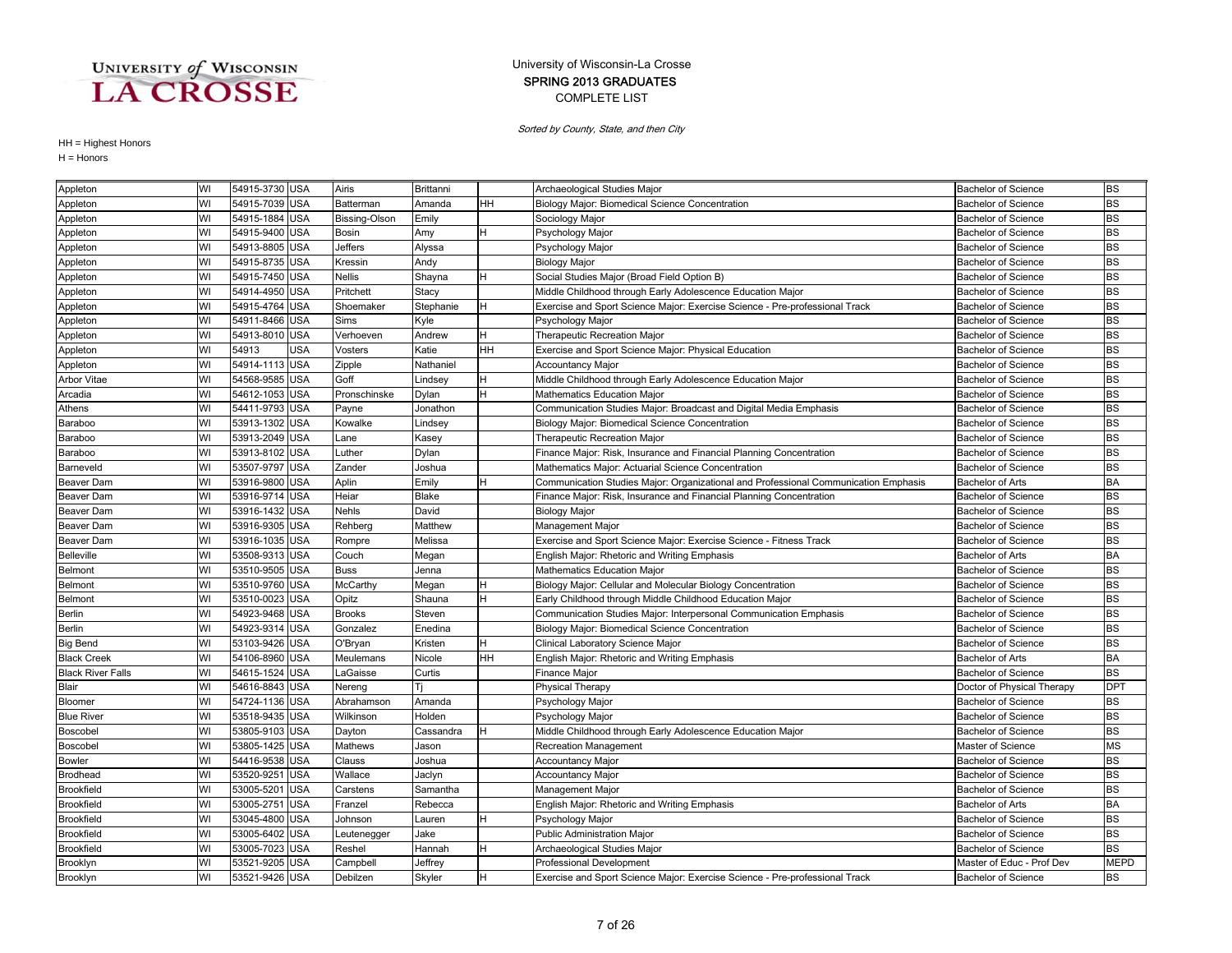### COMPLETE LIST SPRING 2013 GRADUATES University of Wisconsin-La Crosse

Sorted by County, State, and then City

| <b>Brown Deer</b>  | WI | 53223-3471 USA |            | Haeflinger      | Mercedes        |    | <b>Biology Major</b>                                                        | <b>Bachelor of Science</b>     | <b>BS</b>   |
|--------------------|----|----------------|------------|-----------------|-----------------|----|-----------------------------------------------------------------------------|--------------------------------|-------------|
| <b>Brown Deer</b>  | WI | 53223-3559 USA |            | Noll            | Kristi          |    | Psychology Major                                                            | <b>Bachelor of Science</b>     | <b>BS</b>   |
| <b>Brown Deer</b>  | WI | 53223-3719 USA |            | Peak            | Kate            |    | <b>Biology Major</b>                                                        | <b>Bachelor of Science</b>     | <b>BS</b>   |
| <b>Brown Deer</b>  | WI | 53223-3426     | <b>USA</b> | Schoen          | Austin          | HН | Exercise and Sport Science Major: Physical Education                        | <b>Bachelor of Science</b>     | <b>BS</b>   |
| <b>Brownsville</b> | WI | 53006-0064     | <b>USA</b> | Scharschmidt    | Travis          | HН | Nuclear Medicine Technology Major                                           | <b>Bachelor of Science</b>     | <b>BS</b>   |
| Burlington         | WI | 53105-9433 USA |            | <b>Behrens</b>  | Kelsey          |    | Psychology Major                                                            | <b>Bachelor of Science</b>     | <b>BS</b>   |
| Burlington         | WI | 53105-3601     | <b>USA</b> | Casto           | Lindsey         |    | English Major: Rhetoric and Writing Emphasis                                | <b>Bachelor of Arts</b>        | <b>BA</b>   |
| Burlington         | WI | 53105-2763     | <b>USA</b> | Rand            | Hannahrose      |    | Management Major                                                            | <b>Bachelor of Science</b>     | <b>BS</b>   |
| Burlington         | WI | 53105-1039 USA |            | Steffen         | Kathryn         | H  | Management Major                                                            | Bachelor of Science            | <b>BS</b>   |
| Burlington         | WI | 53105-6804     | <b>USA</b> | Thuot-Petkovich | Nicholas        |    | Spanish Major                                                               | <b>Bachelor of Arts</b>        | <b>BA</b>   |
| Burlington         | WI | 53105-2415     | <b>USA</b> | Weingart        | Emerson         |    | Social Studies Major (Broad Field Option B)                                 | <b>Bachelor of Science</b>     | <b>BS</b>   |
| <b>Butternut</b>   | WI | 54514-8839     | <b>USA</b> | Rublee          | Samantha        |    | <b>Biology Major</b>                                                        | <b>Bachelor of Science</b>     | <b>BS</b>   |
| Cascade            | WI | 53011-1362     | <b>USA</b> | Joyal           | Alicia          |    | Clinical Laboratory Science Major                                           | <b>Bachelor of Science</b>     | <b>BS</b>   |
| Cashton            | WI | 54619-8008 USA |            | Dickman         | Chance          |    | Communication Studies Major: Broadcast and Digital Media Emphasis           | <b>Bachelor of Science</b>     | <b>BS</b>   |
| Cashton            | WI | 54619-8317 USA |            | Hansen          | Caitlin         | н  | Mathematics Major                                                           | <b>Bachelor of Science</b>     | <b>BS</b>   |
| Cashton            | WI | 54619-8283     | <b>USA</b> | Nofsinger       | Aden            |    | <b>Therapeutic Recreation Major</b>                                         | <b>Bachelor of Science</b>     | <b>BS</b>   |
| Cedar Grove        | WI | 53013-1309     | <b>USA</b> | Beutel          | Ariel           | HH | <b>Therapeutic Recreation Major</b>                                         | <b>Bachelor of Science</b>     | <b>BS</b>   |
| Cedar Grove        | WI | 53013-1392     | <b>USA</b> | Bloomingdale    | Christopher     | H  | Biology Major: Environmental Science Concentration                          | <b>Bachelor of Science</b>     | <b>BS</b>   |
| Cedar Grove        | WI | 53013-1574     | <b>USA</b> | Sopko           | Jacqueline      | н  | Political Science Major                                                     | <b>Bachelor of Arts</b>        | <b>BA</b>   |
| Cedarburg          | WI | 53012-9513     | <b>USA</b> | Aderman         | Hannah          | H  | Psychology Major                                                            | <b>Bachelor of Arts</b>        | <b>BA</b>   |
| Cedarburg          | WI | 53012-2617 USA |            | <b>Brey</b>     | Andrew          |    | <b>Accountancy Major</b>                                                    | <b>Bachelor of Science</b>     | <b>BS</b>   |
| Cedarburg          | WI | 53012-9113 USA |            | Collins         | Andrew          |    | Marketing Major                                                             | <b>Bachelor of Science</b>     | <b>BS</b>   |
| Cedarburg          | WI | 53012-9169 USA |            | Cummings        | Cory            | H  | Middle Childhood through Early Adolescence Education Major                  | <b>Bachelor of Science</b>     | <b>BS</b>   |
| Cedarburg          | WI | 53012-2208     | <b>USA</b> | Forcey          | Andrea          |    | Mathematics Major: Applied Emphasis                                         | <b>Bachelor of Science</b>     | <b>BS</b>   |
| Cedarburg          | WI | 53012-2252     | <b>USA</b> | Klesmith        | Lauren          |    | Exercise and Sport Science Major: Exercise Science - Pre-professional Track | <b>Bachelor of Science</b>     | <b>BS</b>   |
| Cedarburg          | WI | 53012-2281     | <b>USA</b> | Landfried       | Alexis          |    | Chemistry Major                                                             | <b>Bachelor of Science</b>     | <b>BS</b>   |
| Cedarburg          | WI | 53012-9222     | <b>USA</b> | Quackenboss     | Anna            |    | Marketing Major                                                             | <b>Bachelor of Science</b>     | <b>BS</b>   |
| Cedarburg          | WI | 53012-8839     | USA        | Verga           | Anthony         | н  | Management Major                                                            | <b>Bachelor of Science</b>     | <b>BS</b>   |
| Chetek             | WI | 54728-8007     | <b>USA</b> | Taft            | Aaron           |    | School Psychology                                                           | Master of Science in Education | <b>MSED</b> |
| Chili              | WI | 54420-9075     | <b>USA</b> | Dix             | <b>Brittney</b> | HH | Exercise and Sport Science Major: Physical Education                        | <b>Bachelor of Science</b>     | <b>BS</b>   |
| Chilton            | WI | 53014-1748 USA |            | Herrick         | Aimee           | HH | English Major                                                               | <b>Bachelor of Science</b>     | <b>BS</b>   |
| Chippewa Falls     | WI | 54729-5733 USA |            | Buth            | Erin            |    | <b>Biochemistry Major</b>                                                   | <b>Bachelor of Science</b>     | <b>BS</b>   |
| Chippewa Falls     | WI | 54729-6628     | <b>USA</b> | Dienger         | Matthew         | H. | Mathematics Education Major                                                 | <b>Bachelor of Science</b>     | <b>BS</b>   |
| Chippewa Falls     | WI | 54729-3137     | <b>USA</b> | Krarup          | Shelby          |    | Music Major: Performance Emphasis                                           | <b>Bachelor of Science</b>     | <b>BS</b>   |
| Chippewa Falls     | WI | 54729-3267     | <b>USA</b> | Krejci          | Heath           |    | <b>Finance Major</b>                                                        | <b>Bachelor of Science</b>     | <b>BS</b>   |
| Chippewa Falls     | WI | 54729-8259     | <b>USA</b> | Mattison        | Emily           |    | <b>Information Systems Major</b>                                            | <b>Bachelor of Science</b>     | <b>BS</b>   |
| Chippewa Falls     | WI | 54729-2029     | <b>USA</b> | Mohr            | Eric            |    | Psychology Major                                                            | <b>Bachelor of Science</b>     | <b>BS</b>   |
| Chippewa Falls     | WI | 54729-6574     | <b>USA</b> | Plombon         | Mitchell        |    | Management Major                                                            | <b>Bachelor of Science</b>     | <b>BS</b>   |
| Chippewa Falls     | WI | 54729-9154     | <b>USA</b> | Rhodes          | Shiloh          |    | <b>Public Administration Major</b>                                          | <b>Bachelor of Science</b>     | <b>BS</b>   |
| Chippewa Falls     | WI | 54729-3991     | USA        | Weatherford     | Samantha        |    | Mathematics Education Major                                                 | <b>Bachelor of Science</b>     | <b>BS</b>   |
| Cleveland          | WI | 53015-1506     | <b>USA</b> | Neumann         | Katee Jo        |    | Student Affairs Administration in Higher Education                          | Master of Science in Education | <b>MSED</b> |
| Clintonville       | WI | 54929-9434     | <b>USA</b> | Bartz           | Arica           | H  | Exercise and Sport Science Major: Exercise Science - Pre-professional Track | <b>Bachelor of Science</b>     | <b>BS</b>   |
| Clintonville       | WI | 54929-1104     | <b>USA</b> | Gast            | Kenneth         |    | Clinical Laboratory Science Major                                           | <b>Bachelor of Science</b>     | <b>BS</b>   |
| Coleman            | WI | 54112-9649     | <b>USA</b> | Hoffman         | Ashley          | н  | Psychology Major                                                            | <b>Bachelor of Science</b>     | <b>BS</b>   |
| Colgate            | WI | 53017-9796     | <b>USA</b> | Kerrigan        | Elizabeth       |    | <b>Athletic Training Major</b>                                              | <b>Bachelor of Science</b>     | <b>BS</b>   |
| Colgate            | WI | 53017-9525 USA |            | Zuber           | Abigail         |    | Exercise and Sport Science Major: Physical Education                        | <b>Bachelor of Science</b>     | <b>BS</b>   |
| Columbus           | WI | 53925-1815 USA |            | Freidel         | Ryan            |    | Philosophy Major                                                            | <b>Bachelor of Science</b>     | BS          |
| Columbus           | WI | 53925-1759 USA |            | Kutzler         | Maria           |    | <b>Professional Development</b>                                             | Master of Educ - Prof Dev      | <b>MEPD</b> |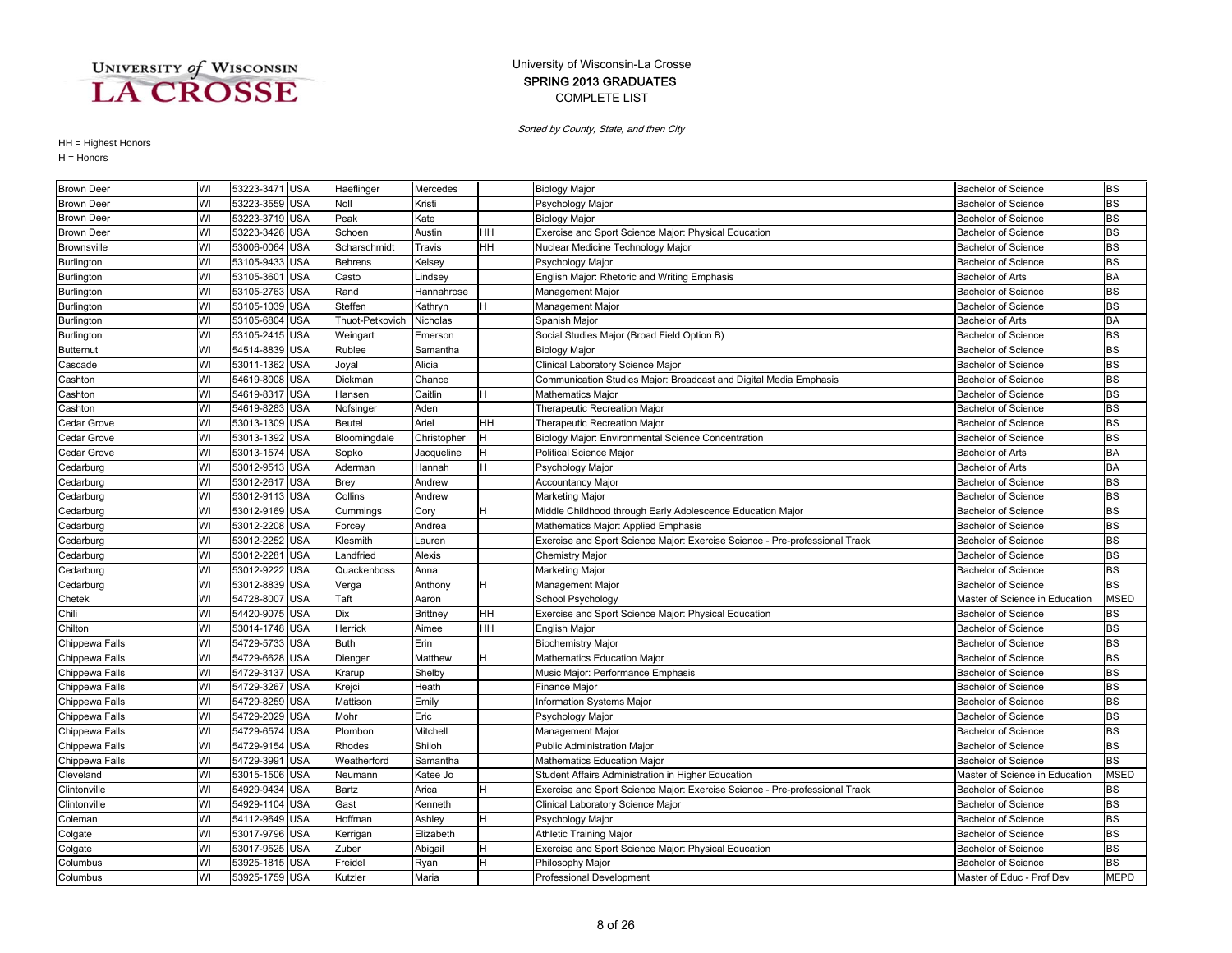### COMPLETE LIST SPRING 2013 GRADUATES University of Wisconsin-La Crosse

Sorted by County, State, and then City

| Coon Valley   | WI | 54623-9509 USA |            | Mader          | Dillon       | HH        | Spanish Major                                                                       | <b>Bachelor of Arts</b>     | <b>BA</b>  |
|---------------|----|----------------|------------|----------------|--------------|-----------|-------------------------------------------------------------------------------------|-----------------------------|------------|
| Coon Valley   | WI | 54623-8314     | <b>USA</b> | Weimar         | Kala         |           | Information Systems Major                                                           | <b>Bachelor of Science</b>  | <b>BS</b>  |
| Cornell       | WI | 54732-0494 USA |            | Marinello      | Angela       |           | Psychology Major                                                                    | <b>Bachelor of Science</b>  | <b>BS</b>  |
| Cottage Grove | WI | 53527-9708 USA |            | Schelling      | Chelsea      |           | Sociology Major                                                                     | <b>Bachelor of Science</b>  | <b>BS</b>  |
| Cross Plains  | WI | 53528-9738 USA |            | Lochner        | Danny        |           | <b>Accountancy Major</b>                                                            | <b>Bachelor of Science</b>  | <b>BS</b>  |
| Cuba City     | WI | 53807-1612     | <b>USA</b> | Schroeder      | Troy         |           | Finance Major                                                                       | <b>Bachelor of Science</b>  | <b>BS</b>  |
| Cuba City     | WI | 53807-9791     | <b>USA</b> | Tashner        | Benjamin     |           | Middle Childhood through Early Adolescence Education Major                          | <b>Bachelor of Science</b>  | <b>BS</b>  |
| Cudahy        | WI | 53110-1139 USA |            | Puetz          | Chelsea      |           | Art Major                                                                           | <b>Bachelor of Arts</b>     | <b>BA</b>  |
| Cudahy        | WI | 53110-1915 USA |            | Sanchez        | Abraham      |           | <b>Biology Major</b>                                                                | <b>Bachelor of Science</b>  | <b>BS</b>  |
| Cudahy        | WI | 53110-1718 USA |            | Savage         | Larry        |           | Public Administration Major                                                         | <b>Bachelor of Science</b>  | <b>BS</b>  |
| Custer        | WI | 54423-9795 USA |            | Kraeger        | Kinden       | н         | Art Major                                                                           | <b>Bachelor of Science</b>  | <b>BS</b>  |
| Custer        | WI | 54423-9610 USA |            | Retzki         | Calvin       |           | Biology Major: Biomedical Science Concentration                                     | <b>Bachelor of Science</b>  | <b>BS</b>  |
| Darien        | WI | 53114-1592 USA |            | Lee            | Patrick      | H         | English Major: Literature Emphasis                                                  | <b>Bachelor of Arts</b>     | <b>BA</b>  |
| Darlington    | WI | 53530-1532 USA |            | Reichling      | Jeffrey      |           | Management Major                                                                    | <b>Bachelor of Science</b>  | <b>BS</b>  |
| Darlington    | WI | 53530-1567     | <b>USA</b> | Schuetz        | Courtney     | H         | Middle Childhood through Early Adolescence Education Major                          | <b>Bachelor of Science</b>  | <b>BS</b>  |
| De Forest     | WI | 53532-2561     | <b>USA</b> | Cooper         | Cory         |           | School Psychology                                                                   | <b>Education Specialist</b> | <b>EDS</b> |
| De Forest     | WI | 53532-3006 USA |            | Goldade        | Melissa      |           | Geography Major: Environmental Science Concentration                                | <b>Bachelor of Science</b>  | <b>BS</b>  |
| De Forest     | WI | 53532-1978     | <b>USA</b> | Mountford      | Hannah       |           | Communication Studies Major: Interpersonal Communication Emphasis                   | <b>Bachelor of Arts</b>     | <b>BA</b>  |
| De Forest     | WI | 53532-1161 USA |            | Schuette       | Victoria     |           | Middle Childhood through Early Adolescence Education Major                          | <b>Bachelor of Science</b>  | <b>BS</b>  |
| De Pere       | WI | 54115-1683 USA |            | Albers         | Carly        |           | Marketing Major                                                                     | <b>Bachelor of Science</b>  | <b>BS</b>  |
| De Pere       | WI | 54115-3752 USA |            | Grawien        | Eric         |           | Management Major                                                                    | <b>Bachelor of Science</b>  | <b>BS</b>  |
| De Pere       | WI | 54115-3700     | <b>USA</b> | Josephson      | Amanda       |           | Psychology Major                                                                    | <b>Bachelor of Science</b>  | <b>BS</b>  |
| De Pere       | WI | 54115-1623 USA |            | Kugle          | Andrew       |           | <b>Economics Major</b>                                                              | <b>Bachelor of Science</b>  | <b>BS</b>  |
| De Pere       | WI | 54115-1612 USA |            | Larson         | <b>Brock</b> |           | Exercise and Sport Science Major: Physical Education                                | <b>Bachelor of Science</b>  | <b>BS</b>  |
| De Pere       | WI | 54115-3924     | <b>USA</b> | Nitke          | Barbara      | HН        | Communication Studies Major: Organizational and Professional Communication Emphasis | <b>Bachelor of Science</b>  | <b>BS</b>  |
| De Pere       | WI | 54115-1924     | <b>USA</b> | Scray          | Garrett      |           | Community Health Education Major                                                    | <b>Bachelor of Science</b>  | <b>BS</b>  |
| De Pere       | WI | 54115-9135 USA |            | Van Gheem      | Jacqueline   |           | Biology Major: Biomedical Science Concentration                                     | <b>Bachelor of Science</b>  | <b>BS</b>  |
| De Pere       | WI | 54115-8273 USA |            | VanHandel      | Laura        | н         | <b>Biology Major</b>                                                                | <b>Bachelor of Science</b>  | <b>BS</b>  |
| De Pere       | WI | 54115-8200 USA |            | Vanroy         | Jacob        |           | Exercise and Sport Science Major: Physical Education                                | <b>Bachelor of Science</b>  | <b>BS</b>  |
| De Soto       | WI | 54624-6237     | <b>USA</b> | Curtis         | Katie        | н         | Middle Childhood through Early Adolescence Education Major                          | <b>Bachelor of Science</b>  | <b>BS</b>  |
| Deerfield     | WI | 53531-9609 USA |            | Frickelton     | Skyler       | HH        | Music Major: Choral Emphasis                                                        | <b>Bachelor of Science</b>  | <b>BS</b>  |
| Delafield     | WI | 53018-3346 USA |            | Lewis          | Elizabeth    |           | Psychology Major                                                                    | <b>Bachelor of Science</b>  | <b>BS</b>  |
| Delavan       | WI | 53115-2127 USA |            | Brown          | Hannah       |           | Exercise and Sport Science Major: Exercise Science - Pre-professional Track         | <b>Bachelor of Science</b>  | <b>BS</b>  |
| Delavan       | WI | 53115-3993 USA |            | Morse          | Brittiany    |           | Finance Major                                                                       | <b>Bachelor of Science</b>  | <b>BS</b>  |
| Delavan       | WI | 53115-3855 USA |            | Murphy         | Travis       |           | Finance Major: Risk, Insurance and Financial Planning Concentration                 | <b>Bachelor of Science</b>  | <b>BS</b>  |
| Dickeyville   | WI | 53808-6846 USA |            | Corbett        | Kyle         |           | Sociology Major                                                                     | <b>Bachelor of Science</b>  | <b>BS</b>  |
| Dodgeville    | WI | 53533-8762 USA |            | Marty          | Mitch        | <b>HH</b> | English Major: Rhetoric and Writing Emphasis                                        | Bachelor of Arts            | <b>BA</b>  |
| Dodgeville    | WI | 53533-1512     | <b>USA</b> | McNeill        | Jenna        |           | <b>Marketing Major</b>                                                              | <b>Bachelor of Science</b>  | <b>BS</b>  |
| Dodgeville    | WI | 53533-1268 USA |            | <b>Steffes</b> | Trent        |           | <b>Accountancy Major</b>                                                            | <b>Bachelor of Science</b>  | <b>BS</b>  |
| Dousman       | WI | 53118-9512     | <b>USA</b> | Mertens        | Cody         | H         | Geography Major: Environmental Science Concentration                                | <b>Bachelor of Science</b>  | <b>BS</b>  |
| Dousman       | WI | 53118-9101     | <b>USA</b> | Schmidt        | Patrick      | HH        | Management Major                                                                    | <b>Bachelor of Science</b>  | <b>BS</b>  |
| Eagle River   | WI | 54521-9105 USA |            | Steinke        | Megan        |           | Psychology Major                                                                    | <b>Bachelor of Science</b>  | <b>BS</b>  |
| East Troy     | WI | 53120-2118 USA |            | DeGrave        | Jennifer     |           | Biology Major: Biomedical Science Concentration                                     | <b>Bachelor of Science</b>  | <b>BS</b>  |
| East Troy     | WI | 53120-2118 USA |            | DeGrave        | Jennifer     |           | <b>Chemistry Minor</b>                                                              | <b>Bachelor of Science</b>  | <b>BS</b>  |
| East Troy     | WI | 53120-1931     | <b>USA</b> | Hanneken       | Catherine    |           | Psychology Major                                                                    | <b>Bachelor of Science</b>  | <b>BS</b>  |
| Eau Claire    | WI | 54701-6511     | <b>USA</b> | Bauer          | Michael      |           | Clinical Laboratory Science Major                                                   | <b>Bachelor of Science</b>  | <b>BS</b>  |
| Eau Claire    | WI | 54701-5900 USA |            | Feldmeier      | Nicole       |           | General Science Education (Broad Field) Major                                       | <b>Bachelor of Science</b>  | <b>BS</b>  |
| Eau Claire    | WI | 54701-3031 USA |            | Fialkowski     | Matthew      |           | <b>Chemistry Major: Business Concentration</b>                                      | <b>Bachelor of Science</b>  | <b>BS</b>  |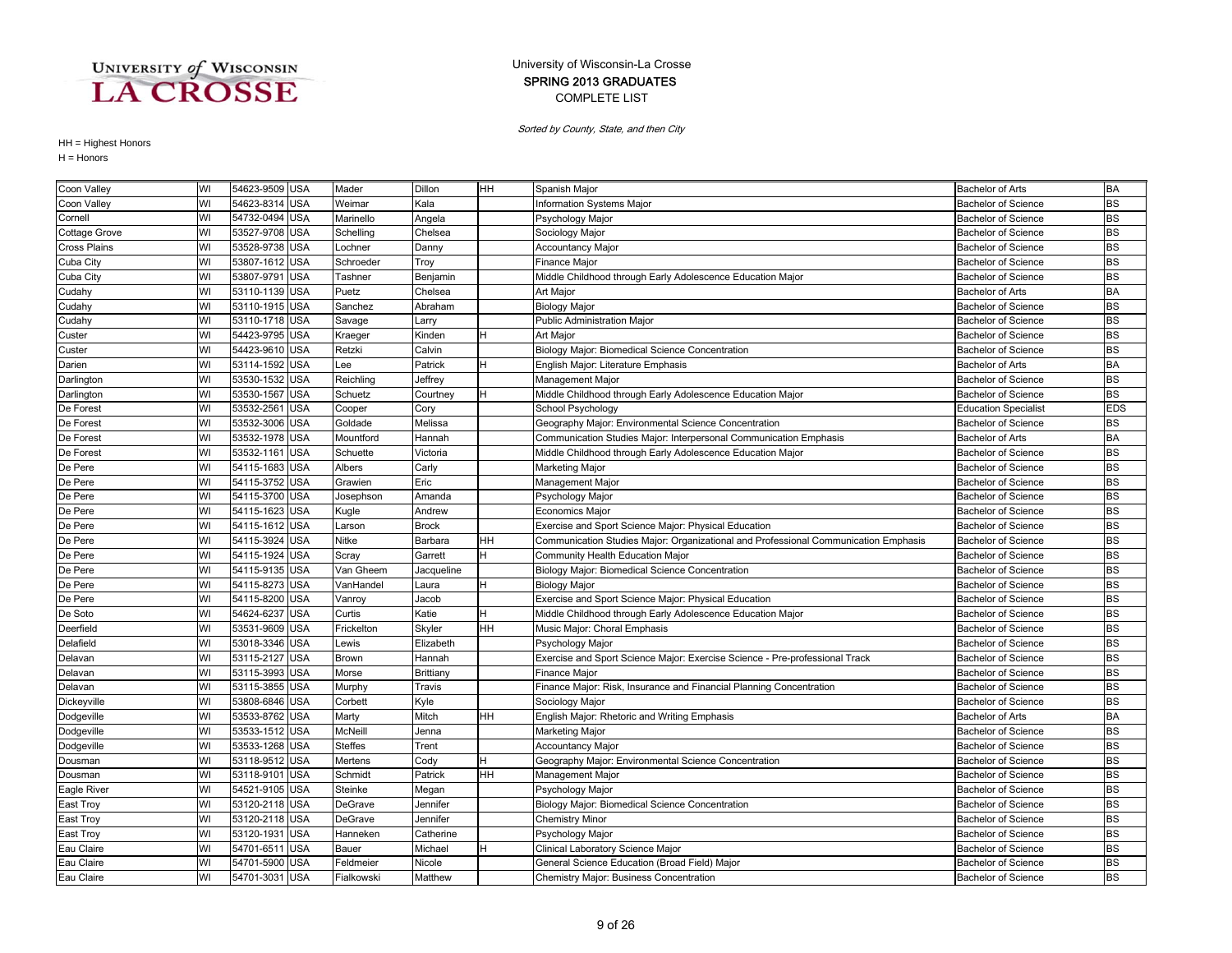### COMPLETE LIST SPRING 2013 GRADUATES University of Wisconsin-La Crosse

Sorted by County, State, and then City

| Eau Claire         | WI | 54701-7992 USA |            | Gross          | Megan     | <b>HH</b> | <b>Biochemistry Major</b>                                                           | <b>Bachelor of Science</b> | <b>BS</b>   |
|--------------------|----|----------------|------------|----------------|-----------|-----------|-------------------------------------------------------------------------------------|----------------------------|-------------|
| Eau Claire         | WI | 54703-2149 USA |            | Hanson         | Tori      |           | <b>Biochemistry Major</b>                                                           | Bachelor of Science        | <b>BS</b>   |
| Eau Claire         | WI | 54701-5182 USA |            | Hart           | Bethany   | H         | Psychology Major                                                                    | <b>Bachelor of Arts</b>    | <b>BA</b>   |
| Eau Claire         | WI | 54703-2605 USA |            | Hundt          | Brian     |           | Microbiology Major                                                                  | <b>Bachelor of Science</b> | <b>BS</b>   |
| Eau Claire         | WI | 54701-4200     | <b>USA</b> | Jeffries       | lan       | н         | Finance Major                                                                       | <b>Bachelor of Science</b> | <b>BS</b>   |
| Eau Claire         | WI | 54703-6302     | <b>USA</b> | Livingston     | Tara      | H         | <b>Biology Major</b>                                                                | <b>Bachelor of Science</b> | <b>BS</b>   |
| Eau Claire         | WI | 54703-5854     | <b>USA</b> | Lund           | Derek     |           | Biology Major: Biomedical Science Concentration                                     | <b>Bachelor of Science</b> | <b>BS</b>   |
| Eau Claire         | WI | 54703-1994     | <b>USA</b> | Pierce         | Benjamin  | HH        | Biology Major: Biomedical Science Concentration                                     | <b>Bachelor of Science</b> | <b>BS</b>   |
| Eau Claire         | WI | 54701-8354     | <b>USA</b> | Rasmussen      | Monica    | HH        | Biology Major: Biomedical Science Concentration                                     | <b>Bachelor of Science</b> | <b>BS</b>   |
| Eau Claire         | WI | 54701-7267     | <b>USA</b> | Reinbacher     | Nora      |           | Psychology Major                                                                    | <b>Bachelor of Science</b> | <b>BS</b>   |
| Eden               | WI | 53019-1523     | <b>USA</b> | Crofts         | Jenna     |           | Athletic Training Major                                                             | <b>Bachelor of Science</b> | <b>BS</b>   |
| Edgar              | WI | 54426-9141 USA |            | Krebsbach      | Danielle  |           | Archaeological Studies Major                                                        | <b>Bachelor of Science</b> | <b>BS</b>   |
| Edgar              | WI | 54426-9168 USA |            | Stencil        | Andrea    | HН        | Middle Childhood through Early Adolescence Education Major                          | <b>Bachelor of Science</b> | <b>BS</b>   |
| Edgar              | WI | 54426-9311     | <b>USA</b> | Wenzel         | Michael   |           | <b>Physical Therapy</b>                                                             | Doctor of Physical Therapy | <b>DPT</b>  |
| Edgerton           | WI | 53534-1705 USA |            | DeWar          | Allison   |           | Management Major                                                                    | <b>Bachelor of Science</b> | <b>BS</b>   |
| Edgerton           | WI | 53534-1422     | <b>USA</b> | Kronforst      | Joseph    |           | <b>Biology Major</b>                                                                | <b>Bachelor of Science</b> | <b>BS</b>   |
| Edgerton           | WI | 53534-8416     | <b>USA</b> | Schmidt        | Kevin     |           | Psychology Major                                                                    | <b>Bachelor of Science</b> | <b>BS</b>   |
| Edgerton           | WI | 53534-9550     | <b>USA</b> | Wiepz          | Jamie     |           | Microbiology Major                                                                  | <b>Bachelor of Science</b> | <b>BS</b>   |
| Eleva              | WI | 54738-9039 USA |            | Pica-Anderson  | Stephanie |           | Biology Major: Biomedical Science Concentration                                     | <b>Bachelor of Science</b> | <b>BS</b>   |
| <b>Elk Mound</b>   | WI | 54739-9790 USA |            | Kurtzhals      | Andrew    |           | Clinical Laboratory Science Major                                                   | <b>Bachelor of Science</b> | <b>BS</b>   |
| <b>Elk Mound</b>   | WI | 54739-4020 USA |            | Oebser         | Andrew    |           | Physical Therapy                                                                    | Doctor of Physical Therapy | <b>DPT</b>  |
| Elkhorn            | WI | 53121-3503     | <b>USA</b> | Brugger        | Molly     |           | Marketing Major                                                                     | <b>Bachelor of Science</b> | <b>BS</b>   |
| Elkhorn            | WI | 53121-3114     | <b>USA</b> | Emmerth        | Leiah     |           | Biology Major: Biomedical Science Concentration                                     | <b>Bachelor of Science</b> | <b>BS</b>   |
| Elkhorn            | WI | 53121-4460     | <b>USA</b> | Joaquin        | Tiffany   |           | Marketing Major                                                                     | <b>Bachelor of Science</b> | <b>BS</b>   |
| Elkhorn            | WI | 53121-4009     | <b>USA</b> | Kling          | Maxwell   |           | <b>Political Science Major</b>                                                      | Bachelor of Science        | <b>BS</b>   |
| <b>Ellison Bay</b> | WI | 54210-9799 USA |            | Thompson       | Benjamin  |           | Marketing Major                                                                     | <b>Bachelor of Science</b> | <b>BS</b>   |
| Ellsworth          | WI | 54011-4600 USA |            | Foy            | Jordan    |           | Communication Studies Major: Broadcast and Digital Media Emphasis                   | <b>Bachelor of Arts</b>    | <b>BA</b>   |
| Ellsworth          | WI | 54011-4804 USA |            | Olson          | Macy      |           | Microbiology Major: Biomedical Concentration                                        | <b>Bachelor of Science</b> | <b>BS</b>   |
| Elroy              | WI | 53929-1133 USA |            | Hart           | Donald    |           | Theatre Arts Major: Performance Emphasis                                            | <b>Bachelor of Arts</b>    | <b>BA</b>   |
| Elroy              | WI | 53929-8845 USA |            | Vlasak         | Ashlee    |           | Psychology Major                                                                    | <b>Bachelor of Science</b> | <b>BS</b>   |
| Evansville         | WI | 53536-1146     | <b>USA</b> | Diedrich       | Kevin     |           | Recreation Management Major                                                         | <b>Bachelor of Science</b> | <b>BS</b>   |
| Evansville         | WI | 53536-1235     | <b>USA</b> | Johnson        | Madison   | н         | Psychology Major                                                                    | <b>Bachelor of Arts</b>    | <b>BA</b>   |
| <b>Fall Creek</b>  | WI | 54742-6304     | <b>USA</b> | Hanson         | Katlin    | HH        | Exercise and Sport Science Major: Exercise Science - Pre-professional Track         | <b>Bachelor of Science</b> | <b>BS</b>   |
| <b>Fall River</b>  | WI | 53932-9769     | <b>USA</b> | Benck          | Molly     | HН        | Microbiology Major: Biomedical Concentration                                        | <b>Bachelor of Science</b> | <b>BS</b>   |
| Fennimore          | WI | 53809-2139 USA |            | <b>Behrens</b> | Samantha  |           | Psychology Major                                                                    | <b>Bachelor of Science</b> | <b>BS</b>   |
| Fennimore          | WI | 53809-1522     | <b>USA</b> | Wagner         | William   |           | Recreation Management Major                                                         | <b>Bachelor of Science</b> | <b>BS</b>   |
| Fitchburg          | WI | 53575-1929 USA |            | <b>Schick</b>  | Amy       |           | Marketing Major                                                                     | <b>Bachelor of Science</b> | <b>BS</b>   |
| Fitchburg          | WI | 53711-5276     | <b>USA</b> | Vraga          | Becky     | HH        | Communication Studies Major: Organizational and Professional Communication Emphasis | Bachelor of Arts           | <b>BA</b>   |
| Fond du Lac        | WI | 54937-818      | <b>USA</b> | Alyanak        | Caroline  | н         | Psychology Major                                                                    | <b>Bachelor of Science</b> | <b>BS</b>   |
| Fond du Lac        | WI | 54935-6418     | <b>USA</b> | Berg           | Jennifer  |           | Psychology Major                                                                    | <b>Bachelor of Science</b> | <b>BS</b>   |
| Fond du Lac        | WI | 54935-2544     | USA        | Del Ponte      | Dominick  | HН        | Archaeological Studies Major                                                        | <b>Bachelor of Science</b> | <b>BS</b>   |
| Fond du Lac        | WI | 54935-2813     | <b>USA</b> | Krueger        | Jacob     |           | Professional Development                                                            | Master of Educ - Prof Dev  | <b>MEPD</b> |
| Fond du Lac        | WI | 54935-3870 USA |            | Mugan          | Jillian   |           | Physical Therapy                                                                    | Doctor of Physical Therapy | <b>DPT</b>  |
| Fond du Lac        | WI | 54935-5457     | <b>USA</b> | Windsor        | Mary      |           | Geography Major: Geographic Information Science Concentration                       | <b>Bachelor of Science</b> | <b>BS</b>   |
| Fontana            | WI | 53125-1314 USA |            | Berg           | Katherine | H         | Recreation Management Major                                                         | <b>Bachelor of Science</b> | <b>BS</b>   |
| Forestville        | WI | 54213-9749 USA |            | <b>Buczek</b>  | Jordan    |           | Spanish Major                                                                       | <b>Bachelor of Science</b> | <b>BS</b>   |
| Fort Atkinson      | WI | 53538-9753 USA |            | McAloon        | Tristan   |           | Microbiology Major                                                                  | <b>Bachelor of Science</b> | <b>BS</b>   |
| Fort Atkinson      | WI | 53538-1385 USA |            | Sodemann       | Sarah     | <b>H</b>  | Archaeological Studies Major                                                        | <b>Bachelor of Science</b> | <b>BS</b>   |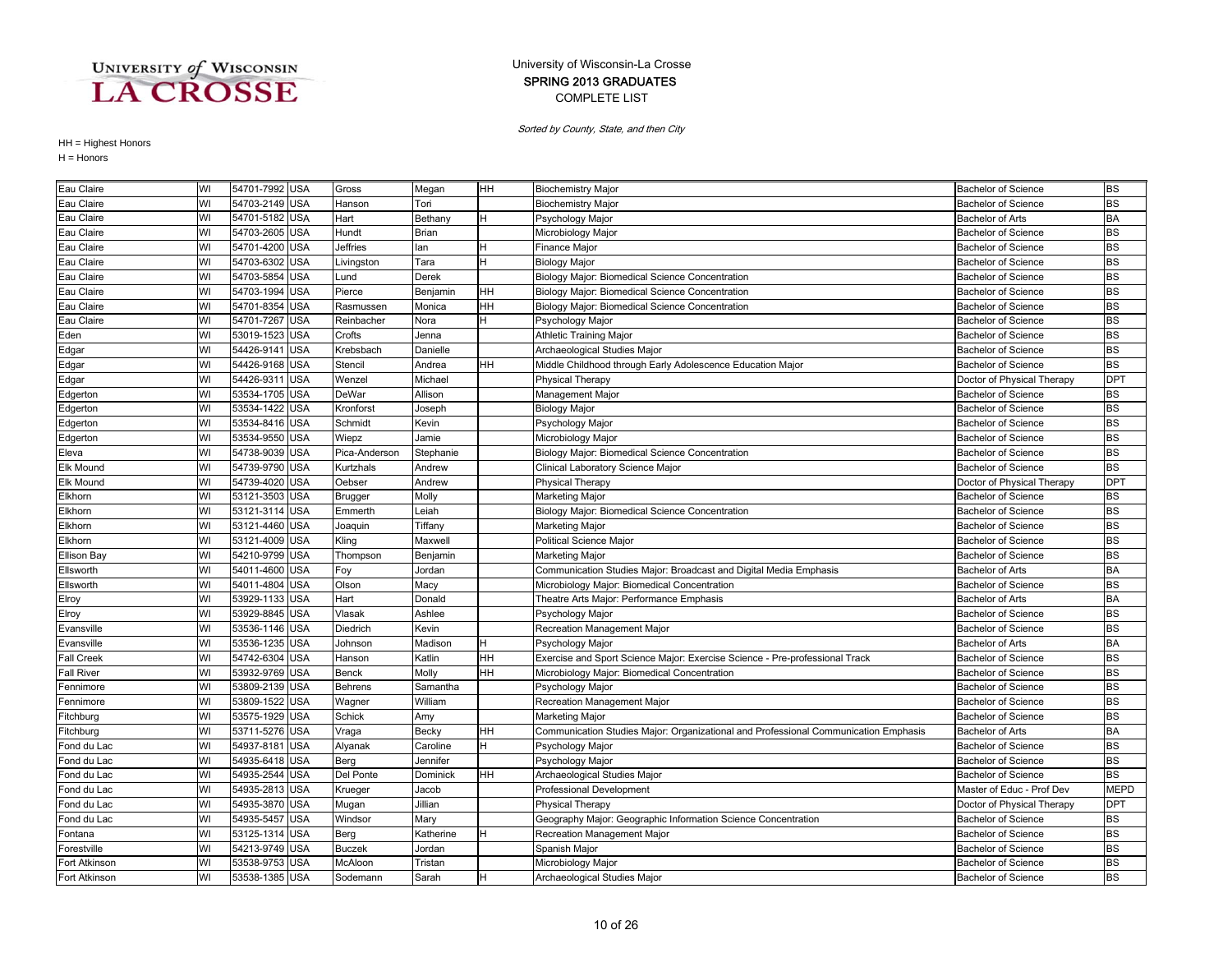### COMPLETE LIST SPRING 2013 GRADUATES University of Wisconsin-La Crosse

Sorted by County, State, and then City

| Fountain City | WI | 54629-7618 USA |            | Filla         | Carolyn     | IH. | Spanish Major                                                                       | <b>Bachelor of Arts</b>        | <b>BA</b>   |
|---------------|----|----------------|------------|---------------|-------------|-----|-------------------------------------------------------------------------------------|--------------------------------|-------------|
| Franklin      | WI | 53132-9323 USA |            | Arend         | Andrew      |     | <b>Physics Major</b>                                                                | Bachelor of Science            | <b>BS</b>   |
| Franklin      | WI | 53132-9605 USA |            | _aabs         | Robert      |     | Psychology Major                                                                    | <b>Bachelor of Science</b>     | <b>BS</b>   |
| Franklin      | WI | 53132-2171 USA |            | Rydeski       | Robert      |     | Exercise and Sport Science Major: Physical Education                                | <b>Bachelor of Science</b>     | <b>BS</b>   |
| Franklin      | WI | 53132-8364 USA |            | Wood          | Lauren      |     | Therapeutic Recreation                                                              | Master of Science              | <b>MS</b>   |
| Franklin      | WI | 53132-7306     | <b>USA</b> | Worzala       | <b>Rick</b> |     | Sociology Major                                                                     | <b>Bachelor of Science</b>     | <b>BS</b>   |
| Franksville   | WI | 53126-9450     | <b>USA</b> | Jacobson      | Sarah       |     | School Psychology                                                                   | Master of Science in Education | <b>MSED</b> |
| Freedom       | WI | 54130-7105 USA |            | Koepke        | Zachary     |     | Physical Therapy                                                                    | Doctor of Physical Therapy     | <b>DPT</b>  |
| Galesville    | WI | 54630-7138 USA |            | Lehman        | Holly       | H   | Sociology Major                                                                     | <b>Bachelor of Science</b>     | <b>BS</b>   |
| Galesville    | WI | 54630-8792 USA |            | Thill         | Nicole      |     | Community Health Education: Public Health                                           | Master of Public Health        | <b>MPH</b>  |
| Gays Mills    | WI | 54631-7135 USA |            | Chambers      | Kaitlin     |     | Biology Major: Biomedical Science Concentration                                     | <b>Bachelor of Science</b>     | <b>BS</b>   |
| Genoa         | WI | 54632-8770 USA |            | Osthoff       | Tennille    |     | Psychology Major                                                                    | <b>Bachelor of Science</b>     | <b>BS</b>   |
| Germantown    | WI | 53022-4377 USA |            | <b>Barnes</b> | Christopher | HH  | Music Major: Instrumental Emphasis                                                  | <b>Bachelor of Science</b>     | <b>BS</b>   |
| Germantown    | WI | 53022-5327     | <b>USA</b> | Skowronski    | Lauren      |     | Clinical Laboratory Science Major                                                   | <b>Bachelor of Science</b>     | <b>BS</b>   |
| Germantown    | WI | 53022-5029     | <b>USA</b> | Sturm         | Amanda      | HH  | Communication Studies Major: Organizational and Professional Communication Emphasis | <b>Bachelor of Arts</b>        | <b>BA</b>   |
| Glen Haven    | WI | 53810-9722     | <b>USA</b> | <b>Breuer</b> | Daniel      |     | Biology Major: Biomedical Science Concentration                                     | <b>Bachelor of Science</b>     | <b>BS</b>   |
| Glenbeulah    | WI | 53023-1522     | <b>USA</b> | Easley        | Jesse       |     | Biology Major: Biomedical Science Concentration                                     | <b>Bachelor of Science</b>     | <b>BS</b>   |
| Glendale      | WI | 53217-4066 USA |            | Brennan       | Erin        |     | Physical Therapy                                                                    | Doctor of Physical Therapy     | <b>DPT</b>  |
| Glendale      | WI | 53209-3206 USA |            | Noble         | Kristi      |     | Spanish Major                                                                       | <b>Bachelor of Arts</b>        | <b>BA</b>   |
| Glenwood City | WI | 54013-8557 USA |            | Ross          | Rachel      | H   | Spanish Major                                                                       | <b>Bachelor of Arts</b>        | <b>BA</b>   |
| Grafton       | WI | 53024-2259 USA |            | Kottke        | Morgan      |     | Psychology Major                                                                    | <b>Bachelor of Arts</b>        | <b>BA</b>   |
| Grafton       | WI | 53024-1752 USA |            | Rasmussen     | Anthony     | H   | Music Major: Choral Emphasis                                                        | <b>Bachelor of Science</b>     | <b>BS</b>   |
| Grafton       | WI | 53024-2213     | <b>USA</b> | Schowalter    | Amber       | H   | Exercise and Sport Science Major: Exercise Science - Pre-professional Track         | <b>Bachelor of Science</b>     | <b>BS</b>   |
| Grafton       | WI | 53024-2270     | <b>USA</b> | Wellnitz      | Hilary      |     | Biology Major: Cellular and Molecular Biology Concentration                         | <b>Bachelor of Science</b>     | <b>BS</b>   |
| Grafton       | WI | 53024-9653     | <b>USA</b> | Wilde         | Lindsay     |     | Middle Childhood through Early Adolescence Education Major                          | <b>Bachelor of Science</b>     | <b>BS</b>   |
| Granton       | WI | 54436-8538     | <b>USA</b> | Schmitz       | Molly       |     | Psychology Major                                                                    | <b>Bachelor of Science</b>     | <b>BS</b>   |
| Granton       | WI | 54436-8553     | <b>USA</b> | Schmitz       | Tara        |     | <b>Physical Therapy</b>                                                             | Doctor of Physical Therapy     | <b>DPT</b>  |
| Green Bay     | WI | 54311-6790 USA |            | Brenzel       | Andrew      |     | Political Science Major                                                             | Bachelor of Arts               | <b>BA</b>   |
| Green Bay     | WI | 54303-4213 USA |            | <b>Burke</b>  | Kacie       |     | <b>English Education Major</b>                                                      | <b>Bachelor of Science</b>     | <b>BS</b>   |
| Green Bay     | WI | 54313-5618 USA |            | Fresen        | Andrea      | H   | Sociology Major                                                                     | <b>Bachelor of Arts</b>        | <b>BA</b>   |
| Green Bay     | WI | 54313-6892     | <b>USA</b> | Godin         | Andrew      |     | Physician Assistant Studies                                                         | Master of Science              | <b>MS</b>   |
| Green Bay     | WI | 54313-1442 USA |            | Kasel         | Alex        | HН  | Exercise and Sport Science Major: Exercise Science - Pre-professional Track         | <b>Bachelor of Science</b>     | <b>BS</b>   |
| Green Bay     | WI | 54311-5908     | <b>USA</b> | Le Claire     | Kevin       | н   | Psychology Major                                                                    | <b>Bachelor of Science</b>     | <b>BS</b>   |
| Green Bay     | WI | 54313-5449 USA |            | Litz          | Amy         | HH  | Psychology Major                                                                    | <b>Bachelor of Arts</b>        | <b>BA</b>   |
| Green Bay     | WI | 54311-5261     | <b>USA</b> | Raska         | Corissa     |     | Communication Studies Major: Organizational and Professional Communication Emphasis | <b>Bachelor of Science</b>     | <b>BS</b>   |
| Green Bay     | WI | 54313-6142 USA |            | Robinson      | Jordan      |     | Athletic Training Major                                                             | <b>Bachelor of Science</b>     | <b>BS</b>   |
| Green Bay     | WI | 54301-1512 USA |            | Smith         | Peter       | н   | Exercise and Sport Science Major: Exercise Science - Pre-professional Track         | <b>Bachelor of Science</b>     | <b>BS</b>   |
| Green Bay     | WI | 54313-4703 USA |            | Vivian        | Andrea      | н   | Exercise and Sport Science Major: Exercise Science - Pre-professional Track         | <b>Bachelor of Science</b>     | <b>BS</b>   |
| Green Bay     | WI | 54313-5879 USA |            | Warner        | Paul        | HH  | Exercise and Sport Science Major: Physical Education                                | <b>Bachelor of Science</b>     | <b>BS</b>   |
| Green Bay     | WI | 54311-6381     | <b>USA</b> | Wellens       | Michael     |     | Biology Major: Biomedical Science Concentration                                     | <b>Bachelor of Science</b>     | <b>BS</b>   |
| Green Bay     | WI | 54301-2902 USA |            | Wightman      | Chris       |     | Chemistry Major: ACS Certification                                                  | <b>Bachelor of Science</b>     | <b>BS</b>   |
| Green Bay     | WI | 54304-3466 USA |            | Wilkinson     | Kory        |     | Clinical Laboratory Science Major                                                   | <b>Bachelor of Science</b>     | <b>BS</b>   |
| Greendale     | WI | 53129-1203 USA |            | <b>Binter</b> | Ashley      |     | Management Major                                                                    | <b>Bachelor of Science</b>     | <b>BS</b>   |
| Greendale     | WI | 53129-2544 USA |            | Krueger       | Matthew     | H   | Sociology Major                                                                     | Bachelor of Arts               | <b>BA</b>   |
| Greendale     | WI | 53129-1203 USA |            | McAlpine      | Calli       |     | <b>Therapeutic Recreation Major</b>                                                 | <b>Bachelor of Science</b>     | <b>BS</b>   |
| Greendale     | WI | 53129-1335 USA |            | Swendrowski   | Nicholas    |     | Biology: Clinical Microbiology Concentration                                        | Master of Science              | <b>MS</b>   |
| Greenfield    | WI | 53219-4816 USA |            | Borkenhagen   | Lauren      |     | Psychology Major                                                                    | <b>Bachelor of Science</b>     | <b>BS</b>   |
| Greenfield    | WI | 53219-4816 USA |            | Borkenhagen   | Lauren      |     | Therapeutic Recreation Major                                                        | <b>Bachelor of Science</b>     | <b>BS</b>   |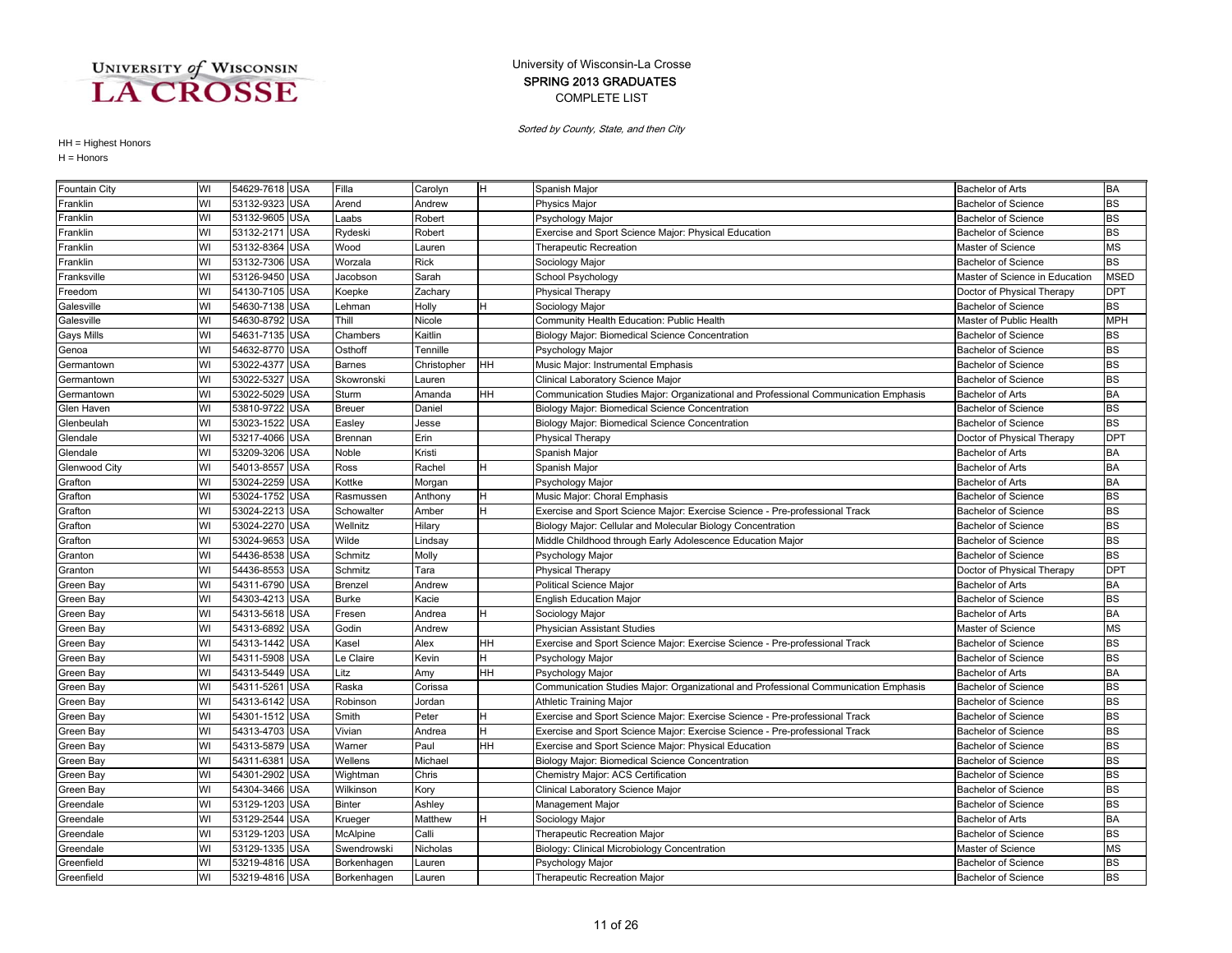### COMPLETE LIST SPRING 2013 GRADUATES University of Wisconsin-La Crosse

Sorted by County, State, and then City

| Greenfield           | WI | 53220-3222 USA |            | Gahl            | Amy             | H         | Middle Childhood through Early Adolescence Education Major                          | <b>Bachelor of Science</b>  | <b>BS</b>  |
|----------------------|----|----------------|------------|-----------------|-----------------|-----------|-------------------------------------------------------------------------------------|-----------------------------|------------|
| Greenfield           | WI | 53220-3532     | <b>USA</b> | Lewis           | James           | HН        | <b>Political Science Major</b>                                                      | <b>Bachelor of Science</b>  | <b>BS</b>  |
| Greenfield           | WI | 53228-2422     | <b>USA</b> | Mazola          | Amber           |           | Communication Studies Major: Organizational and Professional Communication Emphasis | <b>Bachelor of Science</b>  | <b>BS</b>  |
| Greenleaf            | WI | 54126-9649 USA |            | Gerrits         | Matthew         |           | <b>Biology Major</b>                                                                | <b>Bachelor of Science</b>  | <b>BS</b>  |
| Greenleaf            | WI | 54126-9686 USA |            | Gerrits         | Nicholas        |           | <b>Accountancy Major</b>                                                            | <b>Bachelor of Science</b>  | <b>BS</b>  |
| Greenville           | WI | 54942-8696     | <b>USA</b> | <b>Bellile</b>  | Nathan          |           | <b>Biochemistry Major</b>                                                           | <b>Bachelor of Science</b>  | <b>BS</b>  |
| Greenville           | WI | 54942-8696     | <b>USA</b> | <b>Bellile</b>  | Nathan          |           | <b>Biology Minor</b>                                                                | <b>Bachelor of Science</b>  | <b>BS</b>  |
| Greenville           | WI | 54942-8798     | <b>USA</b> | Bero            | Daniel          | HН        | Mathematics Major: Statistics Emphasis                                              | <b>Bachelor of Science</b>  | <b>BS</b>  |
| Greenville           | WI | 54942-8502     | <b>USA</b> | Lecker          | Sutton          |           | Communication Studies Major: Broadcast and Digital Media Emphasis                   | <b>Bachelor of Arts</b>     | <b>BA</b>  |
| Greenville           | WI | 54942-974      | <b>USA</b> | Sabel           | Emma            | HН        | Biology Major: Biomedical Science Concentration                                     | <b>Bachelor of Science</b>  | <b>BS</b>  |
| Greenville           | WI | 54942-9741     | USA        | Sabel           | Emma            | HН        | <b>Chemistry Minor</b>                                                              | <b>Bachelor of Science</b>  | <b>BS</b>  |
| <b>Hales Corners</b> | WI | 53130-1240 USA |            | Watson          | Allison         |           | Microbiology Major: Biomedical Concentration                                        | <b>Bachelor of Science</b>  | <b>BS</b>  |
| <b>Hales Corners</b> | WI | 53130-2603     | <b>USA</b> | Yurk            | Nicholas        | н         | <b>Political Science Major</b>                                                      | <b>Bachelor of Science</b>  | <b>BS</b>  |
| Hartford             | WI | 53027-9739 USA |            | Bach            | Lauren          |           | <b>Biology Major</b>                                                                | <b>Bachelor of Science</b>  | <b>BS</b>  |
| Hartford             | WI | 53027-9584     | <b>USA</b> | Johnson         | David           | н         | Economics Major                                                                     | Bachelor of Science         | <b>BS</b>  |
| Hartford             | WI | 53027-9325     | <b>USA</b> | Lindemann       | Amanda          | HH        | Early Childhood through Middle Childhood Education Major                            | <b>Bachelor of Science</b>  | <b>BS</b>  |
| Hartford             | WI | 53027-9271     | <b>USA</b> | MacPherson      | Michael         | н         | Management Major                                                                    | <b>Bachelor of Science</b>  | <b>BS</b>  |
| Hartland             | WI | 53029-9575     | <b>USA</b> | <b>Brunclik</b> | Jacob           | HH        | English Major: Literature Emphasis                                                  | <b>Bachelor of Arts</b>     | <b>BA</b>  |
| Hartland             | WI | 53029-8583     | <b>USA</b> | <b>Buelow</b>   | Christopher     |           | Chemistry Major: ACS Certification                                                  | <b>Bachelor of Science</b>  | <b>BS</b>  |
| Hartland             | WI | 53029-9628 USA |            | Ketzler         | Lauren          |           | <b>Public Administration Major</b>                                                  | <b>Bachelor of Arts</b>     | <b>BA</b>  |
| Hartland             | WI | 53029-8205     | <b>USA</b> | Seneczko        | <b>Brittany</b> | н         | Exercise and Sport Science Major: Exercise Science - Pre-professional Track         | <b>Bachelor of Science</b>  | <b>BS</b>  |
| Hartland             | WI | 53029-9186 USA |            | Weiner          | Thomas          |           | Management Major                                                                    | <b>Bachelor of Science</b>  | <b>BS</b>  |
| Hartland             | WI | 53029-1135 USA |            | Weiss           | William         |           | <b>Accountancy Major</b>                                                            | <b>Bachelor of Science</b>  | <b>BS</b>  |
| Hatley               | WI | 54440-9527     | <b>USA</b> | Chrapkowski     | Kelsey          | HH        | Exercise and Sport Science Major: Exercise Science - Pre-professional Track         | <b>Bachelor of Science</b>  | <b>BS</b>  |
| Haugen               | WI | 54841-9399     | <b>USA</b> | Nielsen         | Kayla           | H         | Exercise and Sport Science Major: Exercise Science - Pre-professional Track         | <b>Bachelor of Science</b>  | <b>BS</b>  |
| Hawkins              | WI | 54530-9769     | <b>USA</b> | Ponsler         | Ryne            | н         | Spanish Major                                                                       | <b>Bachelor of Science</b>  | <b>BS</b>  |
| Hayward              | WI | 54843-7677     | <b>USA</b> | Kelsey          | Amelia          |           | Middle Childhood through Early Adolescence Education Major                          | <b>Bachelor of Science</b>  | <b>BS</b>  |
| Hayward              | WI | 54843-6405 USA |            | Pulvermacher    | Megan           |           | School Psychology                                                                   | <b>Education Specialist</b> | <b>EDS</b> |
| Hayward              | WI | 54843-7340 USA |            | Richter         | Saskia          | н         | <b>Athletic Training Major</b>                                                      | <b>Bachelor of Science</b>  | <b>BS</b>  |
| Hillsboro            | WI | 54634-3019 USA |            | Peterson        | Danielle        |           | Biology Major: Biomedical Science Concentration                                     | <b>Bachelor of Science</b>  | <b>BS</b>  |
| Holmen               | WI | 54636-9560     | <b>USA</b> | Bagniewski      | Jared           |           | Exercise and Sport Science: Physical Education Teaching                             | Master of Science           | <b>MS</b>  |
| Holmen               | WI | 54636-9408     | <b>USA</b> | Griffin         | Amber           |           | English Major: Literature Emphasis                                                  | <b>Bachelor of Arts</b>     | <b>BA</b>  |
| Holmen               | WI | 54636-8113     | <b>USA</b> | Haugen          | Jessica         |           | English Major: Rhetoric and Writing Emphasis                                        | <b>Bachelor of Arts</b>     | <b>BA</b>  |
| Holmen               | WI | 54636-9716     | <b>USA</b> | gou             | Megan           |           | Recreation Management Major                                                         | <b>Bachelor of Science</b>  | <b>BS</b>  |
| Holmen               | WI | 54636-9445     | <b>USA</b> | <b>Imhoff</b>   | Elizabeth       |           | Mathematics Education Major                                                         | <b>Bachelor of Science</b>  | <b>BS</b>  |
| Holmen               | WI | 54636-9272     | <b>USA</b> | Knapmiller      | Chad            |           | Political Science Major                                                             | <b>Bachelor of Science</b>  | <b>BS</b>  |
| Holmen               | WI | 54636-9038 USA |            | Lezpona         | Emily           |           | Psychology Major                                                                    | <b>Bachelor of Science</b>  | <b>BS</b>  |
| Holmen               | WI | 54636-9102 USA |            | Mihalovic       | Mark            |           | Exercise and Sport Science Major: Exercise Science - Fitness Track                  | <b>Bachelor of Science</b>  | <b>BS</b>  |
| Holmen               | WI | 54636-9113 USA |            | Moss            | Melissa         |           | English Major: Rhetoric and Writing Emphasis                                        | <b>Bachelor of Arts</b>     | <b>BA</b>  |
| Holmen               | WI | 54636-8003     | <b>USA</b> | Nicholas        | Ashley          |           | Women's Studies Major                                                               | <b>Bachelor of Science</b>  | <b>BS</b>  |
| Holmen               | WI | 54636-9130     | <b>USA</b> | Sorensen        | Christian       |           | English Major: Literature Emphasis                                                  | <b>Bachelor of Arts</b>     | <b>BA</b>  |
| Holmen               | WI | 54636-9171     | <b>USA</b> | Squier          | Benjamin        |           | Finance Major: Risk, Insurance and Financial Planning Concentration                 | <b>Bachelor of Science</b>  | <b>BS</b>  |
| Holmen               | WI | 54636-9519     | USA        | Wanderski       | Bethany         |           | <b>Physical Therapy</b>                                                             | Doctor of Physical Therapy  | <b>DPT</b> |
| Holmen               | WI | 54636-8205     | <b>USA</b> | Warner          | Mychal          |           | Political Science Major                                                             | <b>Bachelor of Science</b>  | <b>BS</b>  |
| Hortonville          | WI | 54944-9401 USA |            | Emerine         | Padraic         |           | Psychology Major                                                                    | <b>Bachelor of Science</b>  | <b>BS</b>  |
| Hubertus             | WI | 53033-9728 USA |            | Heinze          | Madisson        | н         | Political Science Major                                                             | <b>Bachelor of Science</b>  | <b>BS</b>  |
| Hubertus             | WI | 53033-9436 USA |            | Weber           | Alyssa          | HH        | Microbiology Major: Biomedical Concentration                                        | <b>Bachelor of Science</b>  | <b>BS</b>  |
| Hudson               | WI | 54016-7158 USA |            | Christensen     | Erin            | <b>HH</b> | Psychology Major                                                                    | Bachelor of Arts            | <b>BA</b>  |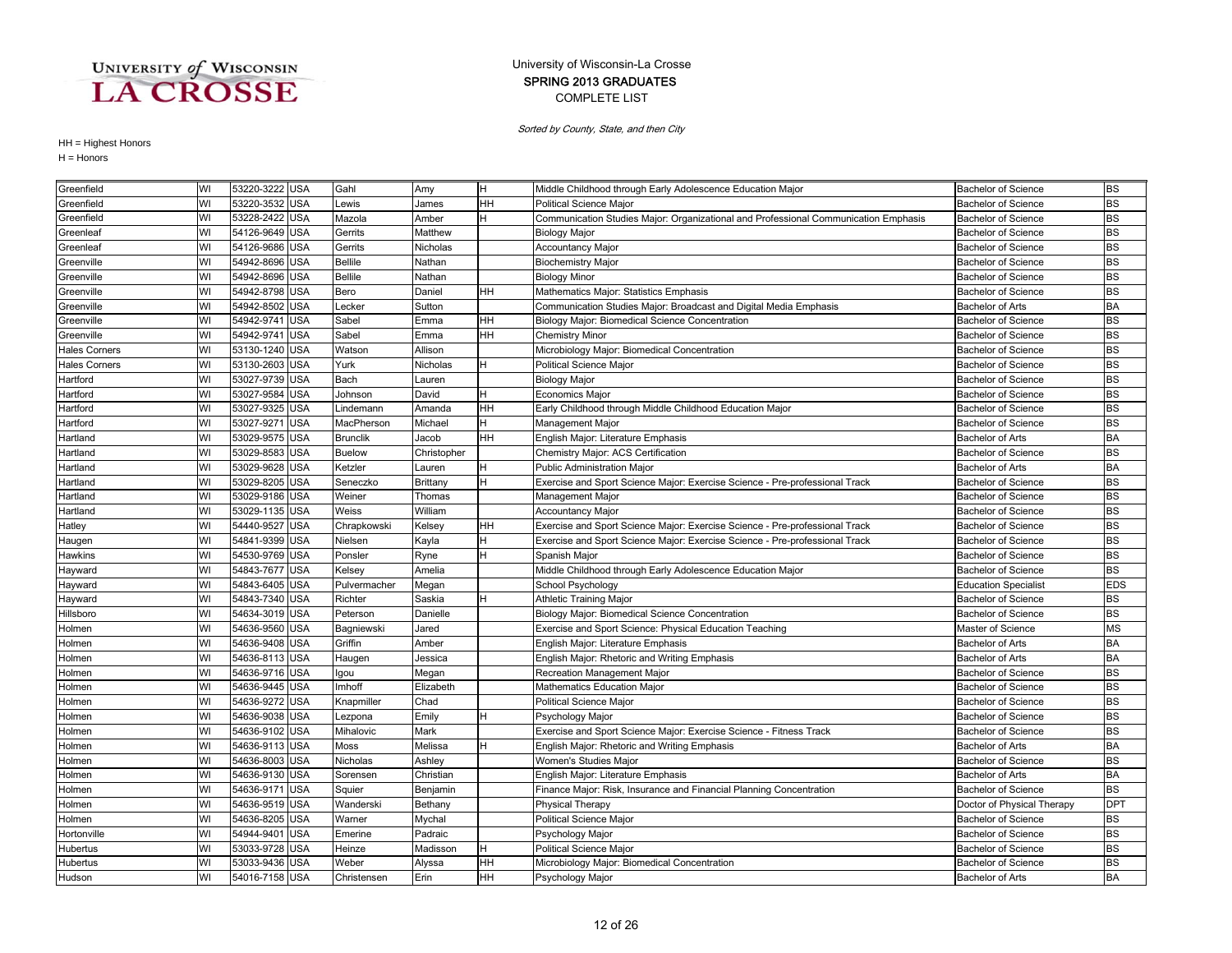### COMPLETE LIST SPRING 2013 GRADUATES University of Wisconsin-La Crosse

Sorted by County, State, and then City

| Hudson        | WI | 54016-8261 USA |            | Hawksford          | Jessica     |    | Biology Major: Biomedical Science Concentration                             | <b>Bachelor of Science</b> | <b>BS</b>  |
|---------------|----|----------------|------------|--------------------|-------------|----|-----------------------------------------------------------------------------|----------------------------|------------|
| Hudson        | WI | 54016-7145 USA |            | Moeller            | Anna        |    | <b>Physician Assistant Studies</b>                                          | Master of Science          | <b>MS</b>  |
| Hudson        | WI | 54016-9401 USA |            | Neiderhauser       | James       |    | Marketing Major                                                             | <b>Bachelor of Science</b> | <b>BS</b>  |
| Hudson        | WI | 54016-7406 USA |            | Petrini            | Julia       |    | Biology Major: Biomedical Science Concentration                             | <b>Bachelor of Science</b> | <b>BS</b>  |
| Hudson        | WI | 54016-1888 USA |            | Schaeffer          | Zachary     |    | <b>Chemistry Major</b>                                                      | <b>Bachelor of Science</b> | <b>BS</b>  |
| Hudson        | WI | 54016-2355 USA |            | Schuler            | Rose        |    | Marketing Major                                                             | <b>Bachelor of Science</b> | <b>BS</b>  |
| Humbird       | WI | 54746-8009 USA |            | Harasimowicz       | Kacey       | HH | Political Science Major                                                     | <b>Bachelor of Arts</b>    | <b>BA</b>  |
| Hustisford    | WI | 53034-0472 USA |            | Falkenthal         | Wade        |    | Finance Major: Risk, Insurance and Financial Planning Concentration         | <b>Bachelor of Science</b> | <b>BS</b>  |
| Independence  | WI | 54747-8755     | <b>USA</b> | Thompson           | Kayla       |    | Middle Childhood through Early Adolescence Education Major                  | <b>Bachelor of Science</b> | <b>BS</b>  |
| Jackson       | WI | 53037-9404     | <b>USA</b> | Behm               | Ryan        |    | Management Major                                                            | <b>Bachelor of Science</b> | <b>BS</b>  |
| Janesville    | WI | 53548-8870 USA |            | Corrigan           | Ron         |    | <b>Professional Development</b>                                             | Master of Educ - Prof Dev  | MEPD       |
| Janesville    | WI | 53546-9334 USA |            | Cottam             | Claire      | H  | Marketing Major                                                             | <b>Bachelor of Science</b> | <b>BS</b>  |
| Janesville    | WI | 53546-2044 USA |            | Powers             | Kathleen    |    | English Major: Rhetoric and Writing Emphasis                                | <b>Bachelor of Arts</b>    | <b>BA</b>  |
| Janesville    | WI | 53545-9634     | <b>USA</b> | Rasmussen          | Clare       |    | <b>Accountancy Major</b>                                                    | <b>Bachelor of Science</b> | <b>BS</b>  |
| Janesville    | WI | 53546-8415     | <b>USA</b> | Storbakken         | Whitney     |    | <b>Biology Major</b>                                                        | <b>Bachelor of Science</b> | <b>BS</b>  |
| Janesville    | WI | 53546-8868 USA |            | Tarjan             | Laszlo      |    | Political Science Major                                                     | <b>Bachelor of Science</b> | <b>BS</b>  |
| Johnson Creek | WI | 53038-9777 USA |            | Krueger            | Kalvin      | HН | <b>Information Systems Major</b>                                            | <b>Bachelor of Science</b> | <b>BS</b>  |
| Johnson Creek | WI | 53038-9726     | <b>USA</b> | ∟anders            | Samantha    |    | Exercise and Sport Science Major: Exercise Science - Pre-professional Track | <b>Bachelor of Science</b> | <b>BS</b>  |
| Johnson Creek | WI | 53038-9709 USA |            | Wellnitz           | Zachary     |    | Mathematics Major: Actuarial Science Concentration                          | <b>Bachelor of Science</b> | <b>BS</b>  |
| Kansasville   | WI | 53139-9301 USA |            | Jacob              | David       |    | Management Major                                                            | <b>Bachelor of Science</b> | <b>BS</b>  |
| Kenosha       | WI | 53143-6308 USA |            | Elmblad            | Erika       |    | <b>Physical Therapy</b>                                                     | Doctor of Physical Therapy | <b>DPT</b> |
| Kenosha       | WI | 53140-5106 USA |            | Ewald              | Joseph      |    | <b>Biology Major</b>                                                        | <b>Bachelor of Science</b> | <b>BS</b>  |
| Kenosha       | WI | 53143-5663     | <b>USA</b> | Gleason            | Andrea      |    | <b>Physical Therapy</b>                                                     | Doctor of Physical Therapy | <b>DPT</b> |
| Kenosha       | WI | 53140-1191     | <b>USA</b> | Rosado             | Jeremy      |    | Psychology Major                                                            | <b>Bachelor of Science</b> | <b>BS</b>  |
| Kenosha       | WI | 53142-2419 USA |            | Schmidt            | Ryan        |    | <b>History Major</b>                                                        | <b>Bachelor of Science</b> | <b>BS</b>  |
| Kenosha       | WI | 53140-1144 USA |            | Zimmerman          | Jacob       |    | <b>Physics Major</b>                                                        | <b>Bachelor of Science</b> | <b>BS</b>  |
| Kiel          | WI | 53042-2216 USA |            | Ausloos            | David       |    | Political Science Major                                                     | <b>Bachelor of Science</b> | <b>BS</b>  |
| Kiel          | WI | 53042-961      | <b>USA</b> | Schneider          | Rebecca     |    | <b>Biology Major</b>                                                        | <b>Bachelor of Science</b> | <b>BS</b>  |
| Kiel          | WI | 53042-961      | <b>USA</b> | Schneider          | Rebecca     |    | Spanish Minor                                                               | <b>Bachelor of Science</b> | <b>BS</b>  |
| Kimberly      | WI | 54136-1895 USA |            | <b>Brittnacher</b> | Gregory     | HH | Exercise and Sport Science Major: Physical Education                        | <b>Bachelor of Science</b> | <b>BS</b>  |
| Kimberly      | WI | 54136-2321     | <b>USA</b> | Panich             | Justin      |    | Microbiology Major: Biomedical Concentration                                | <b>Bachelor of Science</b> | <b>BS</b>  |
| Kingston      | WI | 53939-0049 USA |            | Haworth            | Danielle    |    | Marketing Major                                                             | <b>Bachelor of Science</b> | <b>BS</b>  |
| Kronenwetter  | WI | 54455-8815     | <b>USA</b> | Pupp               | Rebecca     | HH | <b>History Major</b>                                                        | <b>Bachelor of Science</b> | <b>BS</b>  |
| Kronenwetter  | WI | 54455-9058     | <b>USA</b> | Tabaka             | Ashley      |    | Recreation Management Major                                                 | <b>Bachelor of Science</b> | <b>BS</b>  |
| La Crosse     | WI | 54601-2738 USA |            | Adcock             | lan         |    | Public Administration Major                                                 | <b>Bachelor of Science</b> | <b>BS</b>  |
| La Crosse     | WI | 54601-3632 USA |            | Alexander          | Kelcey      |    | Psychology Major                                                            | <b>Bachelor of Science</b> | <b>BS</b>  |
| La Crosse     | WI | 54601-3421     | <b>USA</b> | Allen              | Kyler       |    | Psychology Major                                                            | <b>Bachelor of Science</b> | <b>BS</b>  |
| La Crosse     | WI | 54601-6572 USA |            | Bartelson          | Haylee      |    | Management Major                                                            | <b>Bachelor of Science</b> | <b>BS</b>  |
| La Crosse     | WI | 54601-5974     | <b>USA</b> | Bogie              | Bradley     |    | <b>Accountancy Major</b>                                                    | <b>Bachelor of Science</b> | <b>BS</b>  |
| La Crosse     | WI | 54601-2960     | <b>USA</b> | Bottcher           | James       |    | Management Major                                                            | <b>Bachelor of Science</b> | <b>BS</b>  |
| La Crosse     | WI | 54601-4621     | <b>USA</b> | Bowman             | Elizabeth   | H. | Art Major                                                                   | <b>Bachelor of Arts</b>    | <b>BA</b>  |
| a Crosse.     | WI | 54601-4343 USA |            | Braunschweig       | Leah        |    | Psychology Major                                                            | <b>Bachelor of Science</b> | <b>BS</b>  |
| La Crosse     | WI | 54601-3458 USA |            | <b>Brooks</b>      | Rose        | HН | Exercise and Sport Science Major: Exercise Science - Pre-professional Track | <b>Bachelor of Science</b> | <b>BS</b>  |
| a Crosse.     | WI | 54601-2548 USA |            | Campion            | <b>Bret</b> |    | <b>History Major</b>                                                        | <b>Bachelor of Science</b> | <b>BS</b>  |
| La Crosse     | WI | 54601-4213 USA |            | Chavalas           | Elizabeth   | H  | English Major: Literature Emphasis                                          | <b>Bachelor of Arts</b>    | <b>BA</b>  |
| La Crosse     | WI | 54601-3649 USA |            | Chen               | Sirun       |    | Master of Business Administration                                           | Master of Business Admin   | <b>MBA</b> |
| La Crosse     | WI | 54601-0401 USA |            | Chingo             | Jordan      |    | Psychology Major                                                            | <b>Bachelor of Science</b> | <b>BS</b>  |
| La Crosse     | WI | 54601-4311 USA |            | Clair              | Marianna    |    | Archaeological Studies Major                                                | <b>Bachelor of Science</b> | <b>BS</b>  |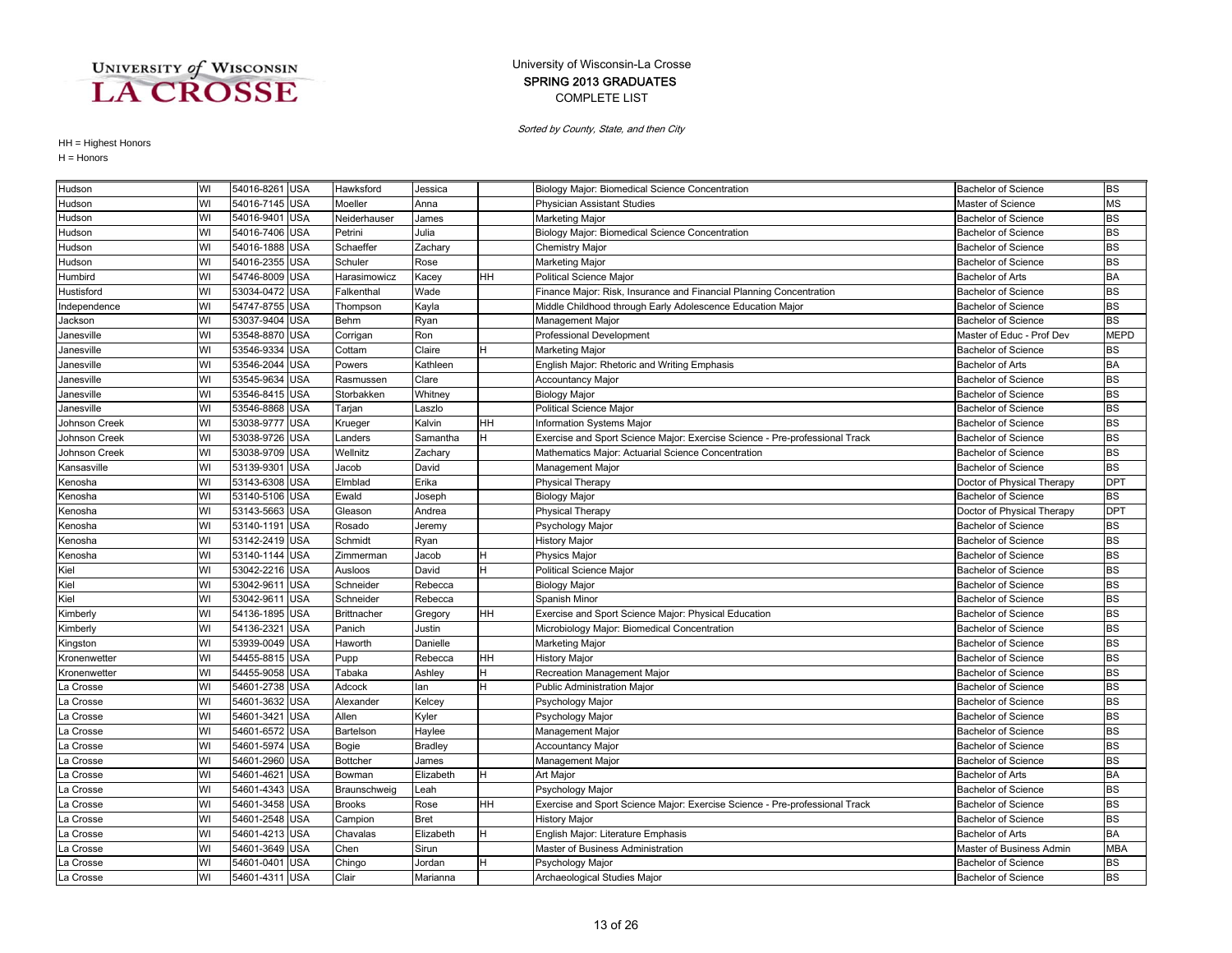### COMPLETE LIST SPRING 2013 GRADUATES University of Wisconsin-La Crosse

Sorted by County, State, and then City

| La Crosse | WI | 54603-4011 USA |            | Crossman    | Kyle      |    | Management Major                                                            | <b>Bachelor of Science</b>     | <b>BS</b>   |
|-----------|----|----------------|------------|-------------|-----------|----|-----------------------------------------------------------------------------|--------------------------------|-------------|
| La Crosse | WI | 54601-3540 USA |            | Decker      | Haley     | H  | Microbiology Major: Biomedical Concentration                                | <b>Bachelor of Science</b>     | <b>BS</b>   |
| La Crosse | WI | 54603-2562     | <b>USA</b> | Druschke    | _eah      |    | Psychology Major                                                            | Bachelor of Science            | <b>BS</b>   |
| La Crosse | WI | 54601-3416 USA |            | Durnin      | Leah      |    | Student Affairs Administration in Higher Education                          | Master of Science in Education | <b>MSED</b> |
| La Crosse | WI | 54601-7533 USA |            | Engh        | Lindsay   |    | Community Health Education: Public Health                                   | Master of Public Health        | <b>MPH</b>  |
| La Crosse | WI | 54601-7815     | <b>USA</b> | Erickson    | Sara      |    | Geography Major: Environmental Science Concentration                        | <b>Bachelor of Science</b>     | <b>BS</b>   |
| La Crosse | WI | 54601-5613 USA |            | Fitzgibbons | Malorie   |    | Psychology Major                                                            | <b>Bachelor of Science</b>     | <b>BS</b>   |
| La Crosse | WI | 54601-8040 USA |            | Flower      | Casey     |    | Economics Major                                                             | <b>Bachelor of Science</b>     | <b>BS</b>   |
| La Crosse | WI | 54601-3433     | <b>USA</b> | Ge          | Zhuangfei |    | Marketing Major                                                             | <b>Bachelor of Science</b>     | <b>BS</b>   |
| La Crosse | WI | 54601-6179     | <b>USA</b> | Glasel      | Tyler     |    | Marketing Major                                                             | <b>Bachelor of Science</b>     | <b>BS</b>   |
| La Crosse | WI | 54601-3480     | <b>USA</b> | Godfrey     | Garrett   |    | <b>Accountancy Major</b>                                                    | <b>Bachelor of Science</b>     | <b>BS</b>   |
| La Crosse | WI | 54601-5755     | <b>USA</b> | Griffin     | Jason     |    | Archaeological Studies Major                                                | <b>Bachelor of Science</b>     | <b>BS</b>   |
| La Crosse | WI | 54601-4292     | <b>USA</b> | Grimmius    | Yolanda   |    | Health Education: Community Health Education                                | Master of Science              | <b>MS</b>   |
| La Crosse | WI | 54601-8042 USA |            | Hammes      | Ashley    |    | Psychology Major                                                            | <b>Bachelor of Science</b>     | <b>BS</b>   |
| La Crosse | WI | 54601-5135 USA |            | Hines       | Krista    |    | Biology Major: Aquatic Science Concentration                                | <b>Bachelor of Science</b>     | <b>BS</b>   |
| La Crosse | WI | 54601-3523 USA |            | Hoang       | Hiep      | HH | <b>Accountancy Major</b>                                                    | <b>Bachelor of Science</b>     | <b>BS</b>   |
| La Crosse | WI | 54601-1321     | <b>USA</b> | Hovell      | Ashley    |    | Theatre Arts Major: Music Theatre Emphasis                                  | <b>Bachelor of Arts</b>        | <b>BA</b>   |
| La Crosse | WI | 54601-5866     | <b>USA</b> | Jenks       | Scott     |    | Theatre Arts Major: Stage Management Emphasis                               | <b>Bachelor of Science</b>     | <b>BS</b>   |
| La Crosse | WI | 54601-5859     | <b>USA</b> | Jens        | Cassandra | H  | Computer Science Major                                                      | <b>Bachelor of Science</b>     | <b>BS</b>   |
| La Crosse | WI | 54601-3565     | <b>USA</b> | Johnson     | Craig     | HH | Exercise and Sport Science Major: Exercise Science - Pre-professional Track | <b>Bachelor of Science</b>     | <b>BS</b>   |
| La Crosse | WI | 54601-6008 USA |            | Jordan      | Robert    |    | Master of Business Administration                                           | Master of Business Admin       | <b>MBA</b>  |
| La Crosse | WI | 54601-6124 USA |            | Kallenbach  | Carly     |    | Psychology Major                                                            | <b>Bachelor of Science</b>     | <b>BS</b>   |
| La Crosse | WI | 54601-4572 USA |            | Kaszynski   | Zachary   |    | Music Major: Theory Emphasis                                                | <b>Bachelor of Science</b>     | <b>BS</b>   |
| La Crosse | WI | 54602-0681     | <b>USA</b> | Ketcham     | Shannon   |    | Student Affairs Administration in Higher Education                          | Master of Science in Education | <b>MSED</b> |
| La Crosse | WI | 54601-3840 USA |            | Khalili     | Ali       |    | Mathematics Major                                                           | <b>Bachelor of Science</b>     | <b>BS</b>   |
| La Crosse | WI | 54601-3840     | <b>USA</b> | Khalili     | Ali       |    | Physics Major: Computational Emphasis                                       | <b>Bachelor of Science</b>     | <b>BS</b>   |
| La Crosse | WI | 54601-6058     | <b>USA</b> | Kjos        | Nicholas  |    | <b>Biology Major</b>                                                        | <b>Bachelor of Science</b>     | <b>BS</b>   |
| La Crosse | WI | 54601-2975     | <b>USA</b> | Klas        | Joel      |    | Biology Major: Biomedical Science Concentration                             | <b>Bachelor of Science</b>     | <b>BS</b>   |
| La Crosse | WI | 54601-3677     | <b>USA</b> | Kohnert     | David     |    | Marketing Major                                                             | <b>Bachelor of Science</b>     | <b>BS</b>   |
| La Crosse | WI | 54601-5360 USA |            | Korb        | Rachel    |    | Student Affairs Administration in Higher Education                          | Master of Science in Education | <b>MSED</b> |
| La Crosse | WI | 54603-2719 USA |            | Lee         | Hlibetaze |    | Finance Major: Risk, Insurance and Financial Planning Concentration         | <b>Bachelor of Science</b>     | <b>BS</b>   |
| La Crosse | WI | 54601-8113 USA |            | Lee         | Yer       |    | Clinical Laboratory Science Major                                           | <b>Bachelor of Science</b>     | <b>BS</b>   |
| La Crosse | WI | 54601-5723 USA |            | Lu          | Zhendong  |    | Finance Major                                                               | <b>Bachelor of Science</b>     | <b>BS</b>   |
| La Crosse | WI | 54603-1542     | <b>USA</b> | McCoy       | Maureen   |    | Exercise and Sport Science: Physical Education Teaching                     | Master of Science              | <b>MS</b>   |
| La Crosse | WI | 54601-6223     | <b>USA</b> | Mello       | Hannah    |    | Biology Major: Aquatic Science Concentration                                | <b>Bachelor of Science</b>     | <b>BS</b>   |
| La Crosse | WI | 54601-6118     | <b>USA</b> | Milde       | Heather   |    | <b>Public Administration Major</b>                                          | Bachelor of Science            | <b>BS</b>   |
| La Crosse | WI | 54601-6814     | <b>USA</b> | Mirasola    | Victor    |    | Physics Major                                                               | <b>Bachelor of Science</b>     | <b>BS</b>   |
| La Crosse | WI | 54601-3491 USA |            | Murphy      | John      |    | Microbiology Major                                                          | <b>Bachelor of Science</b>     | <b>BS</b>   |
| La Crosse | WI | 54603-4224     | <b>USA</b> | Myers       | Kurtis    |    | Management Major                                                            | <b>Bachelor of Science</b>     | <b>BS</b>   |
| La Crosse | WI | 54601-2435     | <b>USA</b> | Neberman    | Michael   |    | Archaeological Studies Major                                                | <b>Bachelor of Science</b>     | <b>BS</b>   |
| La Crosse | WI | 54601-4347     | <b>USA</b> | Nelson      | Marie     |    | <b>Special Education</b>                                                    | Master of Science in Education | <b>MSED</b> |
| La Crosse | WI | 54603-2507     | <b>USA</b> | Novak       | Abby      |    | Student Affairs Administration in Higher Education                          | Master of Science in Education | <b>MSED</b> |
| La Crosse | WI | 54603-1639     | <b>USA</b> | Olson       | Jordan    |    | <b>Recreation Management</b>                                                | Master of Science              | <b>MS</b>   |
| La Crosse | WI | 54601-5643     | <b>USA</b> | Padesky     | Braeden   | HН | Spanish Major                                                               | <b>Bachelor of Arts</b>        | BA          |
| La Crosse | WI | 54603-4025     | <b>USA</b> | Payne       | Sarah     |    | School Psychology                                                           | <b>Education Specialist</b>    | <b>EDS</b>  |
| La Crosse | WI | 54601-2435 USA |            | Pearson     | Christian | HH | <b>Chemistry Major</b>                                                      | <b>Bachelor of Science</b>     | <b>BS</b>   |
| La Crosse | WI | 54601-4940 USA |            | Prudhom     | Andrew    | H  | <b>Mathematics Major</b>                                                    | <b>Bachelor of Science</b>     | <b>BS</b>   |
| La Crosse | WI | 54601-5139 USA |            | Ramirez     | Rafael    |    | Exercise and Sport Science: Physical Education Teaching                     | Master of Science              | <b>MS</b>   |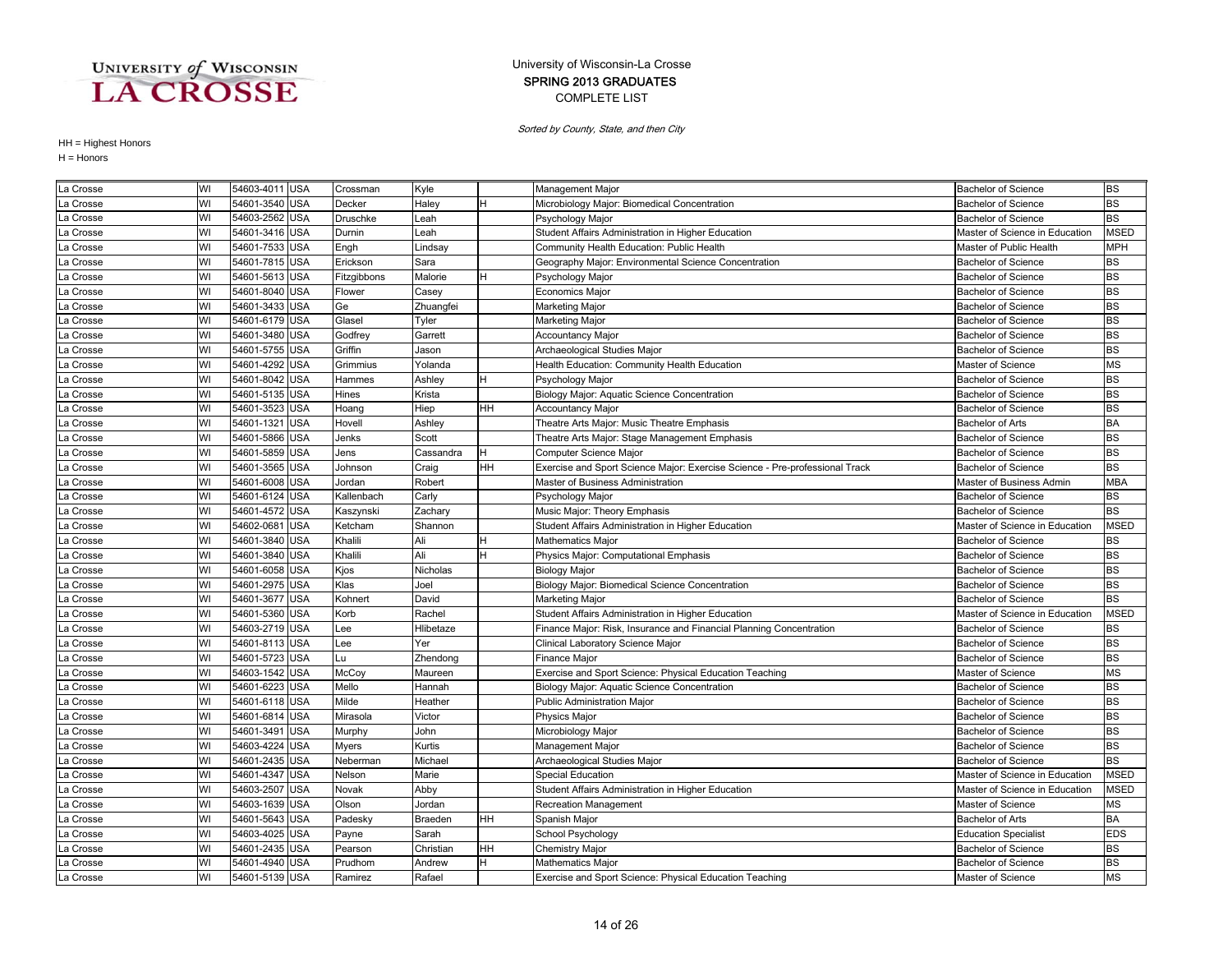### COMPLETE LIST SPRING 2013 GRADUATES University of Wisconsin-La Crosse

Sorted by County, State, and then City

| La Crosse   | WI | 54601-5077 USA |            | Ryan          | <b>Broderick</b> |     | Management Major                                                                    | <b>Bachelor of Science</b>     | <b>BS</b>   |
|-------------|----|----------------|------------|---------------|------------------|-----|-------------------------------------------------------------------------------------|--------------------------------|-------------|
| La Crosse   | WI | 54601-7353     | <b>USA</b> | Rykal         | Reece            |     | Biology Major: Biomedical Science Concentration                                     | Bachelor of Science            | <b>BS</b>   |
| La Crosse   | WI | 54601-8320 USA |            | Sailer        | Derrick          |     | Geography Major: Geographic Information Science Concentration                       | Bachelor of Science            | <b>BS</b>   |
| La Crosse   | WI | 54601-7869 USA |            | Sanders       | Amanda           |     | Clinical Laboratory Science Major                                                   | <b>Bachelor of Science</b>     | <b>BS</b>   |
| La Crosse   | WI | 54603-1021     | <b>USA</b> | Schleifer     | Alicia           |     | Management Major                                                                    | <b>Bachelor of Science</b>     | <b>BS</b>   |
| La Crosse   | WI | 54601-3970 USA |            | Shirel        | Courtney         |     | <b>Physical Therapy</b>                                                             | Doctor of Physical Therapy     | <b>DPT</b>  |
| La Crosse   | WI | 54601-3876 USA |            | Spence        | Donica           |     | <b>Biology Major</b>                                                                | Bachelor of Science            | <b>BS</b>   |
| La Crosse   | WI | 54601-9221     | <b>USA</b> | <b>Starck</b> | Jenna            |     | Exercise and Sport Science: Physical Education Teaching                             | Master of Science              | <b>MS</b>   |
| La Crosse   | WI | 54601-3925     | <b>USA</b> | Steigerwald   | Paula            |     | Psychology Major                                                                    | <b>Bachelor of Science</b>     | <b>BS</b>   |
| La Crosse   | WI | 54603-1537     | <b>USA</b> | Stevens       | Dustin           |     | Biology Major: Environmental Science Concentration                                  | <b>Bachelor of Science</b>     | <b>BS</b>   |
| La Crosse   | WI | 54601-6342     | <b>USA</b> | Thao          | Mai              |     | Sociology Major                                                                     | <b>Bachelor of Science</b>     | <b>BS</b>   |
| La Crosse   | WI | 54601-4826 USA |            | Thomas        | Katharine        |     | History Major: Regional Emphasis                                                    | <b>Bachelor of Arts</b>        | <b>BA</b>   |
| La Crosse   | WI | 54601-2563 USA |            | Tripp         | Amy              |     | Middle Childhood through Early Adolescence Education Major                          | <b>Bachelor of Science</b>     | <b>BS</b>   |
| La Crosse   | WI | 54601-6427 USA |            | Vang          | Mai Yia          |     | <b>Biology Major</b>                                                                | <b>Bachelor of Science</b>     | <b>BS</b>   |
| La Crosse   | WI | 54603-2651     | <b>USA</b> | Vang          | Pheng            |     | Information Systems Major                                                           | <b>Bachelor of Science</b>     | <b>BS</b>   |
| La Crosse   | WI | 54601-3540 USA |            | Vosters       | <b>Nick</b>      |     | Community Health Education Major                                                    | <b>Bachelor of Science</b>     | <b>BS</b>   |
| La Crosse   | WI | 54601-0801     | <b>USA</b> | Votava        | Amanda           |     | Psychology Major                                                                    | Bachelor of Science            | <b>BS</b>   |
| La Crosse   | WI | 54601-3990     | <b>USA</b> | Welke         | Krista           |     | <b>Special Education</b>                                                            | Master of Science in Education | <b>MSED</b> |
| La Crosse   | WI | 54603-1104     | <b>USA</b> | Wittenberg    | Kathryn          |     | Art Major                                                                           | Bachelor of Science            | <b>BS</b>   |
| La Crosse   | WI | 54601-7758 USA |            | Wohlwend      | Adam             |     | Master of Business Administration                                                   | Master of Business Admin       | <b>MBA</b>  |
| La Crosse   | WI | 54601-9211     | <b>USA</b> | Wojtanowski   | Michael          | HН  | Exercise and Sport Science Major: Exercise Science - Pre-professional Track         | <b>Bachelor of Science</b>     | <b>BS</b>   |
| La Crosse   | WI | 54601-4551     | <b>USA</b> | Wolcott       | Andrew           |     | English Major: Literature Emphasis                                                  | <b>Bachelor of Arts</b>        | <b>BA</b>   |
| La Crosse   | WI | 54601-3807 USA |            | Wood          | Catherine        | н   | <b>Accountancy Major</b>                                                            | <b>Bachelor of Science</b>     | <b>BS</b>   |
| La Crosse   | WI | 54601-3736 USA |            | Yacob         | Mathayas         |     | <b>Public Administration Major</b>                                                  | <b>Bachelor of Science</b>     | <b>BS</b>   |
| La Crosse   | WI | 54601-2316 USA |            | Yang          | Mai Choua        |     | Microbiology Major: Biomedical Concentration                                        | <b>Bachelor of Science</b>     | <b>BS</b>   |
| a Valle     | WI | 53941-9418     | <b>USA</b> | Tainter       | Karlee           |     | Marketing Major                                                                     | <b>Bachelor of Science</b>     | <b>BS</b>   |
| Ladysmith   | WI | 54848-9202     | <b>USA</b> | Flackey       | Nicole           | HН  | Exercise and Sport Science Major: Exercise Science - Pre-professional Track         | <b>Bachelor of Science</b>     | <b>BS</b>   |
| .adysmith   | WI | 54848-1357     | <b>USA</b> | Hanson        | Holly            | HН  | Exercise and Sport Science Major: Exercise Science - Pre-professional Track         | Bachelor of Science            | <b>BS</b>   |
| Ladysmith   | WI | 54848-9435 USA |            | Schumacher    | Rebecca          | HH. | Exercise and Sport Science Major: Physical Education                                | <b>Bachelor of Science</b>     | <b>BS</b>   |
| Lake Geneva | WI | 53147-3856 USA |            | Heinz         | Alexander        |     | <b>Biology Major</b>                                                                | <b>Bachelor of Science</b>     | <b>BS</b>   |
| Lake Geneva | WI | 53147-1620     | <b>USA</b> | Wippermann    | Caitlin          |     | Exercise and Sport Science: Human Performance                                       | Master of Science              | <b>MS</b>   |
| Lake Geneva | WI | 53147-4234     | <b>USA</b> | York          | Chantel          |     | <b>Accountancy Major</b>                                                            | <b>Bachelor of Science</b>     | <b>BS</b>   |
| Lake Mills  | WI | 53551-1032     | <b>USA</b> | McMurry       | Vanesa           | HH  | Biology Major: Biomedical Science Concentration                                     | <b>Bachelor of Science</b>     | <b>BS</b>   |
| Lancaster   | WI | 53813          | <b>USA</b> | Adams         | Andrew           | HН  | <b>Physics Major</b>                                                                | <b>Bachelor of Science</b>     | <b>BS</b>   |
| .ancaster   | WI | 53813-9507     | <b>USA</b> | Sanger        | Chloe            |     | Mathematics Major                                                                   | <b>Bachelor of Science</b>     | <b>BS</b>   |
| Lancaster   | WI | 53813-1057     | <b>USA</b> | Shannon       | <b>Brooke</b>    |     | <b>Biology Major</b>                                                                | <b>Bachelor of Science</b>     | <b>BS</b>   |
| -ancaster   | WI | 53813-2146 USA |            | Vesperman     | Jared            |     | <b>Biology Major</b>                                                                | <b>Bachelor of Science</b>     | <b>BS</b>   |
| Lancaster   | WI | 53813-1703 USA |            | Zenz          | Nichole          |     | Psychology Major                                                                    | <b>Bachelor of Science</b>     | <b>BS</b>   |
| Larsen      | WI | 54947-9635 USA |            | Sprenger      | Tyler            |     | <b>Biochemistry Major</b>                                                           | <b>Bachelor of Science</b>     | <b>BS</b>   |
| Lodi        | WI | 53555-9307     | <b>USA</b> | Pike          | Edward           |     | Finance Major: Risk, Insurance and Financial Planning Concentration                 | <b>Bachelor of Science</b>     | <b>BS</b>   |
| Lomira      | WI | 53048-9514     | <b>USA</b> | Emmer         | Kristyn          | HН  | Communication Studies Major: Organizational and Professional Communication Emphasis | <b>Bachelor of Science</b>     | <b>BS</b>   |
| Loyal       | WI | 54446-9533     | <b>USA</b> | vacic         | Michael          |     | Sociology Major                                                                     | <b>Bachelor of Arts</b>        | <b>BA</b>   |
| Luck        | WI | 54853-211      | <b>USA</b> | Bielmeier     | <b>Briana</b>    |     | Therapeutic Recreation Major                                                        | <b>Bachelor of Science</b>     | <b>BS</b>   |
| Madison     | WI | 53704-104      | USA        | Ashley        | Kyle             |     | Computer Science Major                                                              | Bachelor of Science            | <b>BS</b>   |
| Madison     | WI | 53703-4791     | <b>USA</b> | <b>Buelow</b> | Jennifer         |     | Student Affairs Administration in Higher Education                                  | Master of Science in Education | <b>MSED</b> |
| Madison     | WI | 53716-2478 USA |            | Capacio       | Ashley           |     | Political Science Major                                                             | <b>Bachelor of Arts</b>        | <b>BA</b>   |
| Madison     | WI | 53711-1157 USA |            | Carney        | Krista           |     | Psychology Major                                                                    | <b>Bachelor of Science</b>     | <b>BS</b>   |
| Madison     | WI | 53715-2038 USA |            | Cullen        | Caitlin          | H   | Psychology Major                                                                    | <b>Bachelor of Science</b>     | <b>BS</b>   |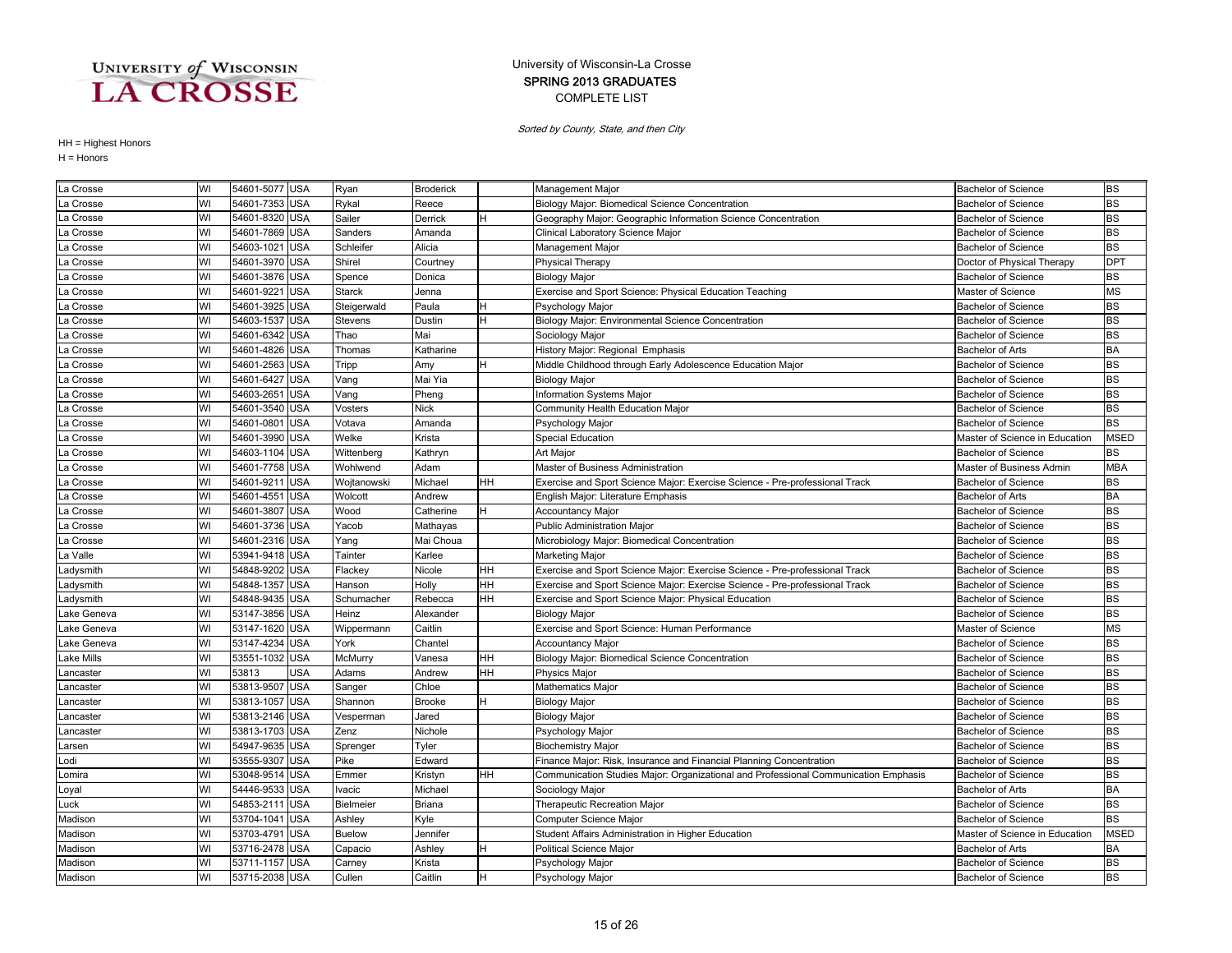### COMPLETE LIST SPRING 2013 GRADUATES University of Wisconsin-La Crosse

Sorted by County, State, and then City

| Madison    | WI | 53717-1064 USA |            | Curtin          | Joseph       |           | Communication Studies Major: Organizational and Professional Communication Emphasis | <b>Bachelor of Science</b>     | <b>BS</b>   |
|------------|----|----------------|------------|-----------------|--------------|-----------|-------------------------------------------------------------------------------------|--------------------------------|-------------|
| Madison    | WI | 53718-3289 USA |            | Grimm           | Travis       |           | Political Science Major                                                             | <b>Bachelor of Arts</b>        | <b>BA</b>   |
| Madison    | WI | 53711-1428 USA |            | Johnson         | Anika        | HH        | <b>Biology Major</b>                                                                | <b>Bachelor of Science</b>     | <b>BS</b>   |
| Madison    | WI | 53716-1459 USA |            | Knoebel         | Christopher  |           | Management Major                                                                    | <b>Bachelor of Science</b>     | <b>BS</b>   |
| Madison    | WI | 53705-1354 USA |            | Kunor           | Tenzin       |           | Psychology Major                                                                    | <b>Bachelor of Science</b>     | <b>BS</b>   |
| Madison    | WI | 53719-3117     | <b>USA</b> | Kupsch          | Chelsea      | H.        | Exercise and Sport Science Major: Physical Education                                | <b>Bachelor of Science</b>     | <b>BS</b>   |
| Madison    | WI | 53719-4619     | <b>USA</b> | Lendey          | Nima         |           | Finance Major: Risk, Insurance and Financial Planning Concentration                 | <b>Bachelor of Science</b>     | <b>BS</b>   |
| Madison    | WI | 53704-2139     | <b>USA</b> | Lindenberg      | Liv          |           | Student Affairs Administration in Higher Education                                  | Master of Science in Education | <b>MSED</b> |
| Madison    | WI | 53705-4810     | <b>USA</b> | Lorence         | Megan        | H         | Archaeological Studies Major                                                        | <b>Bachelor of Arts</b>        | <b>BA</b>   |
| Madison    | WI | 53715-1411     | <b>USA</b> | Michels         | Kelsey       |           | Student Affairs Administration in Higher Education                                  | Master of Science in Education | <b>MSED</b> |
| Madison    | WI | 53719-3834     | <b>USA</b> | Miller          | Amy          |           | Professional Development                                                            | Master of Educ - Prof Dev      | <b>MEPD</b> |
| Madison    | WI | 53719          | <b>USA</b> | Miller          | Grant        |           | Management Major                                                                    | <b>Bachelor of Science</b>     | <b>BS</b>   |
| Madison    | WI | 53715-2017 USA |            | Miller          | Kevin        |           | Computer Science Major                                                              | <b>Bachelor of Science</b>     | <b>BS</b>   |
| Madison    | WI | 53719-1887 USA |            | Passaro         | Mildred      |           | <b>International Business Major</b>                                                 | <b>Bachelor of Science</b>     | <b>BS</b>   |
| Madison    | WI | 53726-3827     | <b>USA</b> | Pizzingrilli    | Sagan        | H         | Middle Childhood through Early Adolescence Education Major                          | <b>Bachelor of Science</b>     | <b>BS</b>   |
| Madison    | WI | 53719-1513     | <b>USA</b> | Ragland         | Evan         |           | Biology Major: Cellular and Molecular Biology Concentration                         | <b>Bachelor of Science</b>     | <b>BS</b>   |
| Madison    | WI | 53711-3621     | <b>USA</b> | Schneider       | Jake         |           | Communication Studies Major: Organizational and Professional Communication Emphasis | <b>Bachelor of Science</b>     | <b>BS</b>   |
| Madison    | WI | 53714-2767     | <b>USA</b> | <b>Stuchlik</b> | Cassidy      |           | Exercise and Sport Science Major: Physical Education                                | <b>Bachelor of Science</b>     | <b>BS</b>   |
| Madison    | WI | 53705-2214     | <b>USA</b> | Taylor          | Saskia       |           | Psychology Major                                                                    | <b>Bachelor of Arts</b>        | <b>BA</b>   |
| Madison    | WI | 53704-3246 USA |            | Unger           | Brianne      | н         | Middle Childhood through Early Adolescence Education Major                          | <b>Bachelor of Science</b>     | <b>BS</b>   |
| Madison    | WI | 53703-4510 USA |            | Wiersma         | Katharyn     |           | School Psychology                                                                   | <b>Education Specialist</b>    | <b>EDS</b>  |
| Madison    | WI | 53704-1221 USA |            | Windschiegl     | Sean         |           | Biology Major: Biomedical Science Concentration                                     | <b>Bachelor of Science</b>     | <b>BS</b>   |
| Madison    | WI | 53719-5923     | <b>USA</b> | Wouters         | Isaac        |           | <b>Physical Therapy</b>                                                             | Doctor of Physical Therapy     | <b>DPT</b>  |
| Madison    | WI | 53704-6491     | <b>USA</b> | Yiga            | Tenzin       |           | <b>Biology Major</b>                                                                | <b>Bachelor of Science</b>     | <b>BS</b>   |
| Manitowoc  | WI | 54220-1658     | <b>USA</b> | Hrudka          | Wyatt        |           | <b>Information Systems Major</b>                                                    | <b>Bachelor of Science</b>     | <b>BS</b>   |
| Manitowoc  | WI | 54220-4655 USA |            | Neuenfeldt      | Patrick      |           | Student Affairs Administration in Higher Education                                  | Master of Science in Education | <b>MSED</b> |
| Manitowoc  | WI | 54220-1664     | <b>USA</b> | Oxton           | Sarah        |           | Psychology Major                                                                    | <b>Bachelor of Science</b>     | <b>BS</b>   |
| Manitowoc  | WI | 54220-6528 USA |            | Tolson          | Robert       | H         | Music Major: Theory Emphasis                                                        | Bachelor of Arts               | <b>BA</b>   |
| Marinette  | WI | 54143-9400 USA |            | Meyer           | Douglas      | H         | Biology Major: Biomedical Science Concentration                                     | Bachelor of Science            | <b>BS</b>   |
| Marinette  | WI | 54143-9765 USA |            | Peterson        | Brian        |           | <b>Physical Therapy</b>                                                             | Doctor of Physical Therapy     | <b>DPT</b>  |
| Marinette  | WI | 54143-3143     | <b>USA</b> | Sevener         | Caitlin      | H         | Therapeutic Recreation Major                                                        | <b>Bachelor of Science</b>     | <b>BS</b>   |
| Marinette  | WI | 54143-9727     | <b>USA</b> | Umlor           | Shoshawna    | H         | Archaeological Studies Major                                                        | <b>Bachelor of Science</b>     | <b>BS</b>   |
| Marshall   | WI | 53559-9608     | <b>USA</b> | Ward            | <b>Blake</b> |           | Biology Major: Biomedical Science Concentration                                     | <b>Bachelor of Science</b>     | <b>BS</b>   |
| Marshfield | WI | 54449-1229     | <b>USA</b> | DeJarlais       | Bryan        |           | Physical Therapy                                                                    | Doctor of Physical Therapy     | <b>DPT</b>  |
| Marshfield | WI | 54449-4738     | <b>USA</b> | Hill            | Emily        |           | Physical Therapy                                                                    | Doctor of Physical Therapy     | <b>DPT</b>  |
| Marshfield | WI | 54449-5601     | <b>USA</b> | Holbrook        | Anna         |           | Psychology Major                                                                    | <b>Bachelor of Science</b>     | <b>BS</b>   |
| Marshfield | WI | 54449-9577     | <b>USA</b> | Kniech          | Stephanie    |           | Biology Major: Biomedical Science Concentration                                     | <b>Bachelor of Science</b>     | <b>BS</b>   |
| Marshfield | WI | 54449-1762 USA |            | Lasecki         | Chelsea      |           | Exercise and Sport Science Major: Physical Education                                | <b>Bachelor of Science</b>     | <b>BS</b>   |
| Marshfield | WI | 54449-6010 USA |            | Moldysz         | Pawel        |           | <b>Physical Therapy</b>                                                             | Doctor of Physical Therapy     | <b>DPT</b>  |
| Marshfield | WI | 54449-8623     | <b>USA</b> | Pawelko         | Amy          |           | <b>Accountancy Major</b>                                                            | <b>Bachelor of Science</b>     | <b>BS</b>   |
| Marshfield | WI | 54449-9647     | <b>USA</b> | Valenza         | Kimberly     |           | Student Affairs Administration in Higher Education                                  | Master of Science in Education | <b>MSED</b> |
| Mason      | WI | 54856-8441     | <b>USA</b> | Hudson          | Laura        |           | Exercise and Sport Science: Human Performance                                       | Master of Science              | <b>MS</b>   |
| Mazomanie  | WI | 53560-9548     | <b>USA</b> | Yasick          | Andrew       |           | German Studies Major: Business Concentration                                        | <b>Bachelor of Arts</b>        | <b>BA</b>   |
| Mc Farland | WI | 53558-9519 USA |            | Duggleby        | Katherine    | HH        | Psychology Major                                                                    | <b>Bachelor of Arts</b>        | <b>BA</b>   |
| Mc Farland | WI | 53558-8603 USA |            | Wilhelmson      | <b>Bree</b>  | HH        | Middle Childhood through Early Adolescence Education Major                          | <b>Bachelor of Science</b>     | <b>BS</b>   |
| Medford    | WI | 54451-9351 USA |            | Denzine         | Casey        |           | Sociology Major                                                                     | <b>Bachelor of Science</b>     | <b>BS</b>   |
| Medford    | WI | 54451-8756 USA |            | Klinner         | Molly        |           | Middle Childhood through Early Adolescence Education Major                          | <b>Bachelor of Science</b>     | <b>BS</b>   |
| Medford    | WI | 54451-1715 USA |            | Prihoda         | Steven       | <b>HH</b> | English Major: Literature Emphasis                                                  | <b>Bachelor of Arts</b>        | <b>BA</b>   |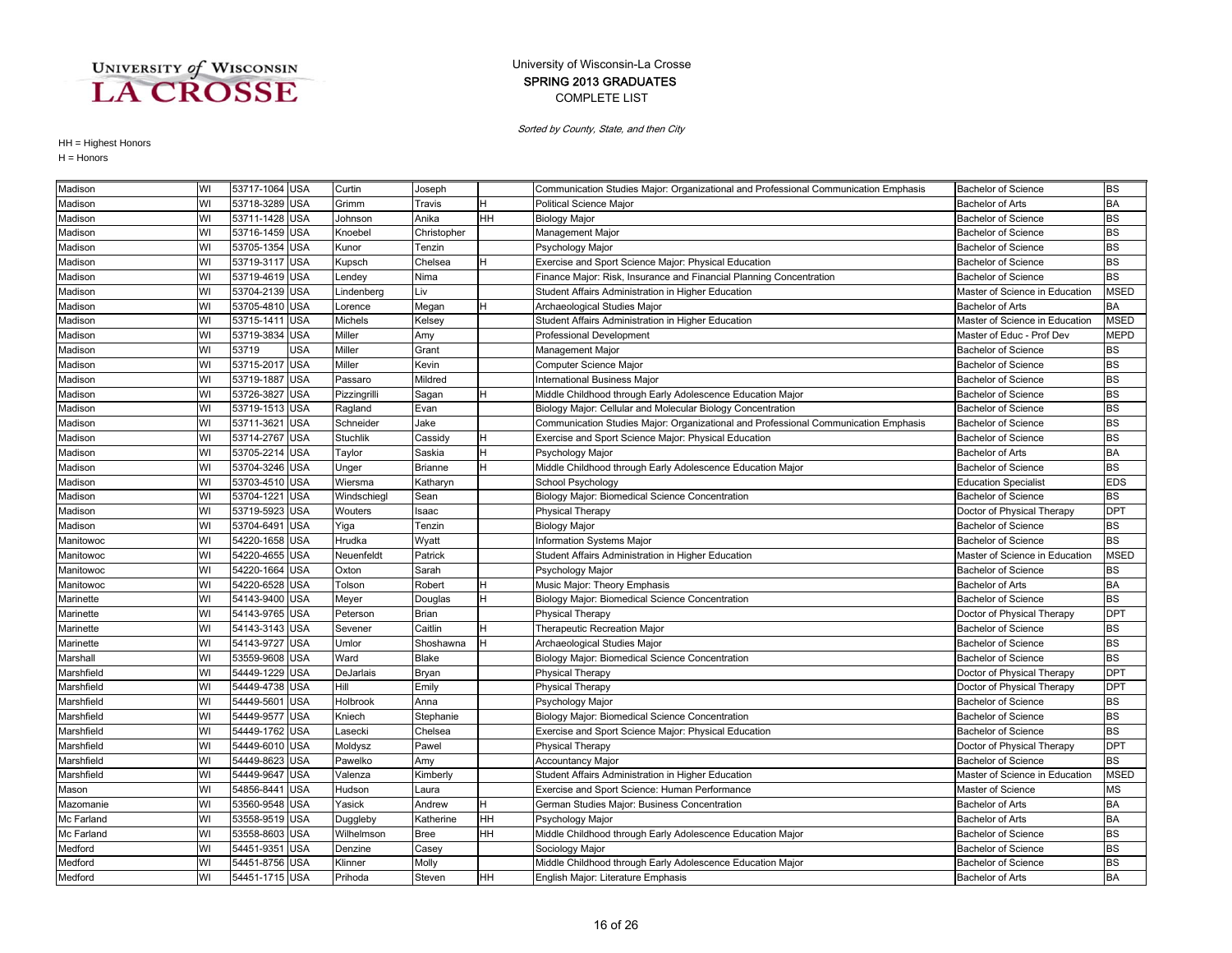### COMPLETE LIST SPRING 2013 GRADUATES University of Wisconsin-La Crosse

Sorted by County, State, and then City

| Medford              | WI | 54451-1522 USA |            | Ruesch         | Janey        |           | <b>Accountancy Major</b>                                                            | <b>Bachelor of Science</b>  | <b>BS</b>   |
|----------------------|----|----------------|------------|----------------|--------------|-----------|-------------------------------------------------------------------------------------|-----------------------------|-------------|
| Melrose              | WI | 54642-8011 USA |            | Radcliffe      | Kristine     | HH        | Art Major                                                                           | <b>Bachelor of Science</b>  | <b>BS</b>   |
| Melrose              | WI | 54642-8405 USA |            | Thill          | <b>Brent</b> |           | <b>History Major</b>                                                                | <b>Bachelor of Science</b>  | <b>BS</b>   |
| Menasha              | WI | 54952-8901 USA |            | Muhlebach      | Katie        | <b>HH</b> | Middle Childhood through Early Adolescence Education Major                          | <b>Bachelor of Science</b>  | <b>BS</b>   |
| Menomonee Falls      | WI | 53051-3817 USA |            | <b>Barnes</b>  | Joshua       |           | Computer Science Major                                                              | <b>Bachelor of Science</b>  | <b>BS</b>   |
| Menomonee Falls      | WI | 53051-6414 USA |            | Boerner        | Amanda       |           | Biology Major: Cellular and Molecular Biology Concentration                         | <b>Bachelor of Science</b>  | <b>BS</b>   |
| Menomonee Falls      | WI | 53051-1547 USA |            | Cichy          | Amber        | Η         | Middle Childhood through Early Adolescence Education Major                          | <b>Bachelor of Science</b>  | <b>BS</b>   |
| Menomonee Falls      | WI | 53051-7463 USA |            | McCoy          | Morgan       |           | Biology Major: Biomedical Science Concentration                                     | <b>Bachelor of Science</b>  | <b>BS</b>   |
| Menomonee Falls      | WI | 53051-5166 USA |            | Olsson         | Adam         |           | Biology Major: Biomedical Science Concentration                                     | <b>Bachelor of Science</b>  | <b>BS</b>   |
| Menomonee Falls      | WI | 53051-7436 USA |            | Spohnholtz     | Caitlin      |           | Biology Major: Biomedical Science Concentration                                     | <b>Bachelor of Science</b>  | <b>BS</b>   |
| Menomonie            | WI | 54751-2031 USA |            | Goodell        | Mackenzie    |           | <b>Biochemistry Major</b>                                                           | <b>Bachelor of Science</b>  | <b>BS</b>   |
| Menomonie            | WI | 54751          | <b>USA</b> | Gust           | Andrea       | <b>H</b>  | Clinical Laboratory Science Major                                                   | <b>Bachelor of Science</b>  | <b>BS</b>   |
| Menomonie            | WI | 54751-2324 USA |            | Jordan         | Jamison      |           | Archaeological Studies Major                                                        | <b>Bachelor of Science</b>  | <b>BS</b>   |
| Menomonie            | WI | 54751-6405 USA |            | Schmidt        | Bethany      |           | Management Major                                                                    | <b>Bachelor of Science</b>  | <b>BS</b>   |
| Menomonie            | WI | 54751-2390 USA |            | Smith          | Kelsey       | Iн        | Exercise and Sport Science Major: Exercise Science - Pre-professional Track         | <b>Bachelor of Science</b>  | <b>BS</b>   |
| Mequon               | WI | 53097-3631 USA |            | Tank           | Christopher  |           | Exercise and Sport Science Major: Exercise Science - Fitness Track                  | <b>Bachelor of Science</b>  | <b>BS</b>   |
| Merrill              | WI | 54452-1603 USA |            | Kleinschmidt   | Landon       |           | Sociology Major                                                                     | <b>Bachelor of Science</b>  | <b>BS</b>   |
| Merrill              | WI | 54452-8712 USA |            | Krueger        | Sarah        |           | Clinical Laboratory Science Major                                                   | <b>Bachelor of Science</b>  | <b>BS</b>   |
| Merrill              | WI | 54452          | USA        | Rohde          | Lisa         |           | Occupational Therapy                                                                | Master of Science           | <b>MS</b>   |
| Merrimac             | WI | 53561-9549 USA |            | Anderson       | Amanda       |           | Community Health Education Major                                                    | <b>Bachelor of Science</b>  | <b>BS</b>   |
| Merrimac             | WI | 53561-9782 USA |            | Ganser         | Jaden        |           | School Psychology                                                                   | <b>Education Specialist</b> | <b>EDS</b>  |
| Middleton            | WI | 53562-2906 USA |            | Gernert        | Ben          | Η         | Sociology Major                                                                     | <b>Bachelor of Science</b>  | <b>BS</b>   |
| Middleton            | WI | 53562-4908     | <b>USA</b> | Hanson         | Anna         | H         | <b>Athletic Training Major</b>                                                      | <b>Bachelor of Science</b>  | <b>BS</b>   |
| Middleton            | WI | 53562-3665 USA |            | Hoff           | Chelsea      |           | <b>Physical Therapy</b>                                                             | Doctor of Physical Therapy  | <b>DPT</b>  |
| Middleton            | WI | 53562-1727 USA |            | Johnson        | Kasey        |           | <b>Professional Development</b>                                                     | Master of Educ - Prof Dev   | <b>MEPD</b> |
| Middleton            | WI | 53562-2408 USA |            | Martin         | Travis       |           | Finance Major: Risk, Insurance and Financial Planning Concentration                 | <b>Bachelor of Science</b>  | <b>BS</b>   |
| Middleton            | WI | 53562-2144     | <b>USA</b> | Mataczynski    | Nichole      |           | Psychology Major                                                                    | <b>Bachelor of Science</b>  | <b>BS</b>   |
| Middleton            | WI | 53562-2670 USA |            | Ruhland        | Alex         |           | Accountancy Major                                                                   | <b>Bachelor of Science</b>  | <b>BS</b>   |
| Milton               | WI | 53563-9503 USA |            | Wellenkotter   | Jedd         |           | <b>Physical Therapy</b>                                                             | Doctor of Physical Therapy  | <b>DPT</b>  |
| Milwaukee            | WI | 53215-4138 USA |            | Carrillo       | Mario        |           | Psychology Major                                                                    | <b>Bachelor of Science</b>  | <b>BS</b>   |
| Milwaukee            | WI | 53220-2731     | <b>USA</b> | Day            | John         |           | <b>Biology Major</b>                                                                | <b>Bachelor of Science</b>  | <b>BS</b>   |
| Milwaukee            | WI | 53212-4201 USA |            | Dixon          | Emily        |           | Communication Studies Major: Organizational and Professional Communication Emphasis | <b>Bachelor of Arts</b>     | <b>BA</b>   |
| Milwaukee            | WI | 53204-4326 USA |            | Engibous       | Chelsey      | Iн        | <b>Management Major</b>                                                             | <b>Bachelor of Science</b>  | <b>BS</b>   |
| Milwaukee            | WI | 53207-5826 USA |            | Goldberg       | Jordan       |           | Biology Major: Aquatic Science Concentration                                        | <b>Bachelor of Science</b>  | <b>BS</b>   |
| Milwaukee            | WI | 53216-1106 USA |            | Holloway       | Skyler       |           | Communication Studies Major: Organizational and Professional Communication Emphasis | <b>Bachelor of Science</b>  | <b>BS</b>   |
| Milwaukee            | WI | 53202-3286 USA |            | llstrup        | Samantha     |           | Management Major                                                                    | <b>Bachelor of Science</b>  | <b>BS</b>   |
| Milwaukee            | WI | 53228-1617 USA |            | Korn           | Julie        | Η         | Middle Childhood through Early Adolescence Education Major                          | <b>Bachelor of Science</b>  | <b>BS</b>   |
| Milwaukee            | WI | 53222-3921 USA |            | Kramp          | Amie         | <b>HH</b> | Psychology Major                                                                    | <b>Bachelor of Science</b>  | <b>BS</b>   |
| Milwaukee            | WI | 53202-5823 USA |            | Mooney         | Laura        |           | Recreation Management                                                               | Master of Science           | <b>MS</b>   |
| Milwaukee            | WI | 53207-3934 USA |            | Reifenberg     | Laura        |           | Psychology Major                                                                    | <b>Bachelor of Science</b>  | <b>BS</b>   |
| Milwaukee            | WI | 53220-2413 USA |            | Stefanik       | Jeffrey      | H         | Middle Childhood through Early Adolescence Education Major                          | <b>Bachelor of Science</b>  | <b>BS</b>   |
| <b>Mineral Point</b> | WI | 53565-1420 USA |            | <b>Bennett</b> | Brianna      |           | Communication Studies Major: Interpersonal Communication Emphasis                   | <b>Bachelor of Science</b>  | <b>BS</b>   |
| <b>Mineral Point</b> | WI | 53565-8869 USA |            | Berning        | Blake        |           | Exercise and Sport Science Major: Exercise Science - Fitness Track                  | <b>Bachelor of Science</b>  | <b>BS</b>   |
| <b>Mineral Point</b> | WI | 53565-8509 USA |            | Burris         | Jesse        |           | Exercise and Sport Science Major: Exercise Science - Fitness Track                  | <b>Bachelor of Science</b>  | <b>BS</b>   |
| Minocqua             | WI | 54548-0872 USA |            | <b>Bassett</b> | Hayley       |           | Communication Studies Major: Interpersonal Communication Emphasis                   | <b>Bachelor of Science</b>  | <b>BS</b>   |
| Mishicot             | WI | 54228-9481 USA |            | Bennett        | Andrew       |           | Physics Major: Computational Emphasis                                               | <b>Bachelor of Science</b>  | <b>BS</b>   |
| Mishicot             | WI | 54228-9731 USA |            | Hornak         | Christina    |           | <b>Biology Major</b>                                                                | <b>Bachelor of Science</b>  | <b>BS</b>   |
| Mishicot             | WI | 54228-9447 USA |            | Wilcox         | Sarah        |           | Communication Studies Major: Interpersonal Communication Emphasis                   | <b>Bachelor of Arts</b>     | <b>BA</b>   |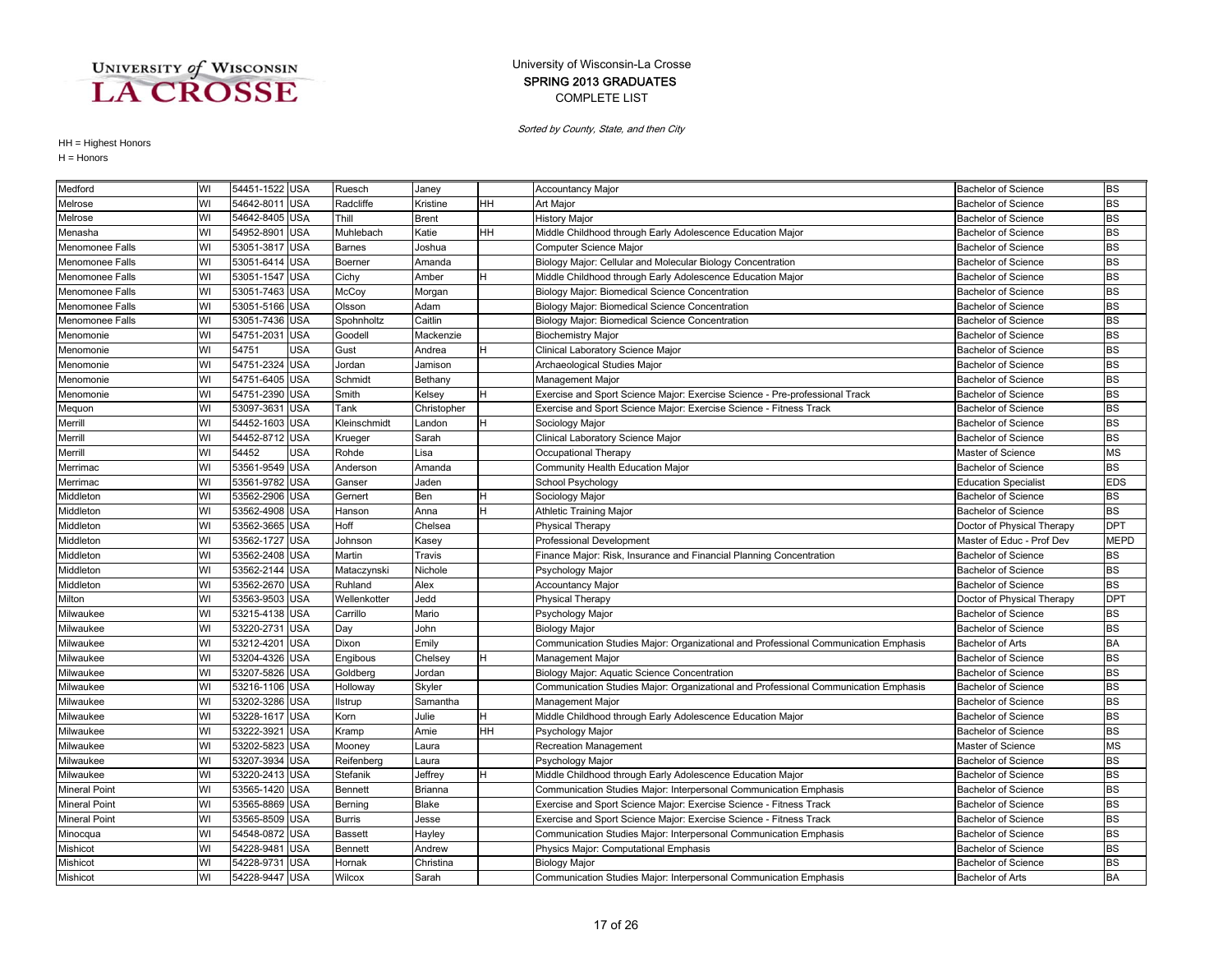### COMPLETE LIST SPRING 2013 GRADUATES University of Wisconsin-La Crosse

Sorted by County, State, and then City

| Mondovi               | WI | 54755-8512 USA |            | Weibel         | Katrina     |    | Student Affairs Administration in Higher Education                          | Master of Science in Education | <b>MSED</b> |
|-----------------------|----|----------------|------------|----------------|-------------|----|-----------------------------------------------------------------------------|--------------------------------|-------------|
| Monroe                | WI | 53566-3503 USA |            | Buvid          | Daniel      |    | Software Engineering                                                        | Master of Software Engineering | <b>MSE</b>  |
| Monroe                | WI | 53566-3004 USA |            | Latimer        | Ryan        |    | Sociology Major                                                             | <b>Bachelor of Arts</b>        | BA          |
| Monroe                | WI | 53566-3561     | <b>USA</b> | Weis           | Katelin     |    | <b>Physical Therapy</b>                                                     | Doctor of Physical Therapy     | <b>DPT</b>  |
| Mosinee               | WI | 54455-9739 USA |            | Ahrens         | Angela      |    | Biology Major: Biomedical Science Concentration                             | <b>Bachelor of Science</b>     | <b>BS</b>   |
| Mosinee               | WI | 54455-9585     | <b>USA</b> | Jurgella       | Jessica     |    | Student Affairs Administration in Higher Education                          | Master of Science in Education | <b>MSED</b> |
| Mount Horeb           | WI | 53572-2968 USA |            | <b>Brunner</b> | Elizabeth   |    | History Major: Regional Emphasis                                            | <b>Bachelor of Arts</b>        | BA          |
| Mount Horeb           | WI | 53572-1637     | <b>USA</b> | Love           | Hanna       |    | Psychology Major                                                            | <b>Bachelor of Science</b>     | <b>BS</b>   |
| Mount Horeb           | WI | 53572-1846 USA |            | McKaig         | Amber       |    | Finance Major: Risk, Insurance and Financial Planning Concentration         | <b>Bachelor of Science</b>     | <b>BS</b>   |
| <b>Mount Pleasant</b> | WI | 53406-2612     | <b>USA</b> | Buchholz       | Kathryn     |    | Exercise and Sport Science Major: Sport Management                          | <b>Bachelor of Science</b>     | <b>BS</b>   |
| Mount Pleasant        | WI | 53405-1421     | <b>USA</b> | Schultz        | Katherine   | HН | Exercise and Sport Science Major: Physical Education                        | Bachelor of Science            | <b>BS</b>   |
| Mount Pleasant        | WI | 53406-2575 USA |            | Sliker         | Bailee      |    | <b>Biochemistry Major</b>                                                   | <b>Bachelor of Science</b>     | BS          |
| Mount Pleasant        | WI | 53406-2489 USA |            | Yasatan        | Michelle    |    | Exercise and Sport Science Major: Exercise Science - Pre-professional Track | <b>Bachelor of Science</b>     | <b>BS</b>   |
| Mukwonago             | WI | 53149-8213     | <b>USA</b> | Coyle          | Rachel      | н  | Clinical Laboratory Science Major                                           | <b>Bachelor of Science</b>     | <b>BS</b>   |
| Mukwonago             | WI | 53149-9125 USA |            | Grossmeier     | Kindra      | н  | <b>Chemistry Major</b>                                                      | <b>Bachelor of Science</b>     | <b>BS</b>   |
| Mukwonago             | WI | 53149-9005 USA |            | Kinsey         | Alicia      | H  | Biology Major: Biomedical Science Concentration                             | <b>Bachelor of Science</b>     | <b>BS</b>   |
| Mukwonago             | WI | 53149-9234     | <b>USA</b> | Przedwiecki    | Ashley      | н  | Communication Studies Major: Interpersonal Communication Emphasis           | <b>Bachelor of Science</b>     | <b>BS</b>   |
| Mukwonago             | WI | 53149-8815     | <b>USA</b> | Sabatinelli    | Stephanie   | H  | Exercise and Sport Science Major: Physical Education                        | <b>Bachelor of Science</b>     | <b>BS</b>   |
| Mukwonago             | WI | 53149-9283     | <b>USA</b> | Tynes          | Lauren      |    | Psychology Major                                                            | <b>Bachelor of Science</b>     | <b>BS</b>   |
| Mukwonago             | WI | 53149-9287 USA |            | Voelkel        | Andrew      |    | Biology Major: Environmental Science Concentration                          | <b>Bachelor of Science</b>     | <b>BS</b>   |
| Mukwonago             | WI | 53149-9258 USA |            | Vollmer        | Mary        |    | Psychology Major                                                            | <b>Bachelor of Science</b>     | <b>BS</b>   |
| Mukwonago             | WI | 53149-1108 USA |            | Zastrow        | Ethan       | HH | Spanish Major                                                               | Bachelor of Science            | <b>BS</b>   |
| Muscoda               | WI | 53573-8802     | <b>USA</b> | Griffith       | Christopher |    | Community Health Education Major                                            | <b>Bachelor of Science</b>     | BS          |
| Muscoda               | WI | 53573-9450 USA |            | Oates          | Shannon     |    | Clinical Laboratory Science Major                                           | <b>Bachelor of Science</b>     | <b>BS</b>   |
| Muskego               | WI | 53150-8503 USA |            | Berigan        | Hilary      |    | Psychology Major                                                            | <b>Bachelor of Science</b>     | <b>BS</b>   |
| Muskego               | WI | 53150-8173 USA |            | Gentilini      | Bryan       |    | Psychology Major                                                            | <b>Bachelor of Science</b>     | <b>BS</b>   |
| Muskego               | WI | 53150-882      | <b>USA</b> | Kamperschroer  | Kyle        |    | Software Engineering                                                        | Master of Software Engineering | <b>MSE</b>  |
| Muskego               | WI | 53150-9716 USA |            | .instrom       | Taylor      | н  | Communication Studies Major: Interpersonal Communication Emphasis           | <b>Bachelor of Arts</b>        | BA          |
| Muskego               | WI | 53150-9098 USA |            | Neuens         | Frank       |    | Microbiology Major: Biomedical Concentration                                | <b>Bachelor of Science</b>     | <b>BS</b>   |
| Muskego               | WI | 53150-8409 USA |            | Petritis       | Matthew     |    | <b>Finance Major</b>                                                        | <b>Bachelor of Science</b>     | <b>BS</b>   |
| Nashotah              | WI | 53058-9520     | <b>USA</b> | Berg           | Stefanie    | HH | Exercise and Sport Science Major: Exercise Science - Pre-professional Track | <b>Bachelor of Science</b>     | <b>BS</b>   |
| Nashotah              | WI | 53058-9331     | <b>USA</b> | Francisco      | Mackenzie   |    | Biology Major: Biomedical Science Concentration                             | <b>Bachelor of Science</b>     | <b>BS</b>   |
| Neenah                | WI | 54956-3431     | <b>USA</b> | Camann         | Kathryn     |    | Communication Studies Major: Interpersonal Communication Emphasis           | <b>Bachelor of Arts</b>        | BA          |
| Neenah                | WI | 54956-4820     | <b>USA</b> | Goodman        | Nicole      |    | <b>Biology Major</b>                                                        | <b>Bachelor of Science</b>     | <b>BS</b>   |
| Neenah                | WI | 54956-2432     | <b>USA</b> | _ingenfelter   | Hannah      | н  | Archaeological Studies Major                                                | <b>Bachelor of Science</b>     | <b>BS</b>   |
| Neenah                | WI | 54956-4943 USA |            | Schmidt        | Michaela    | HН | Clinical Laboratory Science Major                                           | <b>Bachelor of Science</b>     | <b>BS</b>   |
| Neenah                | WI | 54956-2014     | <b>USA</b> | Wolfgram       | David       |    | Management Major                                                            | <b>Bachelor of Science</b>     | BS          |
| Neillsville           | WI | 54456-6254 USA |            | Attoe          | Stephanie   | H  | Middle Childhood through Early Adolescence Education Major                  | <b>Bachelor of Science</b>     | <b>BS</b>   |
| Neillsville           | WI | 54456-7147 USA |            | Ewoldt         | Leah        |    | Psychology Major                                                            | <b>Bachelor of Science</b>     | <b>BS</b>   |
| Nekoosa               | WI | 54457-9092     | <b>USA</b> | Kobishop       | Brianna     |    | Biology Major: Cellular and Molecular Biology Concentration                 | <b>Bachelor of Science</b>     | <b>BS</b>   |
| New Auburn            | WI | 54757-8769 USA |            | Moon           | Mallorie    |    | Exercise and Sport Science Major: Exercise Science - Pre-professional Track | <b>Bachelor of Science</b>     | <b>BS</b>   |
| New Berlin            | WI | 53151-4652     | <b>USA</b> | Falk           | Joshua      |    | Theatre Arts Major: General Studies Emphasis                                | <b>Bachelor of Arts</b>        | BA          |
| New Berlin            | WI | 53151-1307     | <b>USA</b> | Grosskreutz    | Steven      |    | Chemistry Major: ACS Certification                                          | <b>Bachelor of Science</b>     | <b>BS</b>   |
| New Berlin            | WI | 53146-5210     | <b>USA</b> | Hahlbeck       | Megan       |    | Middle Childhood through Early Adolescence Education Major                  | <b>Bachelor of Science</b>     | <b>BS</b>   |
| New Berlin            | WI | 53151-8774 USA |            | Herrmann       | Jessica     | н  | Exercise and Sport Science Major: Exercise Science - Pre-professional Track | <b>Bachelor of Science</b>     | <b>BS</b>   |
| New Berlin            | WI | 53151-6659 USA |            | Meddaugh       | Meghan      |    | Middle Childhood through Early Adolescence Education Major                  | <b>Bachelor of Science</b>     | BS          |
| New Berlin            | WI | 53151-6591     | <b>USA</b> | Olson          | Jaclyn      |    | Psychology Major                                                            | <b>Bachelor of Science</b>     | <b>BS</b>   |
| New Berlin            | WI | 53146-3809 USA |            | Perkins        | Patrick     |    | Finance Major                                                               | <b>Bachelor of Science</b>     | <b>BS</b>   |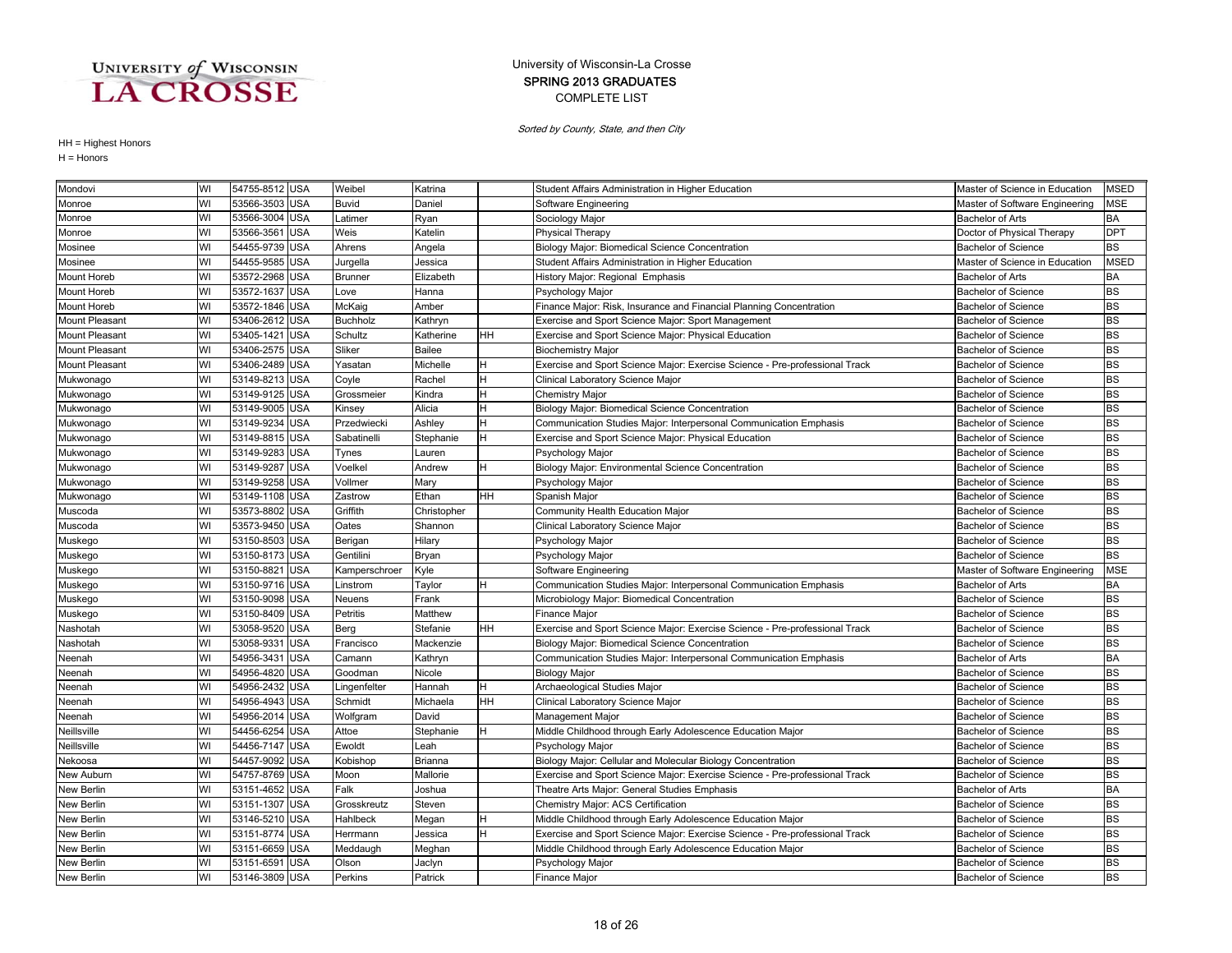### COMPLETE LIST SPRING 2013 GRADUATES University of Wisconsin-La Crosse

Sorted by County, State, and then City

| <b>New Glarus</b> | WI | 53574-9523 USA |            | <b>Burke</b>  | Daniel     |    | Biology Major: Environmental Science Concentration                                  | <b>Bachelor of Science</b> | <b>BS</b>  |
|-------------------|----|----------------|------------|---------------|------------|----|-------------------------------------------------------------------------------------|----------------------------|------------|
| <b>New Glarus</b> | WI | 53574          | USA        | Paulson       | Laura      |    | Theatre Arts Major: Music Theatre Emphasis                                          | <b>Bachelor of Arts</b>    | <b>BA</b>  |
| <b>New Glarus</b> | WI | 53574-9477 USA |            | Riniker       | Kristin    | HН | Communication Studies Major: Organizational and Professional Communication Emphasis | <b>Bachelor of Arts</b>    | <b>BA</b>  |
| New Holstein      | WI | 53061-1248 USA |            | Holterman     | Aaron      |    | <b>Biology Major</b>                                                                | <b>Bachelor of Science</b> | <b>BS</b>  |
| New Lisbon        | WI | 53950-9722     | <b>USA</b> | Hanson        | Amber      |    | Psychology Major                                                                    | <b>Bachelor of Science</b> | <b>BS</b>  |
| New London        | WI | 54961-8420 USA |            | Yde           | Rebecca    |    | <b>Physical Therapy</b>                                                             | Doctor of Physical Therapy | <b>DPT</b> |
| New Richmond      | WI | 54017-1721     | <b>USA</b> | Utzman        | Hannah     | н  | Psychology Major                                                                    | <b>Bachelor of Science</b> | <b>BS</b>  |
| North Prairie     | WI | 53153-9413     | <b>USA</b> | Vick          | Christine  |    | Clinical Laboratory Science Major                                                   | <b>Bachelor of Science</b> | <b>BS</b>  |
| Norwalk           | WI | 54648-8067     | <b>USA</b> | Leis          | Jeremy     |    | Psychology Major                                                                    | <b>Bachelor of Science</b> | <b>BS</b>  |
| Oak Creek         | WI | 53154-4765 USA |            | Clark         | Megan      |    | <b>Biology Major</b>                                                                | <b>Bachelor of Science</b> | <b>BS</b>  |
| Oak Creek         | WI | 53154-3642 USA |            | Hinkley       | Jacob      | HH | Biology Major: Biomedical Science Concentration                                     | <b>Bachelor of Science</b> | <b>BS</b>  |
| Oakfield          | WI | 53065-9599 USA |            | Dietzel       | Alyxandria |    | Biology Major: Biomedical Science Concentration                                     | <b>Bachelor of Science</b> | <b>BS</b>  |
| Oakfield          | WI | 53065-9740 USA |            | Weston        | Courtney   |    | Psychology Major                                                                    | <b>Bachelor of Arts</b>    | <b>BA</b>  |
| Oconomowoc        | WI | 53066-943      | <b>USA</b> | Brandt        | Rebecca    |    | Clinical Laboratory Science Major                                                   | <b>Bachelor of Science</b> | <b>BS</b>  |
| Oconomowoc        | WI | 53066-1255 USA |            | Davy          | Kallie     |    | Middle Childhood through Early Adolescence Education Major                          | <b>Bachelor of Science</b> | <b>BS</b>  |
| Oconomowoc        | WI | 53066-4620     | <b>USA</b> | Fritz         | Molly      |    | Psychology Major                                                                    | <b>Bachelor of Arts</b>    | <b>BA</b>  |
| Oconomowoc        | WI | 53066-2384     | <b>USA</b> | Kadunc        | Kevin      | HН | Mathematics Major: Statistics Emphasis                                              | <b>Bachelor of Science</b> | <b>BS</b>  |
| Oconomowoc        | WI | 53066-2203     | <b>USA</b> | Koehler       | Heidi      |    | Marketing Major                                                                     | <b>Bachelor of Science</b> | <b>BS</b>  |
| Oconomowoc        | WI | 53066-1856 USA |            | Newburg       | Sarah      |    | Physician Assistant Studies                                                         | Master of Science          | <b>MS</b>  |
| Oconomowoc        | WI | 53066-3108 USA |            | Ordway        | Emily      | н  | Psychology Major                                                                    | <b>Bachelor of Science</b> | <b>BS</b>  |
| Oconto Falls      | WI | 54154-9507     | <b>USA</b> | Brown         | Shelby     |    | Psychology Major                                                                    | <b>Bachelor of Science</b> | <b>BS</b>  |
| Onalaska          | WI | 54650-3340 USA |            | Baxley        | David      |    | Communication Studies Major: Interpersonal Communication Emphasis                   | <b>Bachelor of Science</b> | <b>BS</b>  |
| Onalaska          | WI | 54650-9652     | <b>USA</b> | Behringer     | Michael    |    | Management Major                                                                    | <b>Bachelor of Science</b> | <b>BS</b>  |
| Onalaska          | WI | 54650-9333     | <b>USA</b> | <b>Bock</b>   | Jarrod     |    | Psychology Major                                                                    | <b>Bachelor of Science</b> | <b>BS</b>  |
| Onalaska          | WI | 54650-241      | <b>USA</b> | Breining      | Nicholas   |    | Sociology Major                                                                     | <b>Bachelor of Arts</b>    | <b>BA</b>  |
| Onalaska          | WI | 54650-2517     | <b>USA</b> | Chang         | Kao        |    | Accountancy Major                                                                   | <b>Bachelor of Science</b> | <b>BS</b>  |
| Onalaska          | WI | 54650-2065 USA |            | Daemen        | Wouter     |    | Management Major                                                                    | <b>Bachelor of Science</b> | <b>BS</b>  |
| Onalaska          | WI | 54650-8571     | <b>USA</b> | Devlin        | Quinn      | н  | Community Health Education Major                                                    | <b>Bachelor of Science</b> | <b>BS</b>  |
| Onalaska          | WI | 54650-9439 USA |            | Eggen         | Amy        |    | Psychology Major                                                                    | <b>Bachelor of Science</b> | <b>BS</b>  |
| Onalaska          | WI | 54650-2802     | <b>USA</b> | Eisold        | Greg       |    | <b>Biology Major: Biomedical Science Concentration</b>                              | <b>Bachelor of Science</b> | <b>BS</b>  |
| Onalaska          | WI | 54650-2044     | <b>USA</b> | Erlandson     | Martin     | H. | <b>Biology Major</b>                                                                | <b>Bachelor of Science</b> | <b>BS</b>  |
| Onalaska          | WI | 54650-8423     | <b>USA</b> | John          | Amanda     |    | <b>Physical Therapy</b>                                                             | Doctor of Physical Therapy | <b>DPT</b> |
| Onalaska          | WI | 54650-2004     | <b>USA</b> | Kendhammer    | John       |    | Information Systems Major                                                           | <b>Bachelor of Science</b> | <b>BS</b>  |
| Onalaska          | WI | 54650-8706 USA |            | Knutson       | Zac        |    | Finance Major                                                                       | <b>Bachelor of Science</b> | <b>BS</b>  |
| Onalaska          | WI | 54650-8582     | <b>USA</b> | .anik         | Gregory    |    | Biology Major: Biomedical Science Concentration                                     | <b>Bachelor of Science</b> | <b>BS</b>  |
| Onalaska          | WI | 54650-9220     | <b>USA</b> | Lehman        | Caleb      |    | Information Systems Major                                                           | <b>Bachelor of Science</b> | <b>BS</b>  |
| Onalaska          | WI | 54650-3345 USA |            | McDonah       | Alex       |    | Biology Major: Biomedical Science Concentration                                     | <b>Bachelor of Science</b> | <b>BS</b>  |
| Onalaska          | WI | 54650-2125 USA |            | McMurray      | Adam       |    | <b>Finance Major</b>                                                                | <b>Bachelor of Science</b> | <b>BS</b>  |
| Onalaska          | WI | 54650-3310     | <b>USA</b> | Miske         | Tanya      |    | <b>Accountancy Major</b>                                                            | <b>Bachelor of Science</b> | <b>BS</b>  |
| Onalaska          | WI | 54650-8783     | <b>USA</b> | Misna         | auren      |    | Communication Studies Major: Organizational and Professional Communication Emphasis | <b>Bachelor of Science</b> | <b>BS</b>  |
| Onalaska          | WI | 54650-3100 USA |            | Morrissey     | Lucas      |    | <b>Biology Major</b>                                                                | <b>Bachelor of Science</b> | <b>BS</b>  |
| Onalaska          | WI | 54650-3014     | <b>USA</b> | Munns         | Kathryn    |    | Therapeutic Recreation                                                              | Master of Science          | <b>MS</b>  |
| Onalaska          | WI | 54650-8828 USA |            | Ness          | Joanna     |    | Finance Major                                                                       | <b>Bachelor of Science</b> | <b>BS</b>  |
| Onalaska          | WI | 54650-9706 USA |            | Radsek        | Katelyn    |    | Psychology Major                                                                    | <b>Bachelor of Science</b> | <b>BS</b>  |
| Onalaska          | WI | 54650-9227     | <b>USA</b> | Rick          | Jacob      | HH | Recreation Management Major                                                         | <b>Bachelor of Science</b> | <b>BS</b>  |
| Onalaska          | WI | 54650-9653     | <b>USA</b> | Schleppegrell | Lynn       |    | Sociology Major                                                                     | <b>Bachelor of Science</b> | <b>BS</b>  |
| Onalaska          | WI | 54650-2678 USA |            | Schneider     | Alyssa     |    | <b>Marketing Major</b>                                                              | <b>Bachelor of Science</b> | <b>BS</b>  |
| Onalaska          | WI | 54650-8433 USA |            | Schneider     | Jena       |    | Communication Studies Major: Organizational and Professional Communication Emphasis | <b>Bachelor of Arts</b>    | <b>BA</b>  |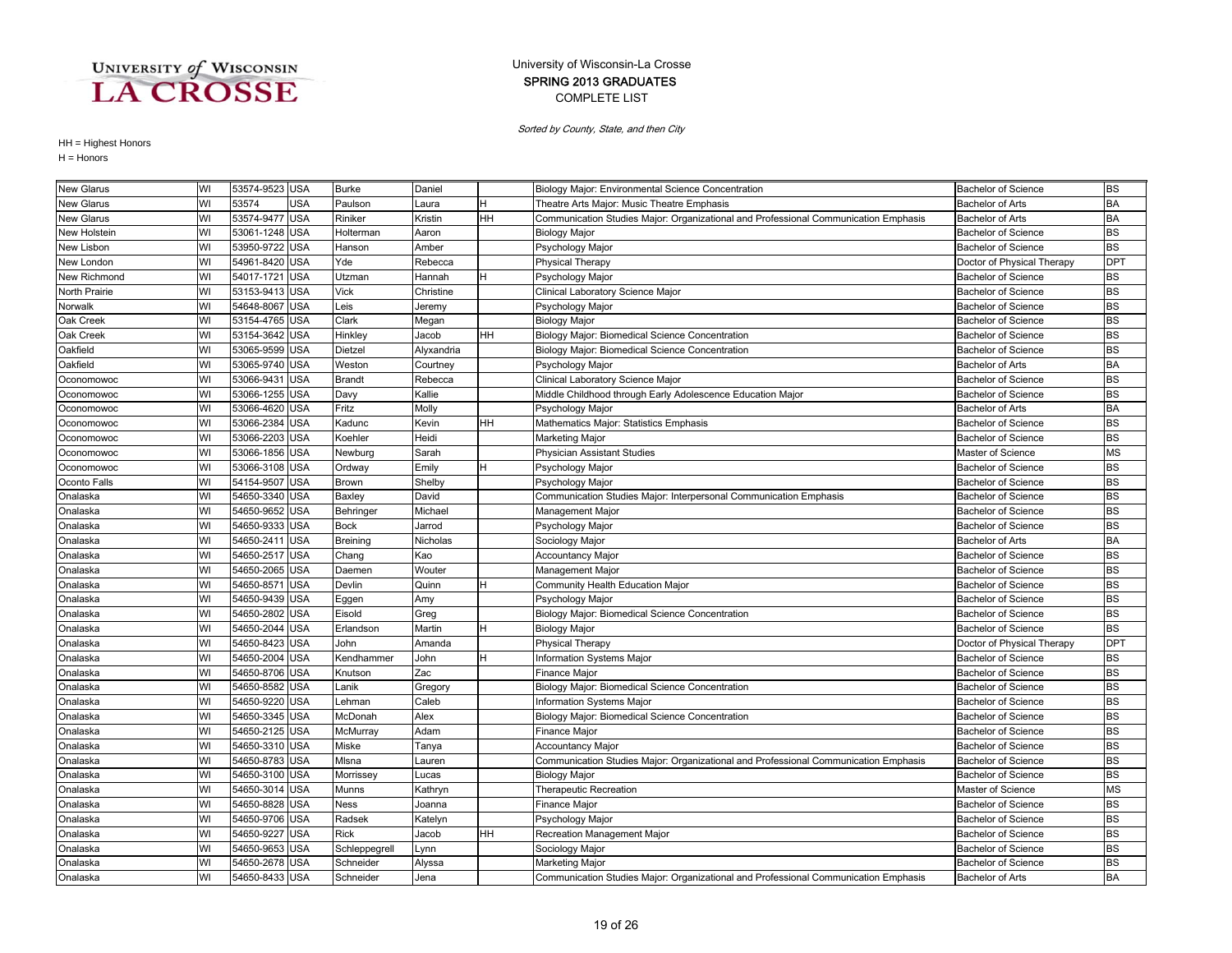### COMPLETE LIST SPRING 2013 GRADUATES University of Wisconsin-La Crosse

Sorted by County, State, and then City

| Onalaska                | WI | 54650-9216 USA |            | Thompson     | Kendra         |    | Nuclear Medicine Technology Major                                                   | <b>Bachelor of Science</b>     | <b>BS</b>   |
|-------------------------|----|----------------|------------|--------------|----------------|----|-------------------------------------------------------------------------------------|--------------------------------|-------------|
| Onalaska                | WI | 54650-2620 USA |            | Titus        | Jordan         |    | <b>Physics Major</b>                                                                | <b>Bachelor of Science</b>     | <b>BS</b>   |
| Onalaska                | WI | 54650-9140 USA |            | Twite        | Brenton        |    | Communication Studies Major: Organizational and Professional Communication Emphasis | <b>Bachelor of Science</b>     | <b>BS</b>   |
| Onalaska                | WI | 54650-2623     | <b>USA</b> | Wan          | Thomas         |    | Finance Major                                                                       | <b>Bachelor of Science</b>     | <b>BS</b>   |
| Onalaska                | WI | 54650-8517     | <b>USA</b> | Weber        | Alexa          |    | Biology Major: Biomedical Science Concentration                                     | <b>Bachelor of Science</b>     | <b>BS</b>   |
| Onalaska                | WI | 54650-3464     | <b>USA</b> | Wirtz        | Gregory        | HH | Management Major                                                                    | <b>Bachelor of Science</b>     | <b>BS</b>   |
| Onalaska                | WI | 54650-9090 USA |            | Yang         | Dao            |    | Finance Major                                                                       | <b>Bachelor of Science</b>     | <b>BS</b>   |
| Onalaska                | WI | 54650-2256 USA |            | Yang         | Paj Nra        | H. | Biology Major: Biomedical Science Concentration                                     | <b>Bachelor of Science</b>     | <b>BS</b>   |
| Oregon                  | WI | 53575-3217 USA |            | Engh         | Sara           |    | Spanish Major                                                                       | <b>Bachelor of Arts</b>        | <b>BA</b>   |
| Oregon                  | WI | 53575-2866     | <b>USA</b> | Fritz        | Tyler          |    | Communication Studies Major: Organizational and Professional Communication Emphasis | <b>Bachelor of Arts</b>        | <b>BA</b>   |
| Oregon                  | WI | 53575-1519     | <b>USA</b> | Harlow       | Gina           |    | Sociology Major                                                                     | <b>Bachelor of Science</b>     | <b>BS</b>   |
| Oregon                  | WI | 53575-3923     | <b>USA</b> | Jordan       | Ryan           |    | Exercise and Sport Science Major: Sport Management                                  | <b>Bachelor of Science</b>     | <b>BS</b>   |
| Oregon                  | WI | 53575-3420 USA |            | Scherschel   | Zachary        |    | Spanish Major                                                                       | <b>Bachelor of Arts</b>        | <b>BA</b>   |
| Oregon                  | WI | 53575-1339 USA |            | Walker       | Kimberly       |    | <b>Professional Development</b>                                                     | Master of Educ - Prof Dev      | <b>MEPD</b> |
| Oshkosh                 | WI | 54901-2510 USA |            | Doemel       | Kaylee         |    | Archaeological Studies Major                                                        | <b>Bachelor of Science</b>     | <b>BS</b>   |
| Oshkosh                 | WI | 54902-7515 USA |            | Gustafson    | Abby           | H. | Economics Major                                                                     | <b>Bachelor of Science</b>     | <b>BS</b>   |
| Oshkosh                 | WI | 54902-6737 USA |            | Hautala      | Max            |    | Art Major                                                                           | <b>Bachelor of Arts</b>        | <b>BA</b>   |
| Oshkosh                 | WI | 54904-8471     | <b>USA</b> | Quandt       | Emily          | H  | Exercise and Sport Science Major: Exercise Science - Pre-professional Track         | <b>Bachelor of Science</b>     | <b>BS</b>   |
| Oshkosh                 | WI | 54904-763      | <b>USA</b> | Roob         | Krista         |    | <b>Biology Major</b>                                                                | <b>Bachelor of Science</b>     | <b>BS</b>   |
| Oshkosh                 | WI | 54902-6418 USA |            | Thiel        | Vanessa        |    | Psychology Major                                                                    | <b>Bachelor of Science</b>     | <b>BS</b>   |
| Oxford                  | WI | 53952-9210 USA |            | Taft         | Seth           |    | Archaeological Studies Major                                                        | <b>Bachelor of Science</b>     | <b>BS</b>   |
| Oxford                  | WI | 53952-9575 USA |            | Wertti       | Christine      |    | Political Science Major                                                             | <b>Bachelor of Science</b>     | <b>BS</b>   |
| Pardeeville             | WI | 53954-9776 USA |            | McElroy      | Kathryn        |    | <b>Physical Therapy</b>                                                             | Doctor of Physical Therapy     | <b>DPT</b>  |
| Pewaukee                | WI | 53072-3958 USA |            | Caroll       | Daniel         |    | Psychology Major                                                                    | <b>Bachelor of Science</b>     | <b>BS</b>   |
| Phillips                | WI | 54555-7548 USA |            | Haskins      | Victoria       | HH | Middle Childhood through Early Adolescence Education Major                          | <b>Bachelor of Science</b>     | <b>BS</b>   |
| Phillips                | WI | 54555-7842     | <b>USA</b> | Reed         | Adrienne       |    | Social Studies Major (Broad Field Option B)                                         | <b>Bachelor of Science</b>     | <b>BS</b>   |
| Pickett                 | WI | 54964-9605     | <b>USA</b> | Roscovius    | Chelsea        |    | Communication Studies Major: Organizational and Professional Communication Emphasis | <b>Bachelor of Arts</b>        | <b>BA</b>   |
| Platteville             | WI | 53818-309      | <b>USA</b> | Burton       | Coree          |    | Student Affairs Administration in Higher Education                                  | Master of Science in Education | MSED        |
| <b>Pleasant Prairie</b> | WI | 53158-251      | <b>USA</b> | Kempen       | Angela         |    | <b>Medical Dosimetry</b>                                                            | Master of Science              | <b>MS</b>   |
| Plover                  | WI | 54467-2127 USA |            | -unt         | Erin           | HH | Community Health Education Major                                                    | <b>Bachelor of Science</b>     | <b>BS</b>   |
| Plymouth                | WI | 53073-2630 USA |            | Handrow      | Danielle       |    | Community Health Education Major                                                    | <b>Bachelor of Science</b>     | <b>BS</b>   |
| Plymouth                | WI | 53073-1641     | <b>USA</b> | Schwalenberg | Megan          | HH | Archaeological Studies Major                                                        | <b>Bachelor of Science</b>     | <b>BS</b>   |
| Port Edwards            | WI | 54469-1172 USA |            | Duncan       | Thomas         |    | Political Science Major                                                             | <b>Bachelor of Science</b>     | <b>BS</b>   |
| Port Washington         | WI | 53074-1139 USA |            | Lewandowski  | Kevin          |    | School Psychology                                                                   | <b>Education Specialist</b>    | <b>EDS</b>  |
| Port Washington         | WI | 53074-1178 USA |            | Oglevie      | <b>Bridget</b> |    | Microbiology Major: Biomedical Concentration                                        | <b>Bachelor of Science</b>     | <b>BS</b>   |
| Portage                 | WI | 53901-1450 USA |            | Gaffney      | Kayla          |    | Middle Childhood through Early Adolescence Education Major                          | <b>Bachelor of Science</b>     | <b>BS</b>   |
| Portage                 | WI | 53901-1460 USA |            | Thompson     | Megan          |    | Sociology Major                                                                     | <b>Bachelor of Science</b>     | <b>BS</b>   |
| Prairie du Chien        | WI | 53821-2536 USA |            | Steger       | Danielle       | н  | Management Major                                                                    | <b>Bachelor of Science</b>     | <b>BS</b>   |
| Prairie du Chien        | WI | 53821-8435 USA |            | Steiner      | Sommer         |    | Communication Studies Major: Broadcast and Digital Media Emphasis                   | <b>Bachelor of Science</b>     | <b>BS</b>   |
| Prairie du Chien        | WI | 53821-1616 USA |            | Ziel         | Jeffery        |    | Biology Major: Biomedical Science Concentration                                     | <b>Bachelor of Science</b>     | <b>BS</b>   |
| Prairie du Sac          | WI | 53578-1304 USA |            | mobersteg    | Corinne        | HH | Sociology Major                                                                     | <b>Bachelor of Science</b>     | <b>BS</b>   |
| Prairie du Sac          | WI | 53578-2137 USA |            | Rilling      | Alec           |    | Finance Major: Risk, Insurance and Financial Planning Concentration                 | <b>Bachelor of Science</b>     | <b>BS</b>   |
| Prairie du Sac          | WI | 53578-1309 USA |            | Schreiner    | Joshua         |    | Biology Major: Biomedical Science Concentration                                     | <b>Bachelor of Science</b>     | <b>BS</b>   |
| Prescott                | WI | 54021-1954     | <b>USA</b> | Hei          | Zachary        |    | <b>Biology Major</b>                                                                | <b>Bachelor of Science</b>     | <b>BS</b>   |
| Prescott                | WI | 54021-7630 USA |            | Helberg      | Alexander      | н  | <b>English Education Major</b>                                                      | <b>Bachelor of Science</b>     | <b>BS</b>   |
| Prescott                | WI | 54021-1907 USA |            | Huebner      | Blake          | н  | Mathematics Major: Statistics Emphasis                                              | <b>Bachelor of Science</b>     | <b>BS</b>   |
| Racine                  | WI | 53402-9568 USA |            | Bent         | Jenna          |    | Communication Studies Major: Advocacy and Communication Criticism Emphasis          | <b>Bachelor of Science</b>     | <b>BS</b>   |
| Racine                  | WI | 53402-4964 USA |            | Gibson       | Michael        |    | English Major: Rhetoric and Writing Emphasis                                        | <b>Bachelor of Arts</b>        | <b>BA</b>   |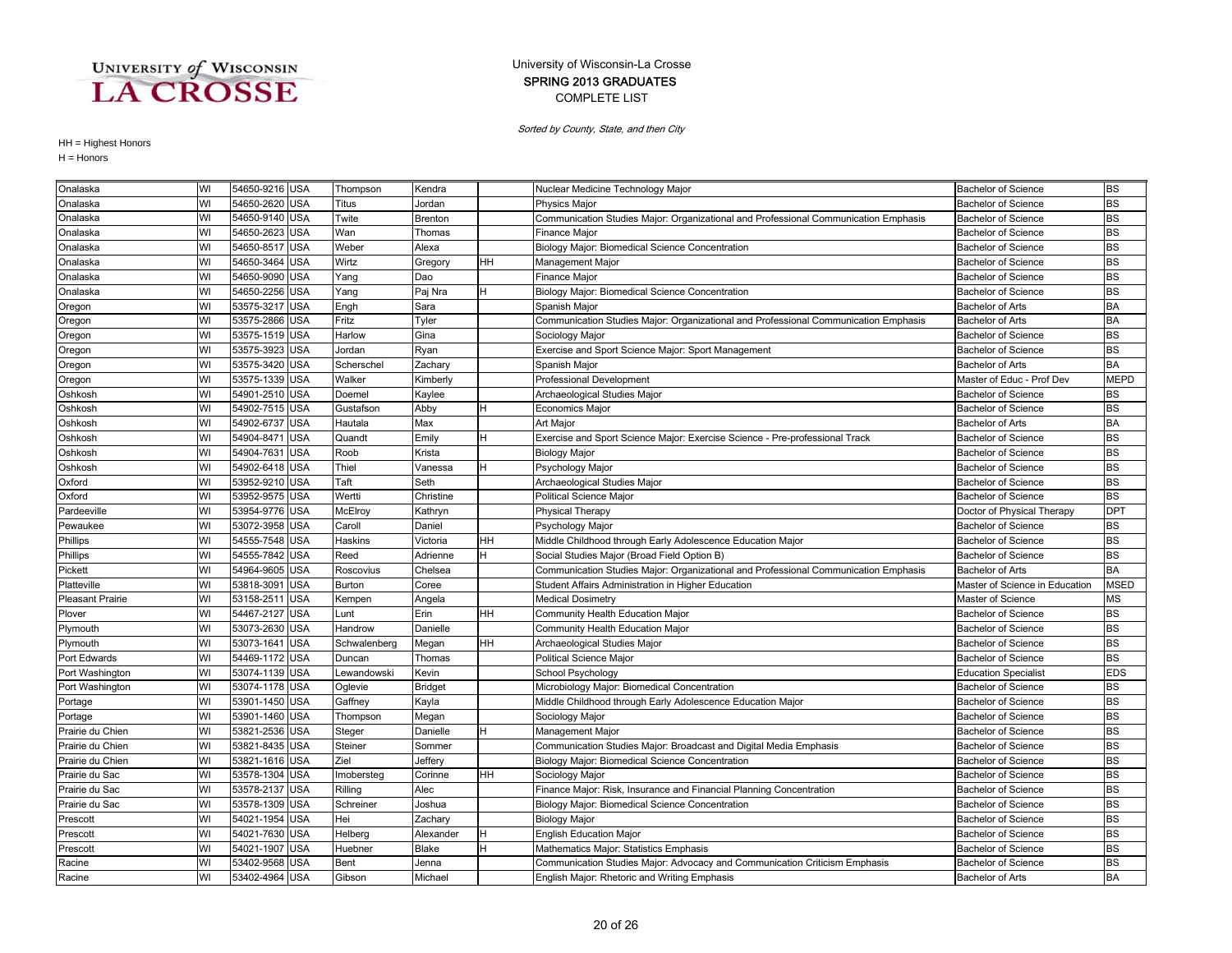### COMPLETE LIST SPRING 2013 GRADUATES University of Wisconsin-La Crosse

Sorted by County, State, and then City

| Racine                 | WI | 53402-4085 USA |            | Katt         | Samantha      |     | <b>Biology Major</b>                                                        | <b>Bachelor of Science</b> | <b>BS</b>   |
|------------------------|----|----------------|------------|--------------|---------------|-----|-----------------------------------------------------------------------------|----------------------------|-------------|
| Racine                 | WI | 53402-1754     | <b>USA</b> | Krueger      | Julie         | HН  | Sociology Major                                                             | Bachelor of Arts           | <b>BA</b>   |
| Racine                 | WI | 53402-1790 USA |            | Parco        | Natalie       |     | Chemistry Major: Business Concentration                                     | <b>Bachelor of Science</b> | <b>BS</b>   |
| Racine                 | WI | 53405-1705 USA |            | Renguette    | Sarah         |     | Psychology Major                                                            | <b>Bachelor of Arts</b>    | <b>BA</b>   |
| Randolph               | WI | 53956-9416 USA |            | Vossekuil    | Molly         | HH. | Community Health Education Major                                            | <b>Bachelor of Science</b> | <b>BS</b>   |
| Reedsburg              | WI | 53959-9827     | <b>USA</b> | Kerr         | <b>Brian</b>  |     | Sociology Major                                                             | <b>Bachelor of Science</b> | <b>BS</b>   |
| Reedsburg              | WI | 53959-9695 USA |            | Olson        | Derek         |     | Sociology Major                                                             | <b>Bachelor of Science</b> | <b>BS</b>   |
| Reedsburg              | WI | 53959-9303     | <b>USA</b> | Schonfeld    | Paul          |     | Professional Development                                                    | Master of Educ - Prof Dev  | <b>MEPD</b> |
| Rewey                  | WI | 53580-9716     | <b>USA</b> | ∟yght        | Michael       | н   | Exercise and Sport Science Major: Exercise Science - Pre-professional Track | <b>Bachelor of Science</b> | <b>BS</b>   |
| Rhinelander            | WI | 54501-2123     | <b>USA</b> | Beatty       | Kyndra        | HН  | Archaeological Studies Major                                                | <b>Bachelor of Science</b> | <b>BS</b>   |
| Rhinelander            | WI | 54501-8230     | <b>USA</b> | Gehrig       | Katrina       |     | Biology Major: Biomedical Science Concentration                             | <b>Bachelor of Science</b> | <b>BS</b>   |
| Rhinelander            | WI | 54501-8705 USA |            | O'Grady      | Ryan          |     | English Major: Literature Emphasis                                          | <b>Bachelor of Arts</b>    | <b>BA</b>   |
| Rhinelander            | WI | 54501-3660 USA |            | Tenderholt   | lan           | н   | <b>Accountancy Major</b>                                                    | <b>Bachelor of Science</b> | <b>BS</b>   |
| Rhinelander            | WI | 54501-8280     | <b>USA</b> | Thorsen      | Kassaundra    |     | Spanish Major                                                               | <b>Bachelor of Arts</b>    | <b>BA</b>   |
| <b>Rice Lake</b>       | WI | 54868-2128     | <b>USA</b> | Miller       | Jeremy        |     | Computer Science Major                                                      | <b>Bachelor of Science</b> | <b>BS</b>   |
| <b>Rice Lake</b>       | WI | 54868-1085 USA |            | Rice         | Kaitlyn       |     | Therapeutic Recreation Major                                                | <b>Bachelor of Science</b> | <b>BS</b>   |
| <b>Rice Lake</b>       | WI | 54868-9025     | <b>USA</b> | Schultz      | Krista        |     | Computer Science Major                                                      | <b>Bachelor of Science</b> | <b>BS</b>   |
| <b>Rice Lake</b>       | WI | 54868-9025     | <b>USA</b> | Schultz      | Krista        |     | <b>Mathematics Minor</b>                                                    | <b>Bachelor of Science</b> | <b>BS</b>   |
| <b>Richland Center</b> | WI | 53581-1702     | <b>USA</b> | Corcoran     | Kasey         |     | Marketing Major                                                             | <b>Bachelor of Science</b> | <b>BS</b>   |
| <b>Richland Center</b> | WI | 53581-1918 USA |            | Crary        | Amber         |     | Middle Childhood through Early Adolescence Education Major                  | <b>Bachelor of Science</b> | <b>BS</b>   |
| <b>Richland Center</b> | WI | 53581-8453     | <b>USA</b> | Heidenreich  | Owen          |     | Computer Science Major                                                      | <b>Bachelor of Science</b> | <b>BS</b>   |
| <b>Richland Center</b> | WI | 53581-6151 USA |            | Hillegass    | Rachael       |     | English Major: Literature Emphasis                                          | <b>Bachelor of Arts</b>    | <b>BA</b>   |
| <b>Richland Center</b> | WI | 53581-4020     | <b>USA</b> | Murphy       | Kyle          |     | Information Systems Major                                                   | <b>Bachelor of Science</b> | <b>BS</b>   |
| <b>Richland Center</b> | WI | 53581-1725 USA |            | Nelson       | Rachel        |     | <b>Physical Therapy</b>                                                     | Doctor of Physical Therapy | <b>DPT</b>  |
| <b>Richland Center</b> | WI | 53581-5848     | <b>USA</b> | Ryan         | Aubrey        |     | Sociology Major                                                             | <b>Bachelor of Science</b> | <b>BS</b>   |
| <b>Richland Center</b> | WI | 53581-8966     | <b>USA</b> | White        | lan           |     | Computer Science Major                                                      | <b>Bachelor of Science</b> | <b>BS</b>   |
| <b>Richland Center</b> | WI | 53581-8579     | <b>USA</b> | Wilson       | Jenna         |     | Community Health Education Major                                            | <b>Bachelor of Science</b> | <b>BS</b>   |
| Ringle                 | WI | 54471-9528 USA |            | Falkowski    | Cailyn        | HH  | Middle Childhood through Early Adolescence Education Major                  | <b>Bachelor of Science</b> | <b>BS</b>   |
| Rio                    | WI | 53960-9773 USA |            | Neuman       | Rachael       | н   | Psychology Major                                                            | <b>Bachelor of Arts</b>    | <b>BA</b>   |
| Rio                    | WI | 53960-9702 USA |            | Reuter       | Mitchel       |     | Biology Major: Biomedical Science Concentration                             | <b>Bachelor of Science</b> | <b>BS</b>   |
| Rio                    | WI | 53960-9521     | <b>USA</b> | Sharpee      | Ryan          |     | <b>Physical Therapy</b>                                                     | Doctor of Physical Therapy | <b>DPT</b>  |
| Ripon                  | WI | 54971-9770 USA |            | Burlingame   | Kyle          |     | Management Major                                                            | <b>Bachelor of Science</b> | <b>BS</b>   |
| Ripon                  | WI | 54971-1609     | <b>USA</b> | Swanson      | Whitney       | н   | Biology Major: Environmental Science Concentration                          | <b>Bachelor of Science</b> | <b>BS</b>   |
| <b>River Falls</b>     | WI | 54022-1233     | <b>USA</b> | <b>Burns</b> | Brittany      | H   | Psychology Major                                                            | <b>Bachelor of Arts</b>    | <b>BA</b>   |
| <b>River Falls</b>     | WI | 54022-4209     | <b>USA</b> | Fusilier     | Amanda        |     | <b>Physician Assistant Studies</b>                                          | Master of Science          | <b>MS</b>   |
| <b>River Falls</b>     | WI | 54022-2538     | <b>USA</b> | Lindquist    | Elizabeth     | н   | Middle Childhood through Early Adolescence Education Major                  | <b>Bachelor of Science</b> | <b>BS</b>   |
| Roberts                | WI | 54023-5802     | <b>USA</b> | Sollom       | Alexandra     | н   | Mathematics Major                                                           | <b>Bachelor of Science</b> | <b>BS</b>   |
| Rothschild             | WI | 54474-1467 USA |            | Leith        | Courtney      |     | School Health Education Major                                               | <b>Bachelor of Science</b> | <b>BS</b>   |
| Saint Cloud            | WI | 53079-1463     | <b>USA</b> | Pollard      | Rebecca       |     | <b>Physical Therapy</b>                                                     | Doctor of Physical Therapy | <b>DPT</b>  |
| Saint Francis          | WI | 53235-4711     | <b>USA</b> | Giombi       | Molly         |     | Middle Childhood through Early Adolescence Education Major                  | <b>Bachelor of Science</b> | <b>BS</b>   |
| Sauk City              | WI | 53583-1373 USA |            | Heyn         | Hannah        | H   | Psychology Major                                                            | <b>Bachelor of Arts</b>    | <b>BA</b>   |
| Sauk City              | WI | 53583-1106     | <b>USA</b> | Hutter       | Ryan          |     | Public Administration Major                                                 | <b>Bachelor of Science</b> | <b>BS</b>   |
| Sauk City              | WI | 53583-9576     | <b>USA</b> | Kippley      | Jennifer      | HН  | Marketing Major                                                             | Bachelor of Science        | <b>BS</b>   |
| Sauk City              | WI | 53583-9607     | <b>USA</b> | Krueger      | Jared         | HН  | Accountancy Major                                                           | <b>Bachelor of Science</b> | <b>BS</b>   |
| Saukville              | WI | 53080-1903 USA |            | Barthel      | Joseph        |     | Management Major                                                            | <b>Bachelor of Science</b> | <b>BS</b>   |
| Schofield              | WI | 54476-3936 USA |            | Sjoberg      | Jordyn        |     | Therapeutic Recreation Major                                                | <b>Bachelor of Science</b> | <b>BS</b>   |
| Schofield              | WI | 54476-4466 USA |            | Yang         | Houa          |     | Biology Major: Biomedical Science Concentration                             | <b>Bachelor of Science</b> | <b>BS</b>   |
| Seymour                | WI | 54165-1649 USA |            | Barclay      | <b>Bailie</b> |     | Psychology Major                                                            | <b>Bachelor of Science</b> | <b>BS</b>   |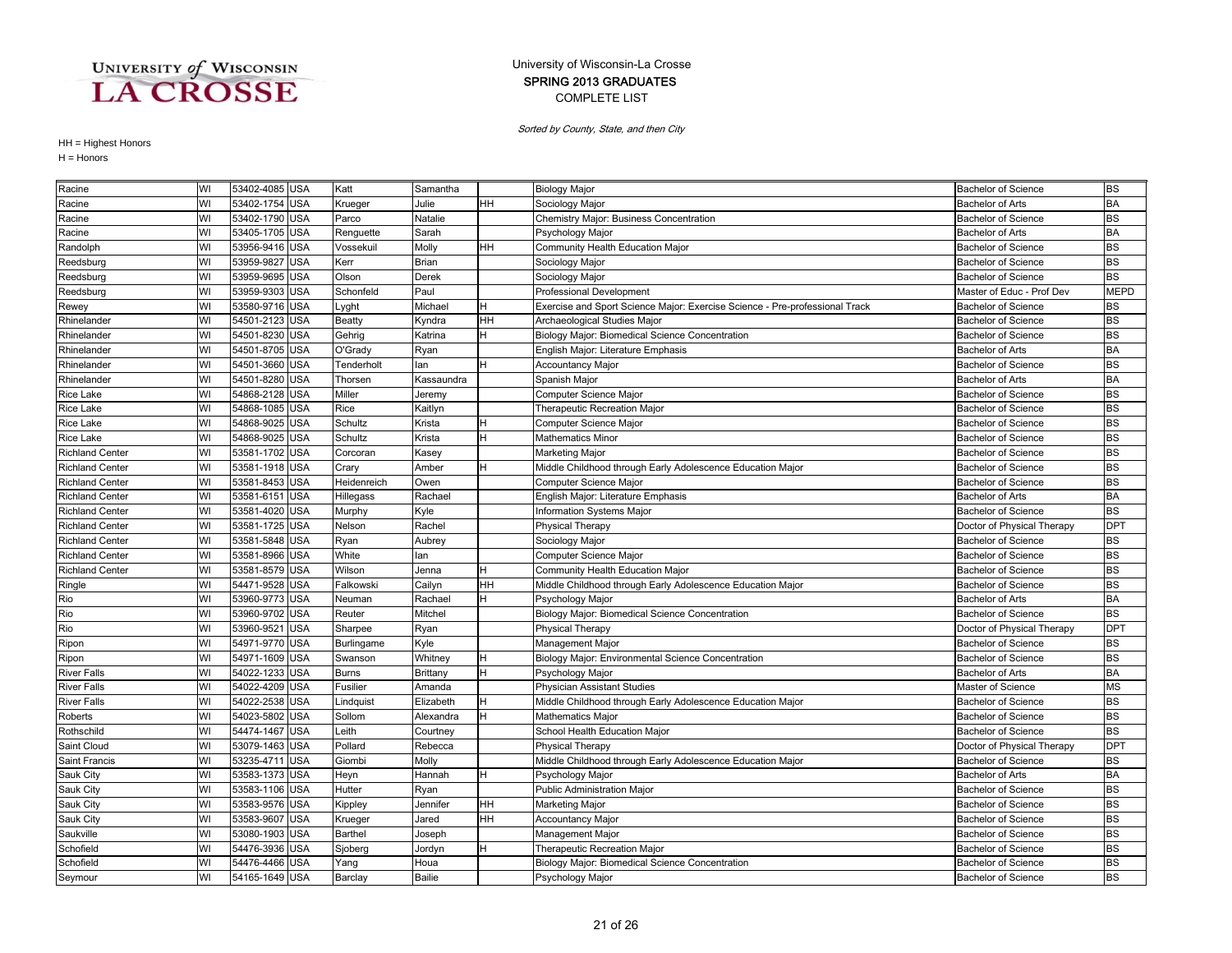### COMPLETE LIST SPRING 2013 GRADUATES University of Wisconsin-La Crosse

Sorted by County, State, and then City

| Sharon               | WI | 53585-9754 USA |            | Van De Bogert  | Allyson        |           | Political Science Major                                                     | Bachelor of Science        | <b>BS</b>  |
|----------------------|----|----------------|------------|----------------|----------------|-----------|-----------------------------------------------------------------------------|----------------------------|------------|
| Shawano              | WI | 54166-2701 USA |            | Christopherson | Patrick        | HН        | Exercise and Sport Science Major: Exercise Science - Pre-professional Track | <b>Bachelor of Science</b> | <b>BS</b>  |
| Sheboygan            | WI | 53081-1965 USA |            | Clark          | Abigail        | H.        | Finance Major: Risk, Insurance and Financial Planning Concentration         | <b>Bachelor of Science</b> | BS         |
| Sheboygan            | WI | 53081-9101 USA |            | Fisher         | Adam           | H         | Music Major: Instrumental Emphasis                                          | <b>Bachelor of Science</b> | <b>BS</b>  |
| Sheboygan            | WI | 53083-1620 USA |            | Jacobson       | aura.          | HН        | Biology Major: Cellular and Molecular Biology Concentration                 | <b>Bachelor of Science</b> | <b>BS</b>  |
| Sheboygan            | WI | 53083-1620 USA |            | Jacobson       | aura.          | HН        | Spanish Major                                                               | <b>Bachelor of Science</b> | <b>BS</b>  |
| Sheboygan            | WI | 53083-3855 USA |            | Laack          | Andrew         |           | <b>Physical Therapy</b>                                                     | Doctor of Physical Therapy | <b>DPT</b> |
| Sheboygan            | WI | 53083-2598 USA |            | Madson         | Danielle       |           | Early Childhood through Middle Childhood Education Major                    | <b>Bachelor of Science</b> | <b>BS</b>  |
| Sheboygan            | WI | 53081-7722 USA |            | Marwood        | Sarah          |           | English Major                                                               | <b>Bachelor of Science</b> | <b>BS</b>  |
| Sheboygan            | WI | 53081-6240 USA |            | Mazza          | <b>Katelyn</b> |           | Psychology Major                                                            | <b>Bachelor of Science</b> | <b>BS</b>  |
| Sheboygan            | WI | 53081-7725 USA |            | Smith          | Lindsey        | H         | Psychology Major                                                            | <b>Bachelor of Science</b> | <b>BS</b>  |
| Sheboygan            | WI | 53081-7739 USA |            | Yang           | See            |           | Clinical Laboratory Science Major                                           | <b>Bachelor of Science</b> | <b>BS</b>  |
| Sheboygan Falls      | WI | 53085-1229 USA |            | Bauer          | Vanessa        | <b>HH</b> | Community Health Education Major                                            | <b>Bachelor of Science</b> | <b>BS</b>  |
| Sheboygan Falls      | WI | 53085-1111     | <b>USA</b> | Curry          | Alexander      | HН        | Accountancy Major                                                           | <b>Bachelor of Science</b> | <b>BS</b>  |
| Sheboygan Falls      | WI | 53085-2802 USA |            | Mulder         | Evan           | HН        | Athletic Training Major                                                     | <b>Bachelor of Science</b> | <b>BS</b>  |
| Siren                | WI | 54872-8552 USA |            | Johnson        | Kevin          | н         | Mathematics Major: Actuarial Science Concentration                          | <b>Bachelor of Science</b> | <b>BS</b>  |
| <b>Sister Bay</b>    | WI | 54234-9552 USA |            | Lundquist      | Clark          |           | Psychology Major                                                            | <b>Bachelor of Science</b> | <b>BS</b>  |
| Slinger              | WI | 53086-9796 USA |            | Merten         | <b>Brooke</b>  |           | Accountancy Major                                                           | <b>Bachelor of Science</b> | <b>BS</b>  |
| Slinger              | WI | 53086-9244 USA |            | Prigan         | Nicole         | H         | Art Major                                                                   | <b>Bachelor of Arts</b>    | BA         |
| Sobieski             | WI | 54171-9630 USA |            | Rocheleau      | Christopher    | H         | Biology Major: Environmental Science Concentration                          | <b>Bachelor of Science</b> | <b>BS</b>  |
| Solon Springs        | WI | 54873-0199 USA |            | Polzin         | Kyle           | H         | Social Studies Major (Broad Field Option B)                                 | <b>Bachelor of Science</b> | <b>BS</b>  |
| Sparta               | WI | 54656-2133 USA |            | Abbott         | Hannah         | н         | Middle Childhood through Early Adolescence Education Major                  | <b>Bachelor of Science</b> | <b>BS</b>  |
| Sparta               | WI | 54656-8048 USA |            | Anderson       | Kelsey         |           | Therapeutic Recreation Major                                                | <b>Bachelor of Science</b> | <b>BS</b>  |
| Sparta               | WI | 54656-1827 USA |            | Chrysler       | Benjamin       |           | <b>Information Systems Major</b>                                            | <b>Bachelor of Science</b> | <b>BS</b>  |
| Sparta               | WI | 54656-1538 USA |            | Goodman        | Natalie        |           | Theatre Arts Major: Performance Emphasis                                    | <b>Bachelor of Arts</b>    | <b>BA</b>  |
| Sparta               | WI | 54656-3480 USA |            | Hutson         | Trevor         |           | Exercise and Sport Science Major: Exercise Science - Fitness Track          | <b>Bachelor of Science</b> | <b>BS</b>  |
| Sparta               | WI | 54656-3518 USA |            | Korthals       | <b>Todd</b>    |           | <b>Biochemistry Major</b>                                                   | <b>Bachelor of Science</b> | <b>BS</b>  |
| Sparta               | WI | 54656-3518 USA |            | Korthals       | <b>Todd</b>    | н         | Biology Major: Biomedical Science Concentration                             | <b>Bachelor of Science</b> | <b>BS</b>  |
| Sparta               | WI | 54656-4440 USA |            | Savor          | Coltin         |           | Information Systems Major                                                   | <b>Bachelor of Science</b> | <b>BS</b>  |
| Sparta               | WI | 54656-3443 USA |            | Schroeder      | Jeremy         |           | Psychology Major                                                            | <b>Bachelor of Science</b> | <b>BS</b>  |
| Sparta               | WI | 54656-1631     | <b>USA</b> | Screnock       | aura.          |           | Middle Childhood through Early Adolescence Education Major                  | <b>Bachelor of Science</b> | <b>BS</b>  |
| Sparta               | WI | 54656-1852 USA |            | Weeden         | Jessica        |           | Sociology Major                                                             | <b>Bachelor of Science</b> | <b>BS</b>  |
| Spring Green         | WI | 53588-9404 USA |            | Ringelstetter  | <b>Kaitlyn</b> |           | Community Health Education Major                                            | <b>Bachelor of Science</b> | <b>BS</b>  |
| <b>Spring Valley</b> | WI | 54767-7910 USA |            | Ostertag       | Kristine       |           | Exercise and Sport Science Major: Exercise Science - Pre-professional Track | <b>Bachelor of Science</b> | <b>BS</b>  |
| Stanley              | WI | 54768-9301 USA |            | Mallo          | Jordyn         |           | <b>Biology Major</b>                                                        | <b>Bachelor of Science</b> | BS         |
| <b>Star Prairie</b>  | WI | 54026-5749 USA |            | Olson          | Tyler          | H         | Exercise and Sport Science Major: Exercise Science - Pre-professional Track | <b>Bachelor of Science</b> | <b>BS</b>  |
| <b>Stevens Point</b> | WI | 54481-3507 USA |            | Mixdorf        | Hannah         | HH        | Public Administration Major                                                 | <b>Bachelor of Science</b> | <b>BS</b>  |
| <b>Stevens Point</b> | WI | 54481-6041 USA |            | Moscinski      | Kendra         | н         | <b>Biology Major</b>                                                        | <b>Bachelor of Science</b> | <b>BS</b>  |
| <b>Stevens Point</b> | WI | 54481-1545 USA |            | Petersen       | Justin         |           | <b>Accountancy Major</b>                                                    | <b>Bachelor of Science</b> | <b>BS</b>  |
| <b>Stevens Point</b> | WI | 54482-9344 USA |            | Studinski      | Matthew        |           | Biology Major: Biomedical Science Concentration                             | <b>Bachelor of Science</b> | <b>BS</b>  |
| <b>Stevens Point</b> | WI | 54482-8829 USA |            | Viviani        | Brittany       | HН        | Archaeological Studies Major                                                | <b>Bachelor of Science</b> | <b>BS</b>  |
| Stoddard             | WI | 54658-9013 USA |            | Albrecht       | Jeffrey        | HН        | Psychology Major                                                            | <b>Bachelor of Arts</b>    | BA         |
| Stoddard             | WI | 54658-9044 USA |            | Baldwin        | Jessica        |           | Accountancy Major                                                           | <b>Bachelor of Science</b> | <b>BS</b>  |
| Stoddard             | WI | 54658-0224 USA |            | Mathis         | Ashley         |           | Therapeutic Recreation Major                                                | <b>Bachelor of Science</b> | BS         |
| Stoddard             | WI | 54658-9029 USA |            | Sedlmayr       | Abbey          |           | Early Childhood through Middle Childhood Education Major                    | <b>Bachelor of Science</b> | <b>BS</b>  |
| Stoughton            | WI | 53589-3013 USA |            | Krumholz       | Jacobi         |           | Marketing Major                                                             | <b>Bachelor of Science</b> | <b>BS</b>  |
| Stoughton            | WI | 53589-5466 USA |            | Larson         | Nicholas       |           | Computer Science Major                                                      | <b>Bachelor of Science</b> | <b>BS</b>  |
| Stoughton            | WI | 53589-1188 USA |            | Marshall       | Courtney       |           | Psychology Major                                                            | <b>Bachelor of Science</b> | <b>BS</b>  |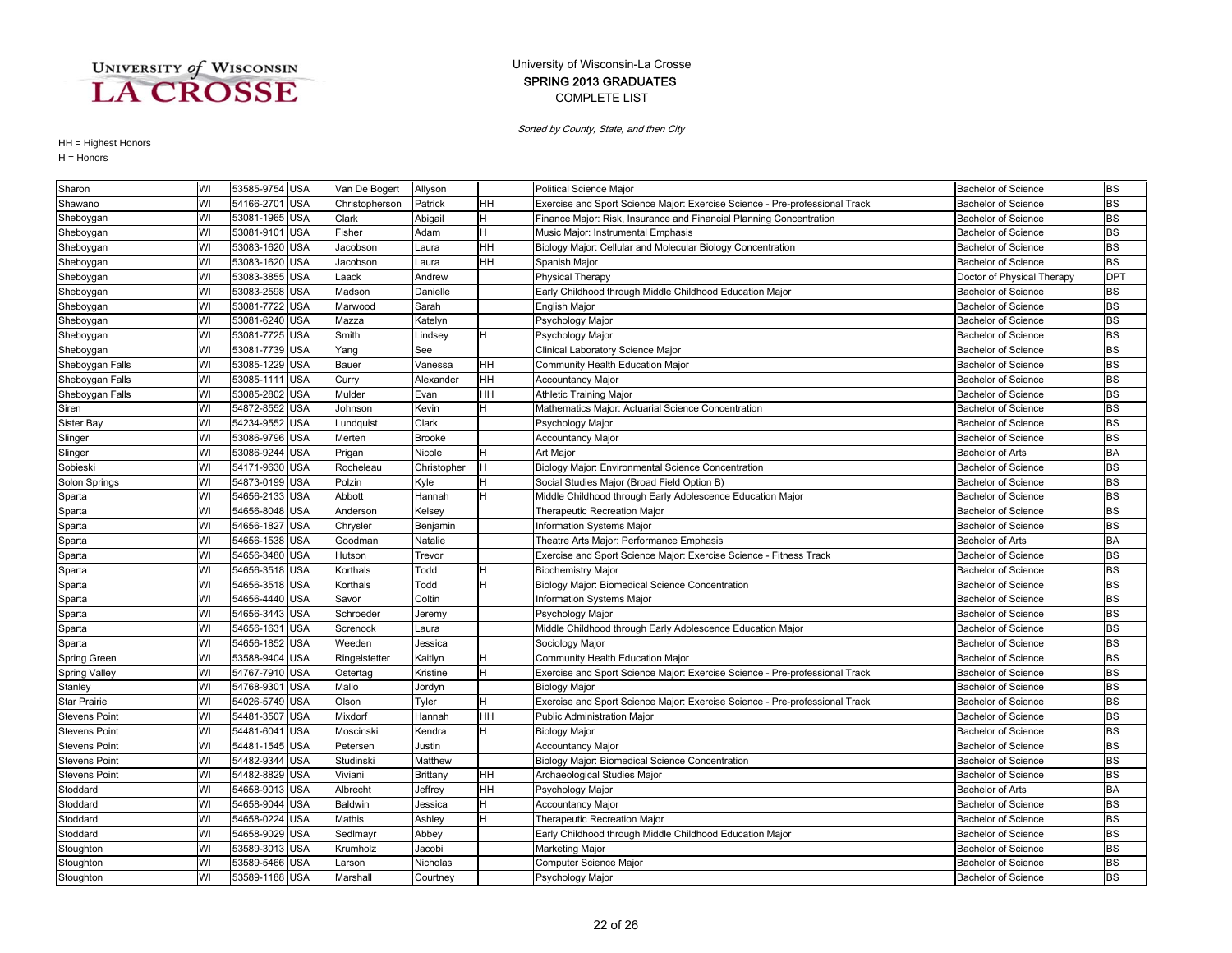### COMPLETE LIST SPRING 2013 GRADUATES University of Wisconsin-La Crosse

Sorted by County, State, and then City

| Stoughton    | WI | 53589-3876 USA |            | Tyler           | Talia     |     | <b>Biology Major</b>                                                                | <b>Bachelor of Science</b> | <b>BS</b>  |
|--------------|----|----------------|------------|-----------------|-----------|-----|-------------------------------------------------------------------------------------|----------------------------|------------|
| Sturgeon Bay | WI | 54235-9009 USA |            | Ash             | Ashley    |     | Physical Therapy                                                                    | Doctor of Physical Therapy | <b>DPT</b> |
| Sturgeon Bay | WI | 54235-8839 USA |            | Lenius          | Alyssa    |     | <b>Athletic Training Major</b>                                                      | <b>Bachelor of Science</b> | BS         |
| Suamico      | WI | 54313-8272 USA |            | Sinclair        | Jessica   | HH. | Information Systems Major                                                           | <b>Bachelor of Science</b> | <b>BS</b>  |
| Suamico      | WI | 54313-7809 USA |            | Zeitler         | Ashley    |     | Biology Major: Biomedical Science Concentration                                     | <b>Bachelor of Science</b> | <b>BS</b>  |
| Sun Prairie  | WI | 53590-9157 USA |            | Beduhn          | Lindsay   |     | <b>Physical Therapy</b>                                                             | Doctor of Physical Therapy | <b>DPT</b> |
| Sun Prairie  | WI | 53590-9307 USA |            | <b>Breiter</b>  | Sarah     | HН  | Archaeological Studies Major                                                        | <b>Bachelor of Arts</b>    | <b>BA</b>  |
| Sun Prairie  | WI | 53590-9489 USA |            | Enstad          | Korey     |     | Finance Major                                                                       | <b>Bachelor of Science</b> | <b>BS</b>  |
| Sun Prairie  | WI | 53590-1098 USA |            | Hurley          | Kristin   |     | <b>Physical Therapy</b>                                                             | Doctor of Physical Therapy | <b>DPT</b> |
| Sun Prairie  | WI | 53590-4307 USA |            | Kraus           | McKenzie  |     | <b>Biology Major</b>                                                                | <b>Bachelor of Science</b> | BS         |
| Sun Prairie  | WI | 53590-8802 USA |            | McIlquham       | Drew      |     | Exercise and Sport Science Major: Exercise Science - Pre-professional Track         | <b>Bachelor of Science</b> | <b>BS</b>  |
| Sun Prairie  | WI | 53590-9640 USA |            | Miller          | Bethany   | HН  | Middle Childhood through Early Adolescence Education Major                          | <b>Bachelor of Science</b> | <b>BS</b>  |
| Sun Prairie  | WI | 53590-3055 USA |            | Piela           | Christine |     | Communication Studies Major: Organizational and Professional Communication Emphasis | <b>Bachelor of Science</b> | <b>BS</b>  |
| Sun Prairie  | WI | 53590-9628 USA |            | Renz            | Erica     | HH  | Middle Childhood through Early Adolescence Education Major                          | <b>Bachelor of Science</b> | <b>BS</b>  |
| Sun Prairie  | WI | 53590-1457     | <b>USA</b> | Rhode           | Nicholas  |     | <b>Finance Major</b>                                                                | <b>Bachelor of Science</b> | BS         |
| Sun Prairie  | WI | 53590-9522 USA |            | Severson        | Kylie     |     | Mathematics Major: Actuarial Science Concentration                                  | <b>Bachelor of Science</b> | <b>BS</b>  |
| Sun Prairie  | WI | 53590-3810 USA |            | Simon           | Laura     |     | Psychology Major                                                                    | <b>Bachelor of Science</b> | <b>BS</b>  |
| Sussex       | WI | 53089-4128 USA |            | <b>Bush</b>     | Claire    |     | Biology Major: Biomedical Science Concentration                                     | <b>Bachelor of Science</b> | <b>BS</b>  |
| Sussex       | WI | 53089-5405 USA |            | Eimermann       | Abby      |     | Management Major                                                                    | <b>Bachelor of Science</b> | BS         |
| Sussex       | WI | 53089-2181 USA |            | Kelty           | Lauren    |     | <b>English Education Major</b>                                                      | <b>Bachelor of Science</b> | <b>BS</b>  |
| Sussex       | WI | 53089-3630 USA |            | Mudlitz         | Andra     |     | Finance Major                                                                       | <b>Bachelor of Science</b> | <b>BS</b>  |
| Sussex       | WI | 53089-5050 USA |            | Vanderwerff     | Adam      |     | Political Science Major                                                             | <b>Bachelor of Science</b> | BS         |
| Sussex       | WI | 53089-3439 USA |            | Zuberbuehler    | Matthew   | HН  | Microbiology Major: Biomedical Concentration                                        | <b>Bachelor of Science</b> | BS         |
| Three Lakes  | WI | 54562-0246 USA |            | Dal Ponte       | Alicia    |     | Communication Studies Major: Organizational and Professional Communication Emphasis | <b>Bachelor of Science</b> | <b>BS</b>  |
| Tomah        | WI | 54660-2550 USA |            | Beckord         | Jaclyn    |     | Middle Childhood through Early Adolescence Education Major                          | <b>Bachelor of Science</b> | <b>BS</b>  |
| Tomah        | WI | 54660-7573 USA |            | Betthauser      | Kelsey    |     | Middle Childhood through Early Adolescence Education Major                          | <b>Bachelor of Science</b> | <b>BS</b>  |
| Tomah        | WI | 54660-1016 USA |            | <b>Bramwell</b> | Scott     |     | Computer Science Major                                                              | <b>Bachelor of Science</b> | <b>BS</b>  |
| Tomah        | WI | 54660-8197 USA |            | Gnewikow        | Whitney   |     | Physical Therapy                                                                    | Doctor of Physical Therapy | <b>DPT</b> |
| Tomah        | WI | 54660-691      | <b>USA</b> | Johnson         | Eric      |     | Biology Major: Biomedical Science Concentration                                     | <b>Bachelor of Science</b> | <b>BS</b>  |
| Tomah        | WI | 54660-0121     | <b>USA</b> | Kane            | Hannah    |     | Psychology Major                                                                    | <b>Bachelor of Science</b> | <b>BS</b>  |
| Tomah        | WI | 54660-8568     | <b>USA</b> | Pedersen        | Tia       |     | Political Science Major                                                             | <b>Bachelor of Arts</b>    | BA         |
| Tomah        | WI | 54660-2638 USA |            | Rose            | Ryan      |     | <b>Accountancy Major</b>                                                            | <b>Bachelor of Science</b> | <b>BS</b>  |
| Tomah        | WI | 54660-1060 USA |            | Schack          | Emily     |     | Physical Therapy                                                                    | Doctor of Physical Therapy | <b>DPT</b> |
| Tomah        | WI | 54660-6915     | <b>USA</b> | Walters         | Tasha     |     | Sociology Major                                                                     | <b>Bachelor of Science</b> | <b>BS</b>  |
| Tomahawk     | WI | 54487-930      | <b>USA</b> | Jones           | Anne      |     | Therapeutic Recreation Major                                                        | <b>Bachelor of Science</b> | <b>BS</b>  |
| Trempealeau  | WI | 54661-9131     | <b>USA</b> | Knepper         | John      |     | Music Major: Choral Emphasis                                                        | Bachelor of Science        | BS         |
| Trempealeau  | WI | 54661-6211     | <b>USA</b> | Miller          | Jenessa   |     | Finance Major: Risk, Insurance and Financial Planning Concentration                 | <b>Bachelor of Science</b> | <b>BS</b>  |
| Trempealeau  | WI | 54661-9156 USA |            | Schock          | Nicholas  | HH. | Information Systems Major                                                           | <b>Bachelor of Science</b> | <b>BS</b>  |
| Trempealeau  | WI | 54661-9248 USA |            | Westberry       | Michael   |     | Sociology Major                                                                     | <b>Bachelor of Science</b> | <b>BS</b>  |
| Trevor       | WI | 53179-9598 USA |            | Pigney          | Meghan    |     | <b>Biology Major</b>                                                                | <b>Bachelor of Science</b> | <b>BS</b>  |
| Union Grove  | WI | 53182-1726 USA |            | Swanson         | Kyle      |     | <b>Finance Major</b>                                                                | <b>Bachelor of Science</b> | <b>BS</b>  |
| Valders      | WI | 54245-9788 USA |            | <b>Boldt</b>    | Trisha    | H   | <b>Biology Major</b>                                                                | <b>Bachelor of Science</b> | <b>BS</b>  |
| Verona       | WI | 53593-1652 USA |            | Carpenter       | Michael   | HH  | <b>Accountancy Major</b>                                                            | <b>Bachelor of Science</b> | <b>BS</b>  |
| Verona       | WI | 53593-7867 USA |            | Chmielewski     | Elizabeth |     | Professional Development                                                            | Master of Educ - Prof Dev  | MEPD       |
| Verona       | WI | 53593-2037 USA |            | Donskey         | Abby      | н   | Communication Studies Major: Organizational and Professional Communication Emphasis | <b>Bachelor of Arts</b>    | <b>BA</b>  |
| Verona       | WI | 53593-9675 USA |            | Hanna           | Reema     | H   | Early Childhood through Middle Childhood Education Major                            | <b>Bachelor of Science</b> | <b>BS</b>  |
| Verona       | WI | 53593-9234 USA |            | Hegge           | Jacob     | HH  | Exercise and Sport Science Major: Exercise Science - Pre-professional Track         | <b>Bachelor of Science</b> | <b>BS</b>  |
| Verona       | WI | 53593-9716 USA |            | Kroth           | Sarah     | HH  | Theatre Arts Major: Performance Emphasis                                            | <b>Bachelor of Arts</b>    | <b>BA</b>  |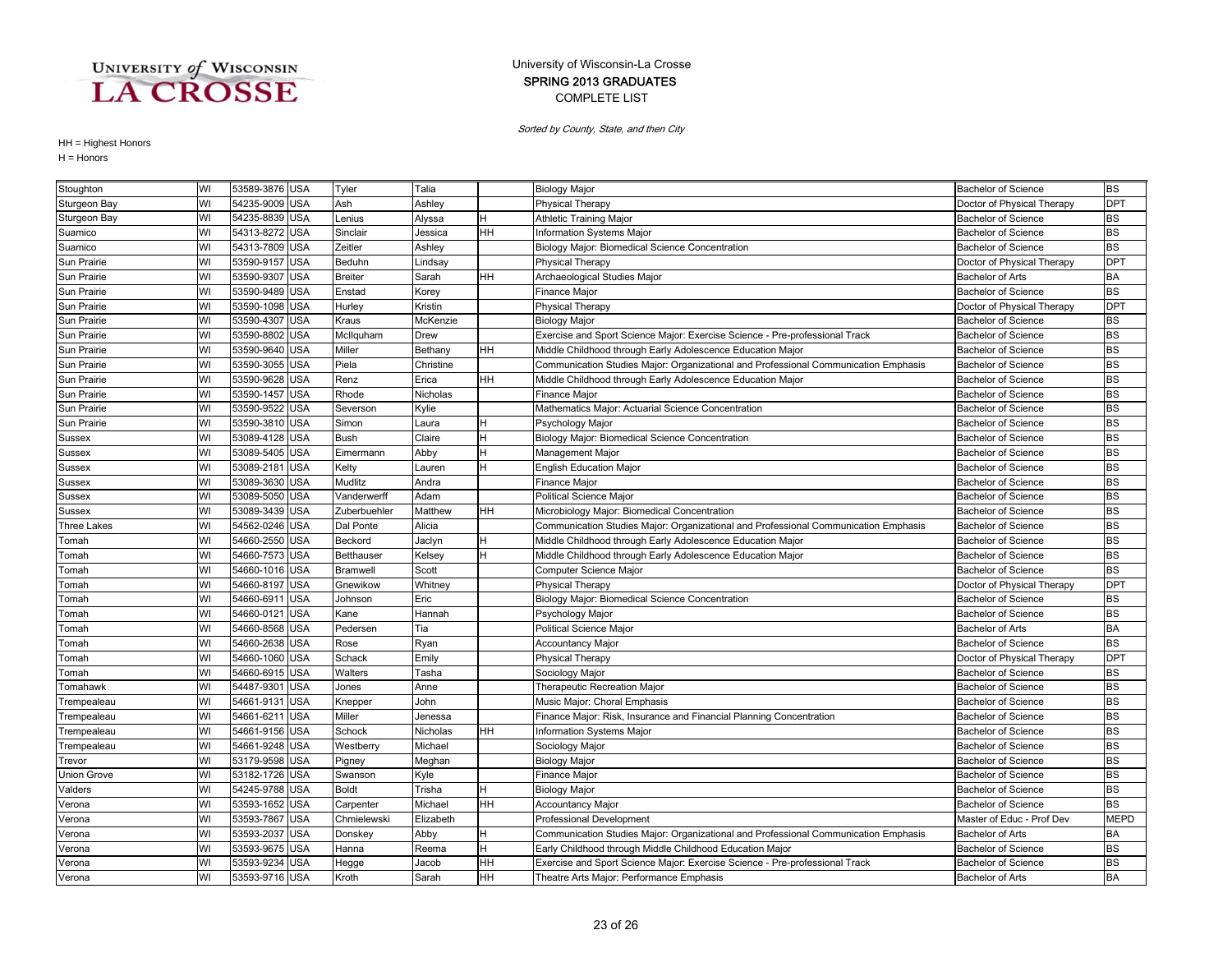### COMPLETE LIST SPRING 2013 GRADUATES University of Wisconsin-La Crosse

Sorted by County, State, and then City

| Verona    | WI | 53593-8240 USA |            | Misener            | Kevin        | H         | Sociology Major                                                                     | <b>Bachelor of Arts</b>    | <b>BA</b>   |
|-----------|----|----------------|------------|--------------------|--------------|-----------|-------------------------------------------------------------------------------------|----------------------------|-------------|
| Verona    | WI | 53593-9120 USA |            | Pielage            | Nicole       | H         | Psychology Major                                                                    | <b>Bachelor of Science</b> | <b>BS</b>   |
| Viroqua   | WI | 54665-8131     | <b>USA</b> | Blatz              | Joshua       |           | <b>Chemistry Major</b>                                                              | <b>Bachelor of Science</b> | <b>BS</b>   |
| Viroqua   | WI | 54665-8082     | <b>USA</b> | Clemment           | Katelyn      |           | Psychology Major                                                                    | <b>Bachelor of Science</b> | <b>BS</b>   |
| Viroqua   | WI | 54665-1823 USA |            | Halverson          | Jay          | Н         | Accountancy Major                                                                   | <b>Bachelor of Science</b> | <b>BS</b>   |
| Viroqua   | WI | 54665-7858     | <b>USA</b> | Tollefson          | Ashley       | HH        | Therapeutic Recreation Major                                                        | <b>Bachelor of Science</b> | <b>BS</b>   |
| Walworth  | WI | 53184-9513     | <b>USA</b> | Moritz             | Maria        |           | Psychology Major                                                                    | <b>Bachelor of Science</b> | <b>BS</b>   |
| Washburn  | WI | 54891-0098     | <b>USA</b> | Armington          | Andrew       | H         | Biology Major: Biomedical Science Concentration                                     | <b>Bachelor of Science</b> | <b>BS</b>   |
| Waterford | WI | 53185-4253     | <b>USA</b> | <b>Botsford</b>    | Jacob        |           | History Major: Regional Emphasis                                                    | <b>Bachelor of Science</b> | <b>BS</b>   |
| Waterford | WI | 53185-4827     | <b>USA</b> | Erickson           | Nicole       | Н         | Psychology Major                                                                    | <b>Bachelor of Science</b> | <b>BS</b>   |
| Watertown | WI | 53098-3324     | <b>USA</b> | Hendricks          | Connor       |           | Finance Major                                                                       | <b>Bachelor of Science</b> | <b>BS</b>   |
| Watertown | WI | 53098-3324     | <b>USA</b> | Hendricks          | Jordan       |           | <b>Biology Major</b>                                                                | <b>Bachelor of Science</b> | <b>BS</b>   |
| Watertown | WI | 53098-1207     | <b>USA</b> | Jacobson           | <b>Brett</b> |           | General Science (Broadfield) Major                                                  | <b>Bachelor of Science</b> | <b>BS</b>   |
| Watertown | WI | 53098-4513 USA |            | Neitzel            | Kayla        |           | Biology Major: Biomedical Science Concentration                                     | <b>Bachelor of Science</b> | <b>BS</b>   |
| Waukesha  | WI | 53186-6771     | USA        | Boyle              | Anna         |           | Marketing Major                                                                     | <b>Bachelor of Science</b> | <b>BS</b>   |
| Waukesha  | WI | 53189-7142 USA |            | <b>Buckley</b>     | Anthony      |           | Psychology Major                                                                    | <b>Bachelor of Science</b> | <b>BS</b>   |
| Waukesha  | WI | 53188-5551     | <b>USA</b> | Dorff              | Kellen       |           | Biology Major: Biomedical Science Concentration                                     | <b>Bachelor of Science</b> | <b>BS</b>   |
| Waukesha  | WI | 53188-4400     | <b>USA</b> | Grall              | Danielle     | HН        | Psychology Major                                                                    | <b>Bachelor of Science</b> | <b>BS</b>   |
| Waukesha  | WI | 53188-2606     | <b>USA</b> | Jelich             | Laura        | HН        | Communication Studies Major: Organizational and Professional Communication Emphasis | <b>Bachelor of Science</b> | <b>BS</b>   |
| Waukesha  | WI | 53188-3934     | <b>USA</b> | Nebel              | Kevin        |           | General Science (Broadfield) Major                                                  | <b>Bachelor of Science</b> | <b>BS</b>   |
| Waukesha  | WI | 53186-1027     | <b>USA</b> | Puglisi            | Michael      |           | Physician Assistant Studies                                                         | Master of Science          | <b>MS</b>   |
| Waukesha  | WI | 53186-6107     | <b>USA</b> | Ramsby             | Jordan       |           | Biology Major: Cellular and Molecular Biology Concentration                         | <b>Bachelor of Science</b> | <b>BS</b>   |
| Waukesha  | WI | 53188-9107 USA |            | Schultz            | Jacob        |           | <b>Biochemistry Major</b>                                                           | <b>Bachelor of Science</b> | <b>BS</b>   |
| Waukesha  | WI | 53188-9534     | <b>USA</b> | Schuster           | Stephen      |           | Management Major                                                                    | <b>Bachelor of Science</b> | <b>BS</b>   |
| Waukesha  | WI | 53188-9437     | <b>USA</b> | Shea               | Meghan       |           | Psychology Major                                                                    | <b>Bachelor of Science</b> | <b>BS</b>   |
| Waukesha  | WI | 53189-9028     | <b>USA</b> | Sitte              | Jared        |           | <b>Economics Major</b>                                                              | <b>Bachelor of Science</b> | <b>BS</b>   |
| Waukesha  | WI | 53189-6562     | <b>USA</b> | St. Mary           | Kate         |           | Communication Studies Major: Organizational and Professional Communication Emphasis | <b>Bachelor of Arts</b>    | <b>BA</b>   |
| Waukesha  | WI | 53186-5546 USA |            | Thomas             | Emily        | H.        | Spanish Major                                                                       | <b>Bachelor of Arts</b>    | <b>BA</b>   |
| Waukesha  | WI | 53189-6014     | <b>USA</b> | Truax              | Andrew       |           | <b>Finance Major</b>                                                                | <b>Bachelor of Science</b> | <b>BS</b>   |
| Waukesha  | WI | 53188-2018     | <b>USA</b> | Valdivieso         | Jorge        |           | <b>Biochemistry Major</b>                                                           | <b>Bachelor of Science</b> | <b>BS</b>   |
| Waunakee  | WI | 53597-9396 USA |            | <b>Buechner</b>    | Michelle     | н         | Athletic Training Major                                                             | <b>Bachelor of Science</b> | <b>BS</b>   |
| Waunakee  | WI | 53597-1587 USA |            | <b>Burns</b>       | Adam         |           | <b>Biology Major</b>                                                                | <b>Bachelor of Science</b> | <b>BS</b>   |
| Waunakee  | WI | 53597-2378     | <b>USA</b> | Childers           | <b>Brock</b> |           | <b>Accountancy Major</b>                                                            | <b>Bachelor of Science</b> | <b>BS</b>   |
| Waunakee  | WI | 53597-1803     | <b>USA</b> | Denu               | Jordan       |           | Exercise and Sport Science Major: Exercise Science - Fitness Track                  | <b>Bachelor of Science</b> | <b>BS</b>   |
| Waunakee  | WI | 53597-1505 USA |            | Hart               | Calen        | HH        | Biology Major: Biomedical Science Concentration                                     | <b>Bachelor of Science</b> | <b>BS</b>   |
| Waunakee  | WI | 53597-9017     | <b>USA</b> | Hutchins           | Kendra       |           | Biology Major: Biomedical Science Concentration                                     | <b>Bachelor of Science</b> | <b>BS</b>   |
| Waunakee  | WI | 53597-3004     | <b>USA</b> | Ripley             | Zachary      | H         | <b>Biology Major</b>                                                                | <b>Bachelor of Science</b> | <b>BS</b>   |
| Waunakee  | WI | 53597-2307     | <b>USA</b> | Waner              | Nicole       | HH        | Exercise and Sport Science Major: Exercise Science - Pre-professional Track         | <b>Bachelor of Science</b> | <b>BS</b>   |
| Waunakee  | WI | 53597-9183 USA |            | Williams           | Allyson      |           | Professional Development                                                            | Master of Educ - Prof Dev  | <b>MEPD</b> |
| Waupaca   | WI | 54981-8529 USA |            | Kienert            | Adam         | H         | Exercise and Sport Science Major: Exercise Science - Pre-professional Track         | <b>Bachelor of Science</b> | <b>BS</b>   |
| Wausau    | WI | 54403-6960 USA |            | <b>Butterbrodt</b> | Alexandra    |           | Biology Major: Biomedical Science Concentration                                     | <b>Bachelor of Science</b> | <b>BS</b>   |
| Wausau    | WI | 54403-2000     | <b>USA</b> | Daigle             | Kaitlin      |           | Middle Childhood through Early Adolescence Education Major                          | <b>Bachelor of Science</b> | <b>BS</b>   |
| Wausau    | WI | 54403-6810     | <b>USA</b> | Esselman           | Zachary      | H         | <b>Biology Major</b>                                                                | <b>Bachelor of Science</b> | <b>BS</b>   |
| Wausau    | WI | 54401-2817     | <b>USA</b> | Furger             | Tyler        |           | Marketing Major                                                                     | <b>Bachelor of Science</b> | <b>BS</b>   |
| Wausau    | WI | 54401-4062     | <b>USA</b> | Koeller            | Alan         |           | Recreation Management Major                                                         | <b>Bachelor of Science</b> | <b>BS</b>   |
| Wausau    | WI | 54401-6722     | <b>USA</b> | _amont             | Christine    | H         | <b>Biology Major</b>                                                                | <b>Bachelor of Science</b> | <b>BS</b>   |
| Wausau    | WI | 54401-7744 USA |            | McMullen           | <b>Brock</b> | <b>HH</b> | Exercise and Sport Science Major: Physical Education                                | <b>Bachelor of Science</b> | <b>BS</b>   |
| Wausau    | WI | 54401-5251 USA |            | Meverden           | Kimberly     |           | <b>Therapeutic Recreation Major</b>                                                 | <b>Bachelor of Science</b> | <b>BS</b>   |
|           |    |                |            |                    |              |           |                                                                                     |                            |             |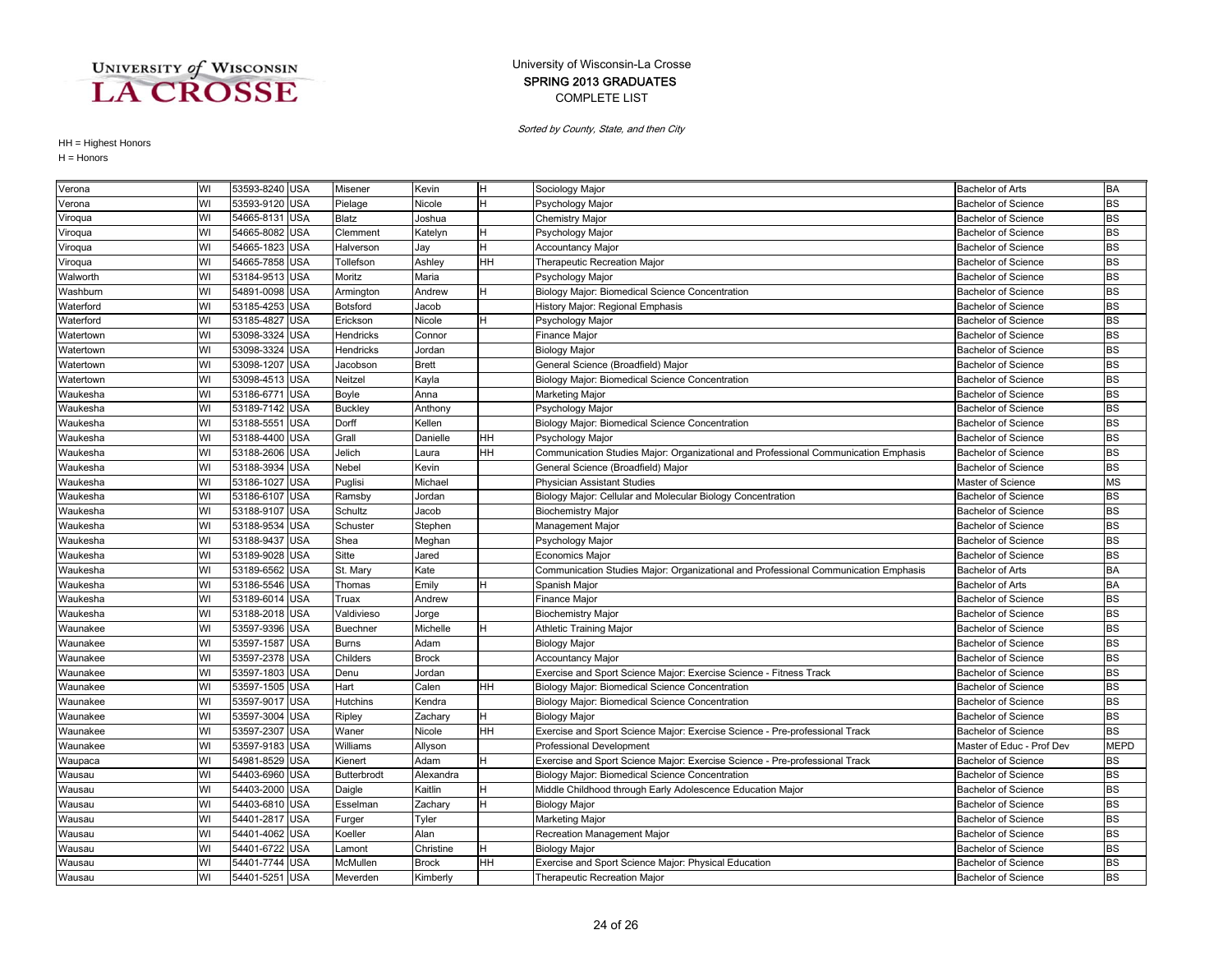### COMPLETE LIST SPRING 2013 GRADUATES University of Wisconsin-La Crosse

Sorted by County, State, and then City

| Wausau                  | WI | 54401-8211 USA |            | Morgen        | Anna            |    | Student Affairs Administration in Higher Education                                  | Master of Science in Education | <b>MSED</b> |
|-------------------------|----|----------------|------------|---------------|-----------------|----|-------------------------------------------------------------------------------------|--------------------------------|-------------|
| Wausau                  | WI | 54403-9545 USA |            | Opper         | Amanda          |    | Sociology Major                                                                     | <b>Bachelor of Science</b>     | BS          |
| Wausau                  | WI | 54401-7637     | <b>USA</b> | Slaminski     | Jamee           |    | Psychology Major                                                                    | <b>Bachelor of Science</b>     | BS          |
| Wausau                  | WI | 54403-6582 USA |            | Wesner        | Cody            |    | Theatre Arts Major: Performance Emphasis                                            | <b>Bachelor of Arts</b>        | BA          |
| Wausau                  | WI | 54401-2549 USA |            | Yang          | Mai Chong       |    | Psychology Major                                                                    | <b>Bachelor of Science</b>     | BS          |
| Wauwatosa               | WI | 53213-1303     | <b>USA</b> | Bruskotter    | Emily           | н  | Sociology Major                                                                     | <b>Bachelor of Arts</b>        | <b>BA</b>   |
| Wauwatosa               | WI | 53213-1445 USA |            | Johnson       | Colleen         | н  | Exercise and Sport Science Major: Exercise Science - Pre-professional Track         | <b>Bachelor of Science</b>     | BS          |
| Wauwatosa               | WI | 53213-2235     | <b>USA</b> | Lannoye       | John            |    | Geography Major: Geographic Information Science Concentration                       | <b>Bachelor of Science</b>     | <b>BS</b>   |
| Wauwatosa               | WI | 53213-3708     | <b>USA</b> | Radcliffe     | <b>Brian</b>    | HН | Clinical Laboratory Science Major                                                   | <b>Bachelor of Science</b>     | <b>BS</b>   |
| Webster                 | WI | 54893-0451     | <b>USA</b> | Ramstrom      | Amanda          |    | Nuclear Medicine Technology Major                                                   | <b>Bachelor of Science</b>     | <b>BS</b>   |
| <b>West Allis</b>       | WI | 53227-3917 USA |            | Acker         | Julie           | HН | Middle Childhood through Early Adolescence Education Major                          | <b>Bachelor of Science</b>     | <b>BS</b>   |
| <b>West Allis</b>       | WI | 53227-1234 USA |            | Mrkalj        | Milan           |    | Exercise and Sport Science Major: Exercise Science - Pre-professional Track         | <b>Bachelor of Science</b>     | <b>BS</b>   |
| <b>West Allis</b>       | WI | 53227-4124 USA |            | Niebuhr       | Nicole          |    | Sociology Major                                                                     | <b>Bachelor of Science</b>     | <b>BS</b>   |
| West Bend               | WI | 53090-9385 USA |            | <b>Breuer</b> | Shelly          |    | Marketing Major                                                                     | <b>Bachelor of Science</b>     | <b>BS</b>   |
| West Bend               | WI | 53090-8462     | USA        | Chipman       | Krista          |    | Biology Major: Biomedical Science Concentration                                     | <b>Bachelor of Science</b>     | <b>BS</b>   |
| West Bend               | WI | 53090-9092     | <b>USA</b> | Donath        | Matthew         |    | Exercise and Sport Science Major: Exercise Science - Fitness Track                  | <b>Bachelor of Science</b>     | <b>BS</b>   |
| West Bend               | WI | 53095-5411     | <b>USA</b> | Johannes      | Ryan            |    | <b>Finance Major</b>                                                                | <b>Bachelor of Science</b>     | <b>BS</b>   |
| West Bend               | WI | 53090-9365     | <b>USA</b> | Matenaer      | Ryan            |    | Exercise and Sport Science Major: Physical Education                                | <b>Bachelor of Science</b>     | <b>BS</b>   |
| West Bend               | WI | 53095-2925     | <b>USA</b> | Mondloch      | <b>Brittany</b> |    | Recreation Management Major                                                         | <b>Bachelor of Science</b>     | <b>BS</b>   |
| West Bend               | WI | 53095-2925 USA |            | Mondloch      | Courtney        |    | Communication Studies Major: Organizational and Professional Communication Emphasis | <b>Bachelor of Science</b>     | <b>BS</b>   |
| West Bend               | WI | 53095-9753 USA |            | Schmidt       | Keegan          |    | Finance Major                                                                       | <b>Bachelor of Science</b>     | BS          |
| <b>West Salem</b>       | WI | 54669-1626 USA |            | Bahr          | Alex            |    | <b>Biology Major</b>                                                                | <b>Bachelor of Science</b>     | <b>BS</b>   |
| <b>West Salem</b>       | WI | 54669-1607     | <b>USA</b> | Berg          | Tony            |    | Finance Major                                                                       | <b>Bachelor of Science</b>     | <b>BS</b>   |
| <b>West Salem</b>       | WI | 54669-9507     | <b>USA</b> | Carson        | Elizabeth       |    | Recreation Management Major                                                         | <b>Bachelor of Science</b>     | <b>BS</b>   |
| <b>West Salem</b>       | WI | 54669-1702     | <b>USA</b> | Mayer         | Caitlin         |    | Communication Studies Major: Organizational and Professional Communication Emphasis | <b>Bachelor of Arts</b>        | <b>BA</b>   |
| <b>West Salem</b>       | WI | 54669-9319     | <b>USA</b> | Rank          | Joshua          |    | Management Major                                                                    | <b>Bachelor of Science</b>     | <b>BS</b>   |
| <b>West Salem</b>       | WI | 54669-9013     | <b>USA</b> | Reischl       | Katie           |    | Music Major: Music Theatre Emphasis                                                 | <b>Bachelor of Arts</b>        | <b>BA</b>   |
| Westby                  | WI | 54667-0112     | <b>USA</b> | Pedretti      | Vincent         |    | Management Major                                                                    | Bachelor of Science            | <b>BS</b>   |
| Weston                  | WI | 54476-5764 USA |            | Jamison       | Abby            | HН | Community Health Education Major                                                    | <b>Bachelor of Science</b>     | <b>BS</b>   |
| Weyauwega               | WI | 54983-8622 USA |            | Dailey        | Lauren          | н  | Biology Major: Biomedical Science Concentration                                     | <b>Bachelor of Science</b>     | <b>BS</b>   |
| Weyauwega               | WI | 54983-8622     | USA        | Dailey        | Lauren          |    | <b>Nutrition Minor</b>                                                              | <b>Bachelor of Science</b>     | <b>BS</b>   |
| <b>Whitefish Bay</b>    | WI | 53211-1127 USA |            | Hoylman       | Katelyn         |    | <b>Physician Assistant Studies</b>                                                  | Master of Science              | <b>MS</b>   |
| <b>Whitefish Bay</b>    | WI | 53217-5942     | <b>USA</b> | Pinney        | Carson          |    | Biology Major: Biomedical Science Concentration                                     | <b>Bachelor of Science</b>     | <b>BS</b>   |
| Wilson                  | WI | 54027-2524     | <b>USA</b> | Bosshart      | Tyler           |    | <b>Biology Major</b>                                                                | <b>Bachelor of Science</b>     | <b>BS</b>   |
| Wilton                  | WI | 54670-0122     | <b>USA</b> | Ladron        | Kati            |    | Information Systems Major                                                           | <b>Bachelor of Science</b>     | <b>BS</b>   |
| Wind Lake               | WI | 53185-1376 USA |            | Herrick       | Caryn           |    | Exercise and Sport Science Major: Exercise Science - Pre-professional Track         | <b>Bachelor of Science</b>     | <b>BS</b>   |
| Windsor                 | WI | 53598-9631     | <b>USA</b> | Galdes        | Megan           |    | School Psychology                                                                   | Master of Science in Education | <b>MSED</b> |
| Winneconne              | WI | 54986-8636 USA |            | Dinse         | Emily           | HН | Biology Major: Biomedical Science Concentration                                     | <b>Bachelor of Science</b>     | <b>BS</b>   |
| <b>Wisc Rapids</b>      | WI | 54494-1554     | <b>USA</b> | Dresser       | Matthew         | H  | Exercise and Sport Science Major: Exercise Science - Fitness Track                  | <b>Bachelor of Science</b>     | <b>BS</b>   |
| <b>Wisconsin Dells</b>  | WI | 53965-1006     | <b>USA</b> | Bergstrom     | Bethany         |    | Clinical Laboratory Science Major                                                   | <b>Bachelor of Science</b>     | <b>BS</b>   |
| <b>Wisconsin Dells</b>  | WI | 53965-9613     | <b>USA</b> | Gantz         | Lindsey         | HH | Early Childhood through Middle Childhood Education Major                            | <b>Bachelor of Science</b>     | <b>BS</b>   |
| <b>Wisconsin Dells</b>  | WI | 53965-9737     | <b>USA</b> | Gnadt         | Kathryn         | н  | Psychology Major                                                                    | <b>Bachelor of Arts</b>        | BA          |
| <b>Wisconsin Dells</b>  | WI | 53965-9435     | <b>USA</b> | Gregerson     | Nina            | HН | Community Health Education Major                                                    | <b>Bachelor of Science</b>     | <b>BS</b>   |
| <b>Wisconsin Dells</b>  | WI | 53965-1709 USA |            | Lindert       | Ava             |    | Biology Major: Biomedical Science Concentration                                     | <b>Bachelor of Science</b>     | BS          |
| <b>Wisconsin Dells</b>  | WI | 53965-1005 USA |            | Sikorski      | David           |    | Art Maior                                                                           | <b>Bachelor of Science</b>     | <b>BS</b>   |
| <b>Wisconsin Rapids</b> | WI | 54494-4004 USA |            | Benbow        | Caitlin         |    | Exercise and Sport Science Major: Exercise Science - Pre-professional Track         | <b>Bachelor of Science</b>     | <b>BS</b>   |
| <b>Wisconsin Rapids</b> | WI | 54494-4321 USA |            | Galles        | Kasey           |    | Psychology Major                                                                    | <b>Bachelor of Science</b>     | <b>BS</b>   |
| <b>Wisconsin Rapids</b> | WI | 54494-7276 USA |            | Henke         | Elyse           |    | Middle Childhood through Early Adolescence Education Major                          | <b>Bachelor of Science</b>     | <b>BS</b>   |